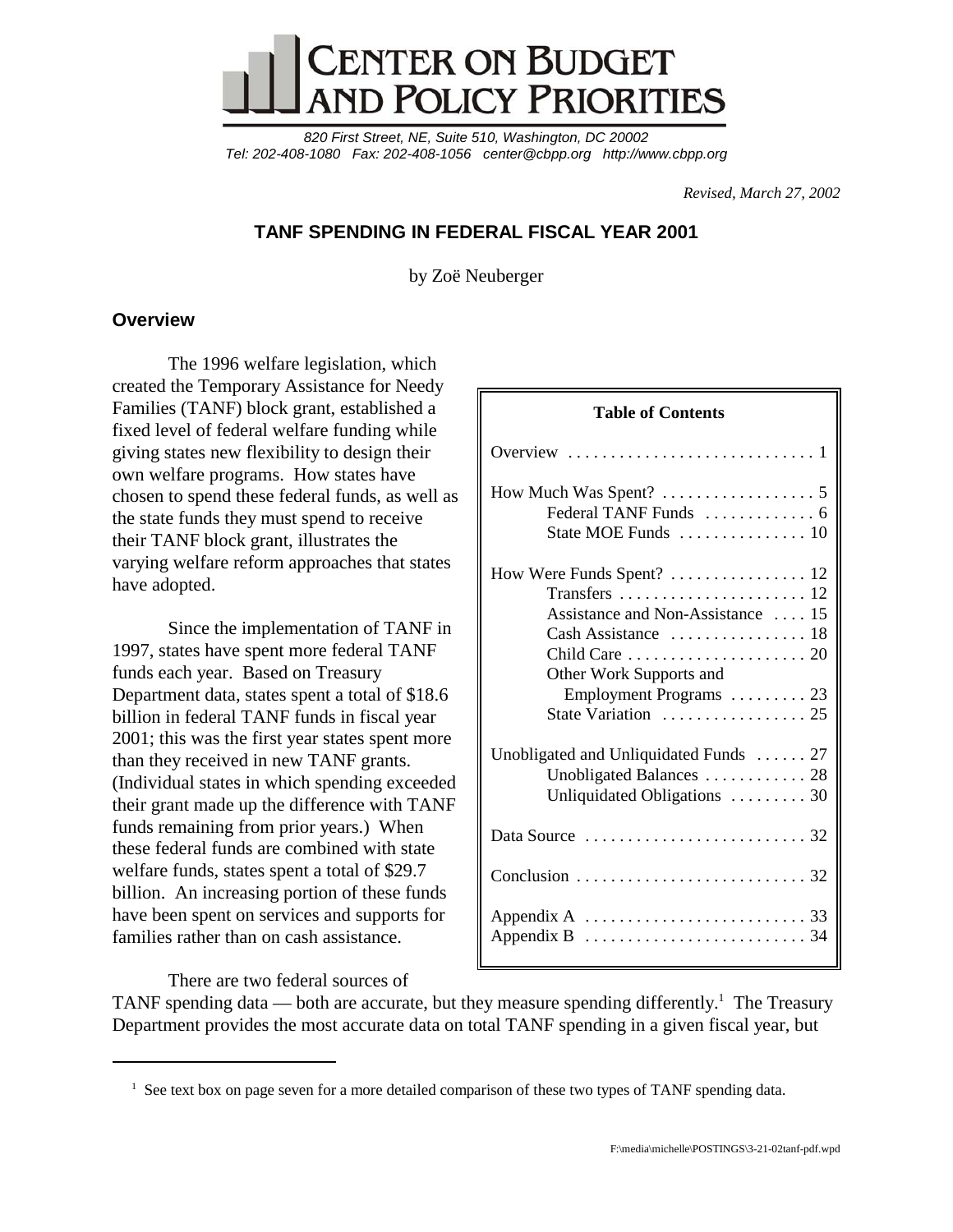does not report data by state, nor any information about *how* funds were spent. The Department of Health and Human Services collects state spending data that includes detailed information on how funds were used, but does not provide the best measure of overall spending because states report the total amount of funds they transferred to the Child Care and Development Fund or Social Services Block Grant in that fiscal year without distinguishing whether the funds have actually been spent. The state-by-state analyses in this paper and analyses of how funds were spent rely on the data that states reported to HHS because that is the only detailed data available.

Treasury Department data show that states spent a total of \$18.6 billion in fiscal year 2001. Data reported to HHS show that states directly spent \$14.9 billion in federal TANF funds in TANF-funded programs in fiscal year 2001, which means that they spent \$3.7 billion out of funds transferred to CCDF or SSBG. Fiscal year 2001 data reported to HHS show that the states transferred only \$2.7 billion to CCDF and SSBG, which means that they drew on prior-year transfers to spend in excess of current-year transfers by \$1 billion.



Initially, many states left a significant portion of their federal TANF funds unspent. As the chart above shows, however, since fiscal year 1998 state spending of federal TANF funds has increased by an average of 12 percent annually. State spending of federal and state welfare funds combined has increased by an average of seven percent annually.

States' slow start in using their full federal TANF block grants occurred in part because it took time for them to adjust to TANF's block grant funding structure and less restrictive spending rules. The Department of Health and Human Services did not issue final regulations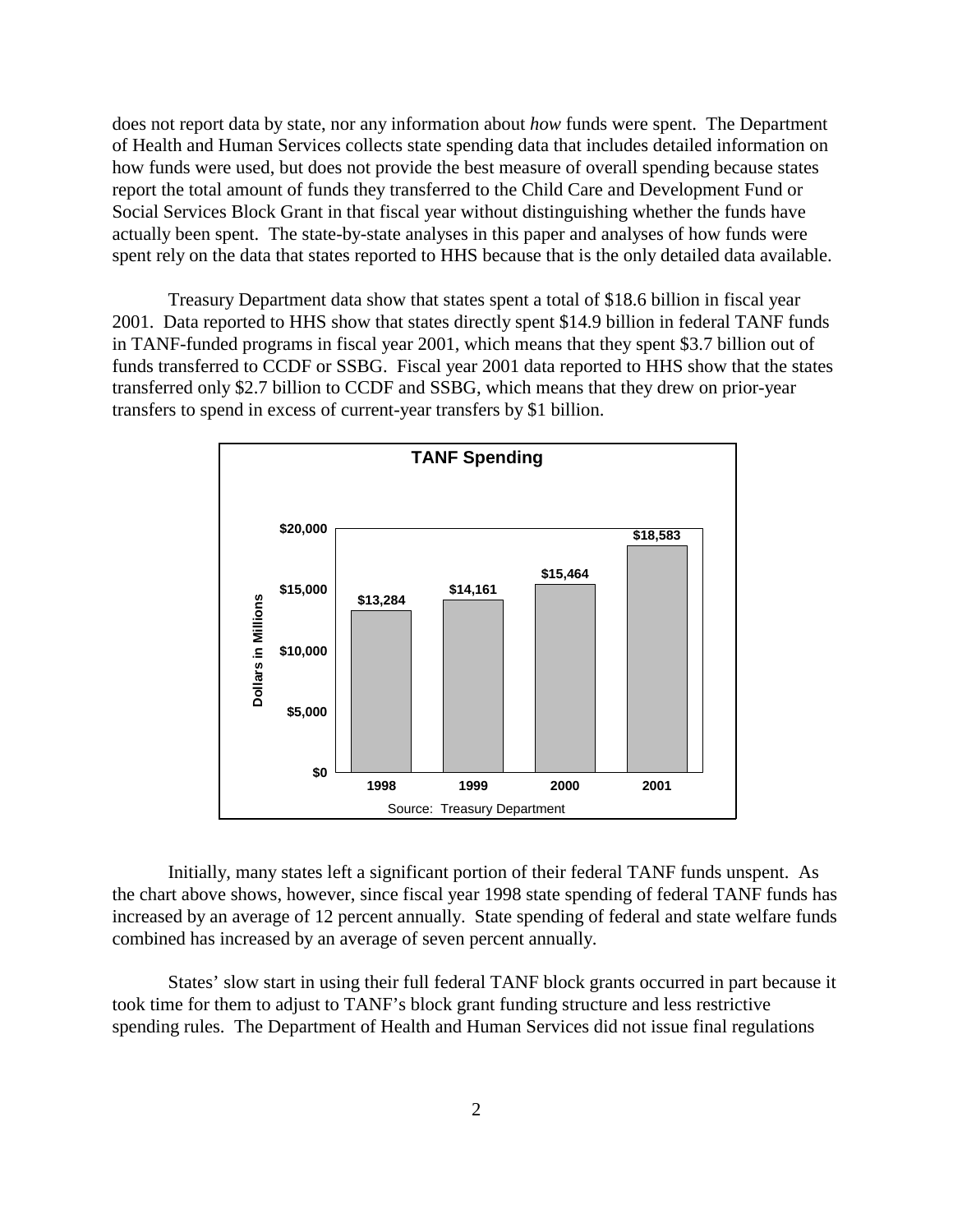clarifying the extent of state flexibility under TANF until 1999. Even when states understood that they could create innovative programs to help families find and retain jobs, it took time to design and implement such programs.

Another reason for the slow start in state use of TANF funds was that during the late 1990s cash assistance caseloads fell faster than states had anticipated. Spending on cash assistance, which made up 61 percent of federal and state welfare funds used in fiscal year 1998, fell to 38 percent by fiscal year 2001.

The drop in cash assistance caseloads freed up funds that states could devote to lowincome *working* families, as well as families with employment barriers that remained on the cash assistance rolls. States have begun offering a broad range of supports to low-income working families to help them make ends meet and remain in the workforce. For example, some states bolster earnings through wage subsidies, earned income tax credits, or matches for individual savings accounts. In addition, many states provide work supports like child care or transportation subsidies to help working families retain jobs, or education and training to help families progress in the workforce.

Of the various work supports that states provide, child care has received the most significant influx of TANF funds. Between fiscal year 1998 and fiscal year 2001, the share of federal and state TANF funds used that were devoted specifically to child care rose from eight percent to 18 percent. In fiscal year 2001 the states devoted \$3.4 billion in federal TANF funds to child care; when state welfare funds are included child care received a total of \$5.1 billion through TANF.

The following chart shows how states allocated the federal and state welfare funds they used in fiscal year 2001. In addition to spending on cash assistance, child care, and other work supports discussed above, states devoted 22 percent of the funds they used to a range of other services. These services include child welfare services, social services provided through funds transferred to the Social Services Block Grant, teen pregnancy prevention programs, and family formation activities. Nine percent of spending was devoted to personnel and administrative costs.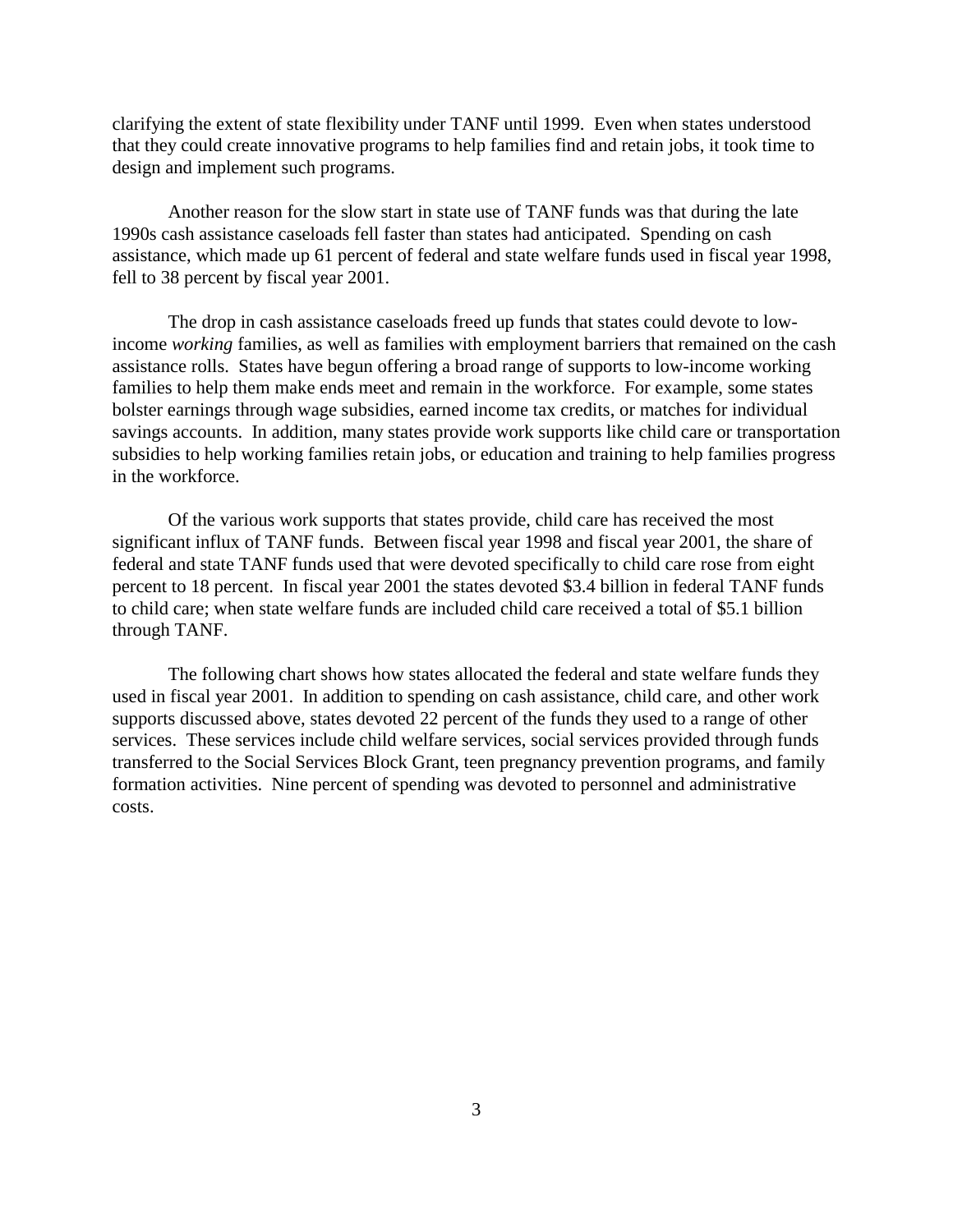

This paper analyzes how much states spent in federal and state welfare funds in federal fiscal year 2001 and how they spent it. After a brief overview of overall spending levels and how much funding was available to states, the paper provides a more detailed analysis of how funds were used, followed by a discussion of funds that remained unspent.

The most noteworthy aspects of state welfare spending in fiscal year 2001 include:

- For the first time, states spent *more* federal TANF funds than they received that year. States spent \$18.6 billion in federal funds according to Treasury data — \$1.8 billion more than the \$16.8 billion they received in annual TANF grants.<sup>2</sup>
- Some 27 states and the District of Columbia drew on unspent federal TANF funds from prior years to support their TANF programs. As a result, reserves of unspent federal TANF funds *diminished* for the first time since the 1996 law was enacted.
- The portion of combined federal and state welfare funds that was devoted to cash assistance fell to 38 percent.
- States continued to devote substantial resources to child care, both through direct spending in the TANF program and through the transfer of TANF funds to the

<sup>&</sup>lt;sup>2</sup> In this paper the term "annual TANF grant" is used to mean a state's State Family Assistance Grant, minus any tribal allocation, plus any Supplemental Grant it received, but does not include performance bonuses.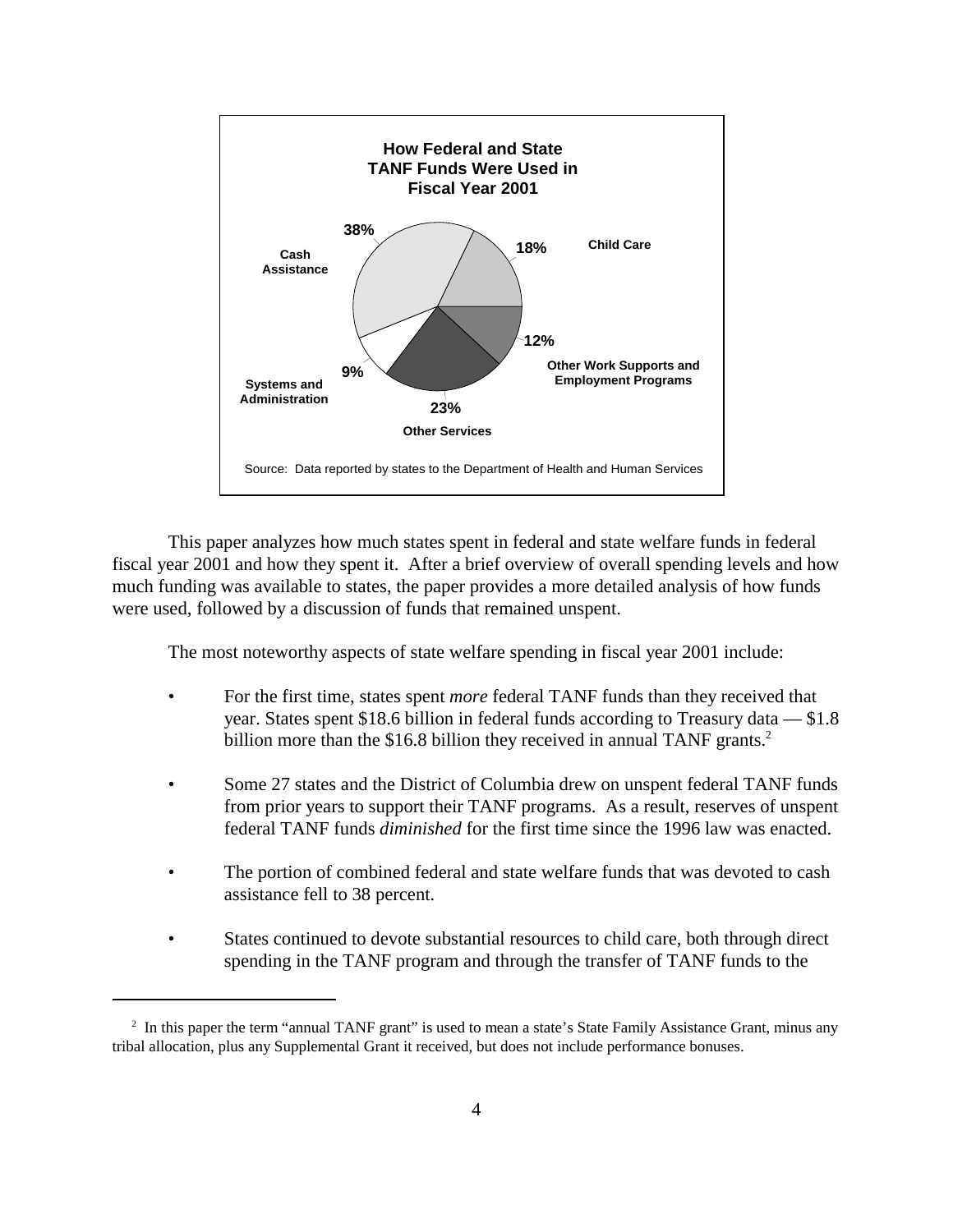Child Care and Development Fund. Child care accounted for 18 percent of total state and federal welfare funds used.

• States devoted 12 percent of the federal and state welfare funds used to providing other work supports and employment programs such as job training, wage subsidies, and refundable earned income tax credits.

## **How Much Was Spent?**

Under TANF, states are permitted to use block grant funds for a range of activities that extend far beyond providing cash assistance to families. In fact, states may spend TANF funds on any activity that is reasonably calculated to accomplish one of the four purposes identified in the TANF statute — assisting needy families so children may be cared for at home, ending dependence of needy families on government benefits by promoting work and marriage, reducing out-of-wedlock pregnancies, and encouraging two-parent family formation and maintenance.

In fiscal year 2001, a total of \$17.1 billion in federal funds was made available to states. The main portion of federal TANF funds, amounting to \$16.5 billion annually, was distributed in State Family Assistance Grants.<sup>3</sup> Each state's grant was based on federal spending on that state's Aid to Families with Dependent Children program in 1992 through 1995. In federal fiscal year 2001, seventeen states also received Supplemental Grants because they had historically low AFDC spending levels or relatively high population growth. These grants amounted to a total of \$319 million in fiscal year 2001.<sup>4</sup> In addition, \$300 million in bonuses were distributed in fiscal year 2001.<sup>5</sup>

Under TANF, states must meet a maintenance of effort (MOE) requirement by spending a specified amount of their own funds on activities that serve needy families and meet one of the purposes of the welfare law. Each state must spend an amount equal to at least 75 percent of the amount it spent on AFDC programs in federal fiscal year 1994. If states were to spend exactly 75 percent of the fiscal year 1994 baseline, they would spend \$10.4 billion. States face fiscal penalties for not meeting the MOE requirement and also must make up for any MOE shortfall

<sup>&</sup>lt;sup>3</sup> Some tribes also receive funds for tribal-administered TANF programs, which are deducted from their states' State Family Assistance Grants and reduce the state's maintenance of effort requirement.

<sup>&</sup>lt;sup>4</sup> The 1996 welfare law only authorized Supplemental Grants through fiscal year 2001. The Job Creation and Worker Assistance Act of 2002, enacted on March 9, 2002, extended the Supplemental Grants through fiscal year 2002 at the fiscal year 2001 level of \$319 million. See §616 of Pub. L. No. 107-147 (formerly H.R. 3090).

<sup>&</sup>lt;sup>5</sup> These bonus awards generally are not included in the annual TANF grants used for calculations in this paper because states cannot anticipate receiving them and therefore cannot plan in advance for their use.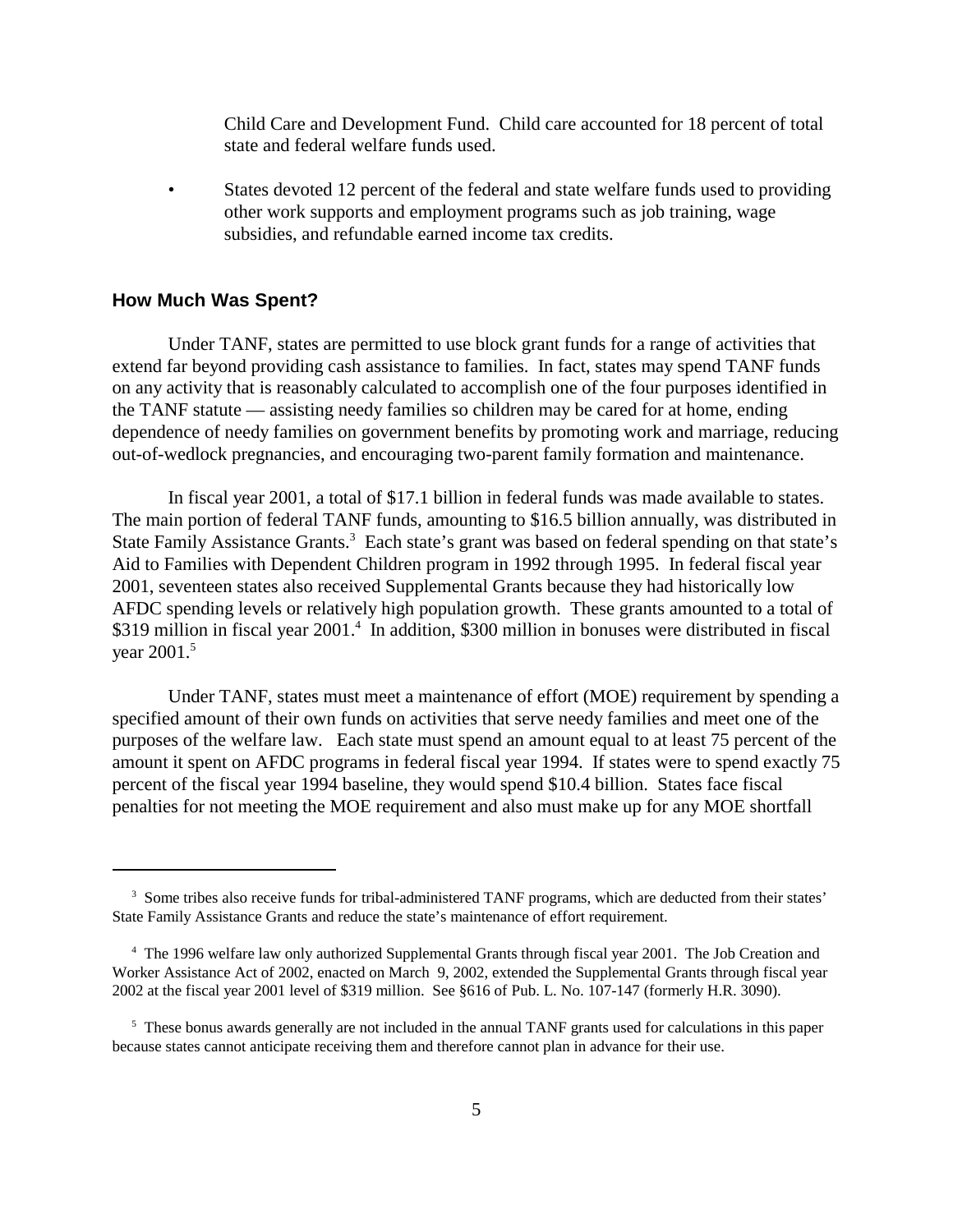through additional expenditures in the following year. Each state has met its MOE requirement in every year.<sup>6</sup>

Appendices A and B show for fiscal years 2001 and 2002 the federal TANF funds each state received as well as the amount of state funds each state needed to spend to meet its MOE requirement.

As the number of families with children receiving basic cash assistance fell, states increasingly devoted state and federal TANF funds to supports for low-income working families, such as child care and transportation subsidies; to more intensive employment efforts to help families that have not yet made the transition to work; and to efforts to meet the law's family formation goals, such as programs to reduce teen pregnancy. It took time for states to adjust to the expanded purposes of TANF, the reduction in cash assistance caseloads, and the funding flexibility inherent in the TANF block grant structure. Thus the amount of federal TANF funds used by states has increased each year as they have come to understand the potential uses for the funds.

Taking into account state MOE funds as well as federal TANF funds, states reported spending a total of \$29.7 billion in TANF funds in federal fiscal year 2001, as compared to \$26.6 in fiscal year 2000. That total includes spending of federal funds transferred to CCDF or SSBG, federal and state funds spent directly in the state's TANF program, and state funds spent in separate state programs.

## **Federal TANF Funds**

In federal fiscal year 2001, states for the first time used *more* federal TANF funds than the \$16.8 billion they received in annual federal TANF grants. The states spent or transferred a total of \$17.6 billion in federal funds, which represents nearly \$800 million more than their annual grants.

For the purposes of this paper, TANF funds are considered "used" when they have either been spent on one of the many allowable TANF activities or transferred to CCDF or to SSBG. (See text box on next page.) In the context of federal reporting, TANF funds are not considered spent until they have actually been expended directly on services or through a contract. If funds have been obligated, through a contract for example, but not yet spent, the state may report the funds as unliquidated obligations. Such funds, however, would not be counted as "used" at the federal level because they have not yet been expended. Thus there are funds that do not appear to have been used that nonetheless have been obligated by the state for a specific purpose.

 <sup>6</sup> This year, as in previous years, some states initially reported MOE spending levels that are insufficient to meet their requirement. States, however, are permitted to revise their spending reports and are likely to identify additional allowable MOE spending that was not originally reported.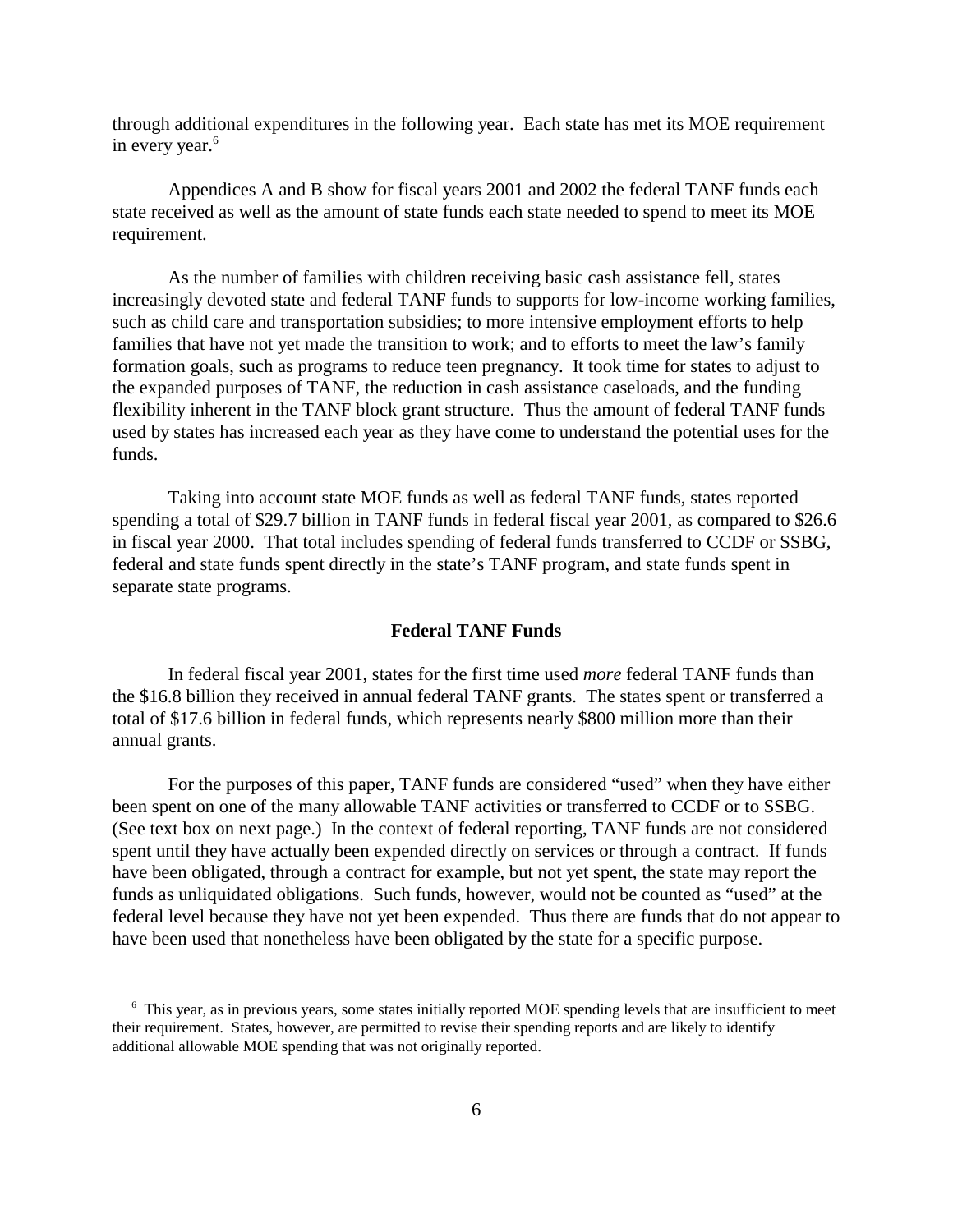## **Funds "Used" vs. "Spent"**

Monitoring state-by-state TANF spending is complicated by one data reporting issue. As explained on page 12, transferred funds may be spent over the course of three years in CCDF and two years in SSBG. When states report to HHS on their TANF expenditures, funds that have been transferred to CCDF or SSBG are reported simply as transferred regardless of whether they have been spent. States do not report to HHS when transferred funds are spent. Thus, funds that have been transferred are not reported as unspent even if they have not yet been spent through CCDF or SSBG. In this paper, funds that have been spent in TANF-funded programs or transferred are referred to as having been "used."

The Treasury Department also tracks and publishes national data on TANF spending. The Treasury Department, however, does not report transferred funds as spent until they have actually been spent through CCDF or SSBG. As a result, the amount of funds used in a given year as reported by states to HHS may be different than the amount of funds the Treasury Department reports as having been spent. Funds used could be higher or lower depending on how transferred amounts in the current year compare to amounts spent from current- or prior-year transferred funds. For example, if in a given fiscal year the states transferred \$2 billion to CCDF and SSBG, but drew on prior-year transfers to spend \$2.2 billion in transferred funds, spending as reported by the Treasury Department would be \$200 million higher than funds used as reported to HHS.

In fiscal year 2001, the Treasury Department reported TANF spending of \$18.6 billion in federal funds, an increase of more than \$3 billion over fiscal year 2000. Based on the data reported to HHS, states used \$17.6 billion in TANF funds in fiscal year 2001, an increase of \$1.7 billion over fiscal year 2000. The Treasury Department data give a more accurate indication of overall TANF spending nationwide. This paper also relies on HHS data, however, because they offer state-by-state information on *how* funds were spent.

Based on HHS data, states spent a total of \$14.9 billion in federal funds in their TANF programs and transferred \$2.7 billion. This means that of the \$18.6 billion reported as spent by the Treasury Department, \$14.9 was spent directly in TANF programs and \$3.7 was spent out of transferred funds. Since states transferred only \$2.7 billion in fiscal year 2001, spending of transferred funds exceeded transfers in fiscal year 2001 by \$1 billion. This means that states augmented CCDF and SSBG spending by drawing on funds that had been transferred in prior years but had not yet been spent.

States now are both using more than their current annual TANF grant by drawing on reserves and spending more in CCDF and SSBG than they are currently transferring by spending funds transferred in prior years. Thus, 2001 program levels, which relied on prior-year resources, will not be sustainable under current funding arrangements.

One way to measure the level of federal TANF funds used is to compare it to the amount of federal funds made available to the state for the year. Table 1 compares, for each state, the use of federal TANF funds in fiscal year 2001 with the state's fiscal year 2001 TANF grant. The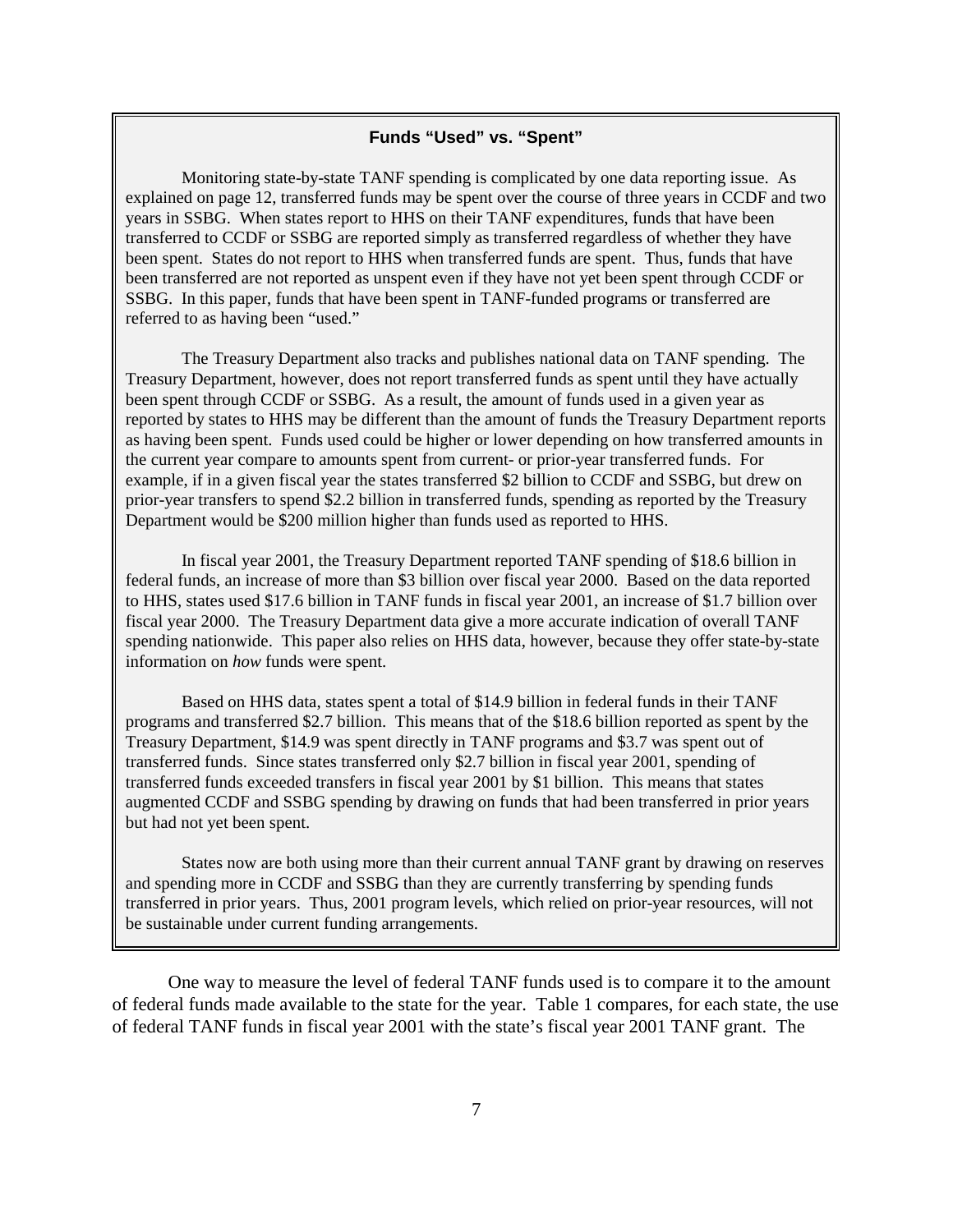table presents each state's use of TANF funds in FY 2001 as a percent of its fiscal year 2001 award with and without performance bonuses.

Because states cannot anticipate receiving performance bonuses — and because there is no guarantee of future receipt of bonuses — excluding these bonuses when comparing the use of TANF funds with the annual TANF grant provides a useful indication of the extent to which states are using TANF funds they can expect to receive each year. Thirty states and the District of Columbia used more than their annual TANF grant in fiscal year 2001. Together the states used 105 percent of the federal TANF funds they could expect to receive in fiscal year 2001.

In order to see whether states that exceeded their annual TANF grant drew on funds from prior years, use of federal TANF funds must be compared to all federal TANF funds received, including performance bonuses. Including bonuses, the states used 103 percent of the federal funds they received in fiscal year 2001. This means that on average states used more than they received in new federal funds, drew upon unspent federal funds from prior years, and now have smaller reserves of TANF funds. Not every state used more than it received, but twenty-seven states and the District of Columbia drew on unspent funds from prior years to support their current level of TANF programming.

 Example: In federal fiscal year 2001, TANF expenditures and transfers in Montana totaled \$48.0 million. The state's TANF grant for the year equaled \$44.1 million. The TANF funds used equaled 109 percent of its annual TANF grant. Montana also received performance bonuses, which brought the total amount of federal TANF funds it received in fiscal year 2001 to \$46.4 million. Montana spent 103 percent of the total federal funds it received, which means the state drew on unspent funds from prior years.

The states that used more than they received in federal funds in fiscal year 2001 will need to continue to draw on unspent funds from prior years in order to maintain their current welfare reform efforts. These unspent TANF resources are limited, however. In 17 of the states now spending above their annual funding level, unobligated TANF funds from prior years are insufficient to allow them to maintain their fiscal year 2001 spending level in 2002, the current fiscal year. An additional six states have insufficient reserves of unobligated TANF funds to maintain the fiscal year 2001 program level through fiscal year 2003.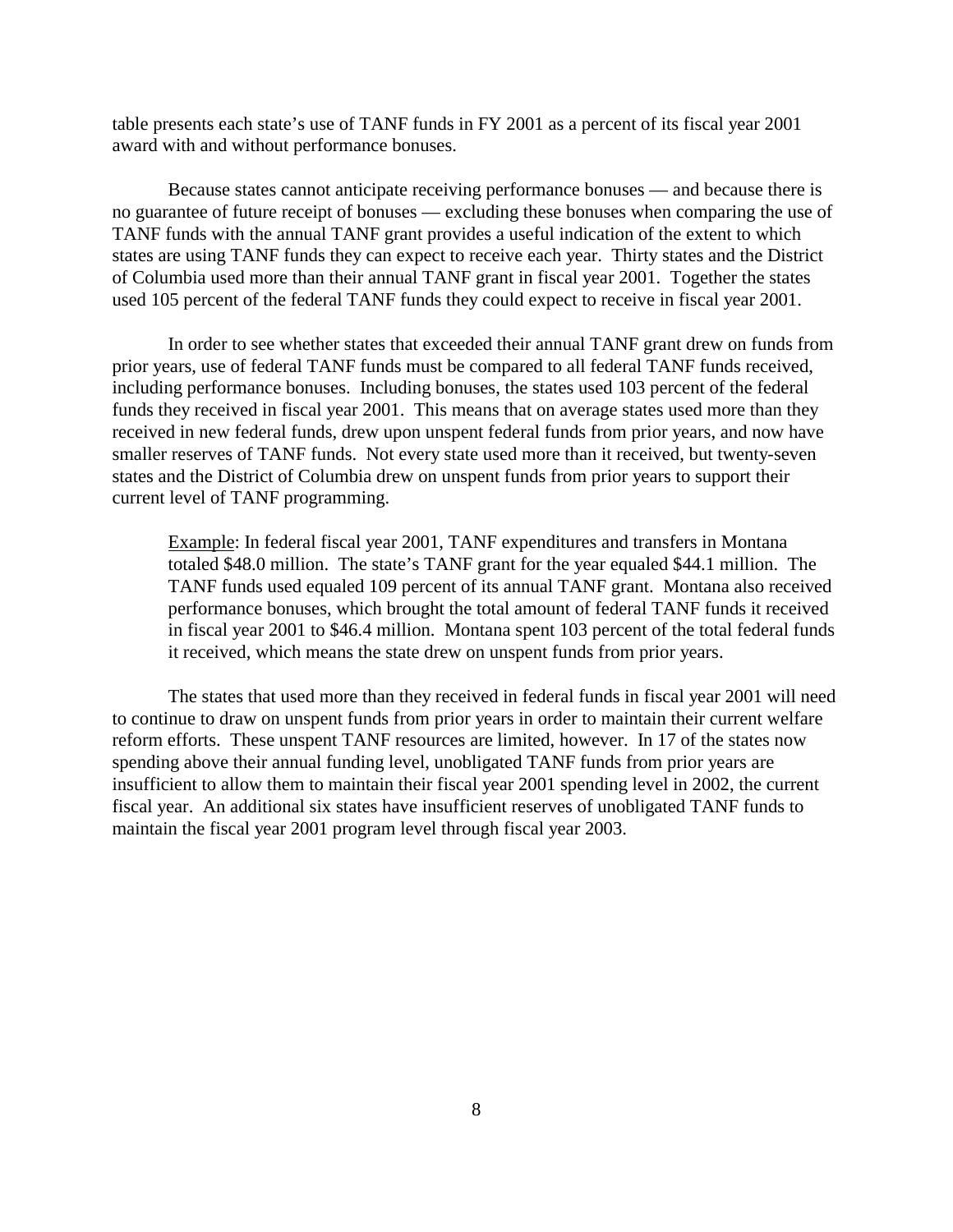|                                      | Use of Federal TANF Funds Relative to TANF Grants<br>in Federal Fiscal Year 2001 |                                                 |                                                                           |                                                               |                                                                                 |  |
|--------------------------------------|----------------------------------------------------------------------------------|-------------------------------------------------|---------------------------------------------------------------------------|---------------------------------------------------------------|---------------------------------------------------------------------------------|--|
|                                      | <b>Federal Funds</b><br>Used in FY 2001*<br>(in millions)                        | FY 2001<br><b>TANF Grant**</b><br>(in millions) | <b>Federal Funds Used as</b><br>a Percent of FY 2001<br><b>TANF Grant</b> | FY 2001 TANF Grant<br><b>Plus Bonuses***</b><br>(in millions) | Federal Funds Used as a<br>Percent of FY 2001 TANF<br><b>Grant Plus Bonuses</b> |  |
| Alabama                              | \$108.4                                                                          | \$104.4                                         | 104%                                                                      | \$134.1                                                       | 81%                                                                             |  |
| Alaska                               | \$56.1                                                                           | \$60.3                                          | 93%                                                                       | \$60.3                                                        | 93%                                                                             |  |
| Arizona                              | \$235.7                                                                          | \$226.7                                         | 104%                                                                      | \$233.0                                                       | 101%                                                                            |  |
| <b>Arkansas</b>                      | \$82.4                                                                           | \$63.0                                          | 131%                                                                      | \$65.8                                                        | 125%                                                                            |  |
| California                           | \$3,608.0                                                                        | \$3,728.5                                       | 97%                                                                       | \$3,764.6                                                     | 96%                                                                             |  |
| Colorado                             | \$156.9                                                                          | \$149.6                                         | 105%                                                                      | \$149.6                                                       | 105%                                                                            |  |
| Connecticut                          | \$238.4                                                                          | \$266.8                                         | 89%                                                                       | \$269.4                                                       | 88%                                                                             |  |
| <b>Delaware</b>                      | \$26.3                                                                           | \$32.3                                          | 82%                                                                       | \$32.9                                                        | 80%                                                                             |  |
| <b>District of Columbia</b>          | \$143.6                                                                          | \$92.6                                          | 155%                                                                      | \$119.4                                                       | 120%                                                                            |  |
| Florida                              | \$735.1                                                                          | \$622.7                                         | 118%                                                                      | \$643.6                                                       | 114%                                                                            |  |
| Georgia                              | \$350.1                                                                          | \$368.0                                         | 95%                                                                       | \$368.0                                                       | 95%                                                                             |  |
| Hawaii                               | \$75.9                                                                           | \$98.9                                          | 77%                                                                       | \$103.9                                                       | 73%                                                                             |  |
| Idaho                                | \$40.7                                                                           | \$33.9                                          | 120%                                                                      | \$35.5                                                        | 115%                                                                            |  |
| <b>Illinois</b>                      | \$601.8                                                                          | \$585.1                                         | 103%                                                                      | \$601.8                                                       | 100%                                                                            |  |
| Indiana                              | \$292.8                                                                          | \$206.8                                         | 142%                                                                      | \$208.8                                                       | 140%                                                                            |  |
| lowa                                 | \$133.3                                                                          | \$131.5                                         | 101%                                                                      | \$131.5                                                       | 101%                                                                            |  |
| Kansas                               | \$95.3                                                                           | \$101.9                                         | 93%                                                                       | \$101.9                                                       | 93%                                                                             |  |
| Kentucky                             | \$183.2                                                                          | \$181.3                                         | 101%                                                                      | \$181.3                                                       | 101%                                                                            |  |
| Louisiana                            | \$127.0                                                                          | \$181.0                                         | 70%                                                                       | \$181.0                                                       | 70%                                                                             |  |
| Maine                                | \$61.2                                                                           | \$78.1                                          | 78%                                                                       | \$78.1                                                        | 78%                                                                             |  |
| Maryland                             | \$282.2                                                                          | \$229.1                                         | 123%                                                                      | \$229.1                                                       | 123%                                                                            |  |
| <b>Massachusetts</b>                 | \$493.8                                                                          | \$459.4                                         | 107%                                                                      | \$459.4                                                       | 107%                                                                            |  |
| Michigan                             | \$795.8                                                                          | \$775.4                                         | 103%                                                                      | \$800.4                                                       | 99%                                                                             |  |
| Minnesota                            | \$285.7                                                                          | \$267.2                                         | 107%                                                                      | \$269.8                                                       | 106%                                                                            |  |
| <b>Mississippi</b>                   | \$139.2                                                                          | \$95.8                                          | 145%                                                                      | \$98.2                                                        | 142%                                                                            |  |
| <b>Missouri</b>                      | \$223.0                                                                          | \$217.1                                         | 103%                                                                      | \$223.0                                                       | 100%                                                                            |  |
| Montana                              | \$48.0                                                                           | \$44.1                                          | 109%                                                                      | \$46.4                                                        | 103%                                                                            |  |
| Nebraska                             | \$52.7                                                                           | \$57.9                                          | 91%                                                                       | \$57.9                                                        | 91%                                                                             |  |
| Nevada                               | \$42.4                                                                           | \$47.7                                          | 89%                                                                       | \$49.9                                                        | 85%                                                                             |  |
| <b>New Hampshire</b>                 | \$31.3                                                                           | \$38.5                                          | 81%                                                                       | \$38.5                                                        | 81%                                                                             |  |
| New Jersey                           | \$374.1                                                                          | \$404.0                                         | 93%                                                                       | \$411.7                                                       | 91%                                                                             |  |
| <b>New Mexico</b><br><b>New York</b> | \$140.0                                                                          | \$132.5                                         | 106%                                                                      | \$132.5                                                       | 106%                                                                            |  |
| <b>North Carolina</b>                | \$2,644.9<br>\$361.0                                                             | \$2,442.9<br>\$338.3                            | 108%<br>107%                                                              | \$2,442.9                                                     | 108%<br>104%                                                                    |  |
| <b>North Dakota</b>                  | \$27.9                                                                           | \$26.4                                          | 106%                                                                      | \$346.6<br>\$27.7                                             | 101%                                                                            |  |
| Ohio                                 | \$947.3                                                                          | \$728.0                                         | 130%                                                                      | \$728.0                                                       | 130%                                                                            |  |
| Oklahoma                             | \$108.9                                                                          | \$147.6                                         | 74%                                                                       | \$151.7                                                       | 72%                                                                             |  |
| Oregon                               | \$168.1                                                                          | \$166.8                                         | 101%                                                                      | \$166.8                                                       | 101%                                                                            |  |
| Pennsylvania                         | \$620.3                                                                          | \$719.5                                         | 86%                                                                       | \$719.5                                                       | 86%                                                                             |  |
| <b>Rhode Island</b>                  | \$95.0                                                                           | \$95.0                                          | 100%                                                                      | \$95.0                                                        | 100%                                                                            |  |
| <b>South Carolina</b>                | \$103.2                                                                          | \$100.0                                         | 103%                                                                      | \$100.0                                                       | 103%                                                                            |  |
| South Dakota                         | \$18.8                                                                           | \$21.3                                          | 88%                                                                       | \$21.3                                                        | 88%                                                                             |  |
| <b>Tennessee</b>                     | \$261.5                                                                          | \$213.1                                         | 123%                                                                      | \$222.7                                                       | 117%                                                                            |  |
| <b>Texas</b>                         | \$516.3                                                                          | \$539.0                                         | 96%                                                                       | \$563.3                                                       | 92%                                                                             |  |
| Utah                                 | \$68.9                                                                           | \$84.3                                          | 82%                                                                       | \$85.8                                                        | 80%                                                                             |  |
| Vermont                              | \$44.9                                                                           | \$47.4                                          | 95%                                                                       | \$47.4                                                        | 95%                                                                             |  |
| Virginia                             | \$170.5                                                                          | \$158.3                                         | 108%                                                                      | \$166.2                                                       | 103%                                                                            |  |
| Washington                           | \$508.3                                                                          | \$402.2                                         | 126%                                                                      | \$402.2                                                       | 126%                                                                            |  |
| West Virginia                        | \$186.5                                                                          | \$110.0                                         | 169%                                                                      | \$112.1                                                       | 166%                                                                            |  |
| Wisconsin                            | \$422.7                                                                          | \$316.9                                         | 133%                                                                      | \$332.8                                                       | 127%                                                                            |  |
| Wyoming                              | \$24.2                                                                           | \$19.0                                          | 127%                                                                      | \$20.1                                                        | 120%                                                                            |  |
| U.S. Total                           | \$17,559.7                                                                       | \$16,757.9                                      | 105%                                                                      | \$17,032.9                                                    | 103%                                                                            |  |
| <b>Additional Spending from</b>      |                                                                                  |                                                 |                                                                           |                                                               |                                                                                 |  |
| Prior-Year Transfers****             | \$1,023.3                                                                        |                                                 |                                                                           |                                                               |                                                                                 |  |
| <b>Total Federal TANF Funds</b>      |                                                                                  |                                                 |                                                                           |                                                               |                                                                                 |  |

**Table 1**

Total Federal TANF Funds<br>Spent in Fiscal Year 2001 \$18,583.0

case of CCDF). transferred to these block grants may be spent in the year received, but they also may be reserved for spending in the subsequent year (in the case of SSBG) or the subsequent two years (in the \* Includes all expenditures of federal TANF funds in FY 2001 and TANF funds transferred to either the Social Services Block Grant or the Child Care and Development Fund in FY 2001. Funds

\*\* Grants shown equal each state's basic TANF grant plus any Supplemental Grant, but does not include bonuses.

\*\*\* Grants shown equal each state's basic TANF grant plus any Supplemental Grant plus any High Performance or Out-of-Wedlock Birth Reduction Bonus awarded during the 2001 fiscal year. \*\*\*\* Calculation based on Treasury Department data, which provides only national data.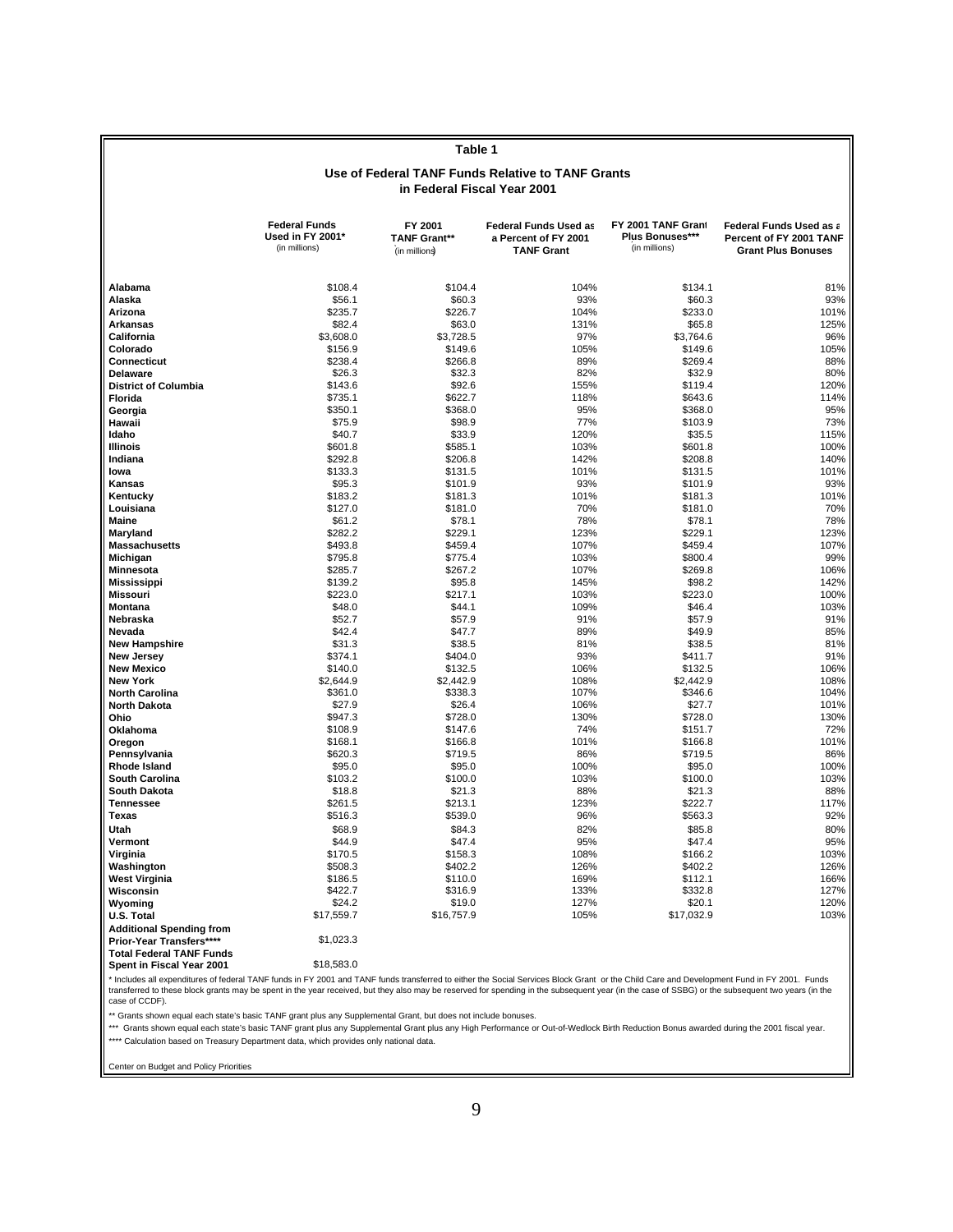## **State MOE Funds**

Under TANF, each state must spend an amount equal to at least 75 percent of what the state spent on AFDC programs in federal fiscal year 1994 in order to meet a maintenance of effort requirement. MOE spending generally must be on activities that serve needy families and meet one of the purposes of the welfare law. MOE funds may be spent in a state's TANF program or in separate state programs. MOE funds that are spent in separate state programs (that receive no federal TANF funds), are not subject to federal work participation rates, time limit restrictions, or child support reporting requirements, though states can impose their own requirements on participants in separate state programs.

In fiscal year 2001 the states collectively reported \$11.1 billion in MOE spending, which is equal to about 80 percent of the total amount the states spent on AFDC programs in federal fiscal year 1994. Table 2 shows MOE spending in federal fiscal year 2001 as reported by each state. The first column shows fiscal year 1994 spending by each state on AFDC programs, which constitutes its MOE baseline. The second column shows the MOE amount each state reported spending in fiscal year 2001 in the state's TANF program and in separate state programs. The last column shows the reported spending amount as a percentage of the baseline. Thus, a state would need to be at least 75 percent in the last column in order to meet its MOE requirement, unless the MOE requirement were reduced to reflect the state's tribal allocation. Some states have reported a lower MOE amount, but it is unlikely that any state has failed to meet its MOE requirement. States are permitted to revise their reports if they identify additional allowable MOE spending that was not originally reported. In past years many states have made such revisions.

Example: New Mexico reported \$39.4 million in MOE spending in federal fiscal year 2001, which is equal to 79.1 percent of its MOE baseline.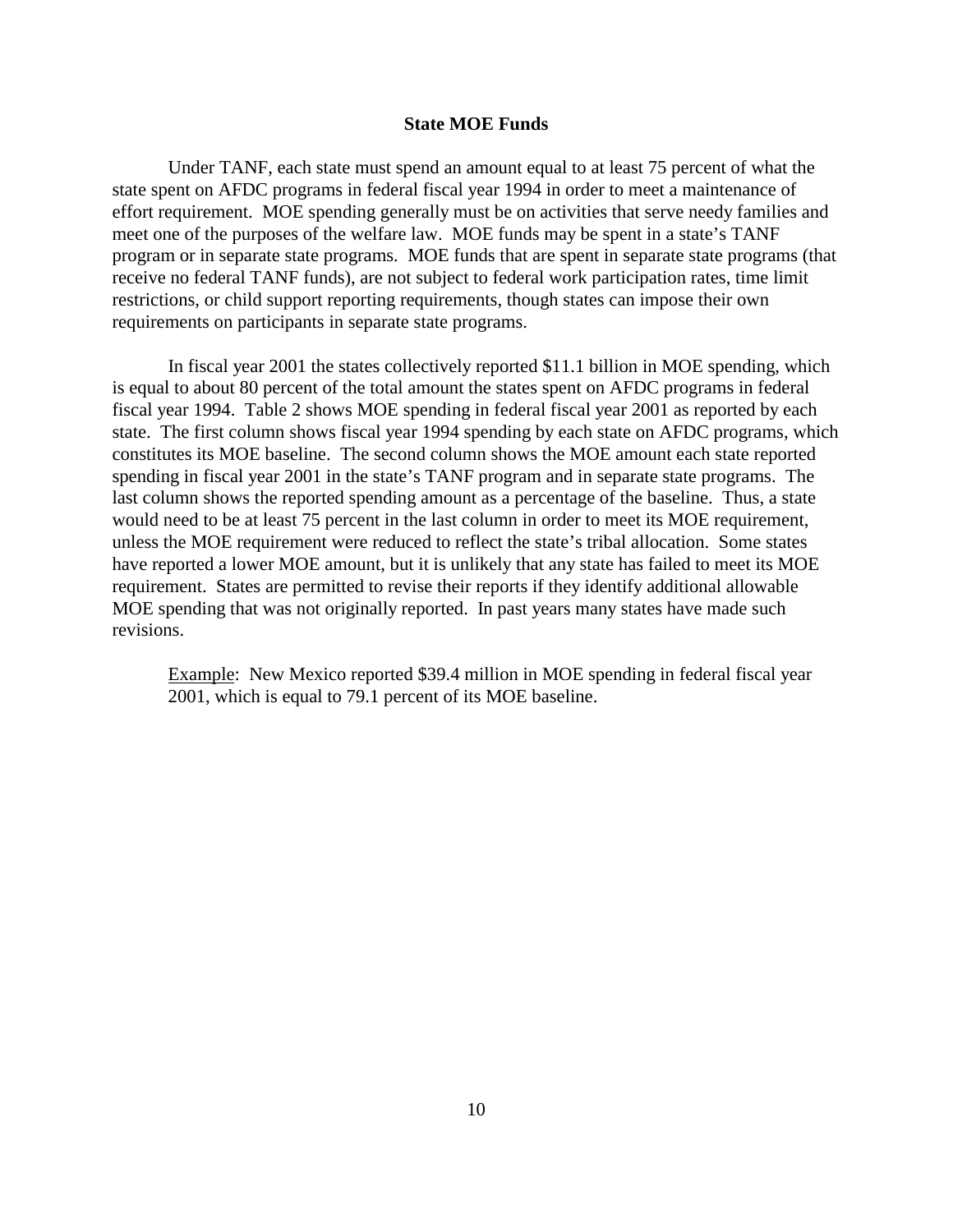|                                                                                                                                        | Table 2                                 |                                                      |                                              |       |  |  |  |  |  |
|----------------------------------------------------------------------------------------------------------------------------------------|-----------------------------------------|------------------------------------------------------|----------------------------------------------|-------|--|--|--|--|--|
|                                                                                                                                        |                                         | State MOE Spending in Federal Fiscal Year 2001       |                                              |       |  |  |  |  |  |
|                                                                                                                                        |                                         |                                                      |                                              |       |  |  |  |  |  |
|                                                                                                                                        | MOE<br><b>Baseline</b><br>(in millions) | <b>FY 2001 MOE</b><br>Expenditures*<br>(in millions) | As a Percent of the<br><b>MOE Baseline**</b> |       |  |  |  |  |  |
| Alabama                                                                                                                                | \$52.3                                  | \$39.2                                               | 75.0%                                        |       |  |  |  |  |  |
| Alaska                                                                                                                                 | \$65.3                                  | \$47.4                                               | 72.6%                                        |       |  |  |  |  |  |
| Arizona                                                                                                                                | \$125.7                                 | \$90.5                                               | 72.0%                                        |       |  |  |  |  |  |
| <b>Arkansas</b><br>California                                                                                                          | \$27.8<br>\$3.634.7                     | \$22.6<br>\$2,904.6                                  | 81.4%<br>79.9%                               |       |  |  |  |  |  |
| Colorado                                                                                                                               | \$110.5                                 | \$94.5                                               | 85.5%                                        |       |  |  |  |  |  |
| Connecticut                                                                                                                            | \$244.6                                 | \$183.4                                              | 75.0%                                        |       |  |  |  |  |  |
| <b>Delaware</b>                                                                                                                        | \$29.0                                  | \$25.4                                               | 87.6%                                        |       |  |  |  |  |  |
| <b>District of Columbia</b>                                                                                                            | \$93.9                                  | \$75.3                                               | 80.2%                                        |       |  |  |  |  |  |
| Florida                                                                                                                                | \$491.2                                 | \$368.4                                              | 75.0%                                        |       |  |  |  |  |  |
| Georgia                                                                                                                                | \$231.2                                 | \$174.6                                              | 75.5%                                        |       |  |  |  |  |  |
| Hawaii                                                                                                                                 | \$94.9                                  | \$67.9                                               | 71.6%                                        |       |  |  |  |  |  |
| Idaho                                                                                                                                  | \$18.2                                  | \$13.0                                               | 71.4%                                        | $***$ |  |  |  |  |  |
| <b>Illinois</b><br>Indiana                                                                                                             | \$573.5                                 | \$439.4                                              | 76.6%                                        |       |  |  |  |  |  |
| lowa                                                                                                                                   | \$151.4<br>\$82.6                       | \$121.1<br>\$62.0                                    | 80.0%<br>75.0%                               |       |  |  |  |  |  |
| Kansas                                                                                                                                 | \$82.3                                  | \$75.7                                               | 91.9%                                        |       |  |  |  |  |  |
| Kentucky                                                                                                                               | \$89.9                                  | \$71.9                                               | 80.0%                                        |       |  |  |  |  |  |
| Louisiana                                                                                                                              | \$73.9                                  | \$55.4                                               | 75.0%                                        |       |  |  |  |  |  |
| Maine                                                                                                                                  | \$50.0                                  | \$45.7                                               | 91.4%                                        |       |  |  |  |  |  |
| Maryland                                                                                                                               | \$236.0                                 | \$177.0                                              | 75.0%                                        |       |  |  |  |  |  |
| <b>Massachusetts</b>                                                                                                                   | \$478.6                                 | \$358.9                                              | 75.0%                                        |       |  |  |  |  |  |
| Michigan                                                                                                                               | \$624.7                                 | \$486.8                                              | 77.9%                                        |       |  |  |  |  |  |
| Minnesota                                                                                                                              | \$239.7                                 | \$191.1                                              | 79.8%                                        |       |  |  |  |  |  |
| <b>Mississippi</b>                                                                                                                     | \$29.0                                  | \$23.2                                               | 80.0%                                        |       |  |  |  |  |  |
| Missouri                                                                                                                               | \$160.2                                 | \$148.8                                              | 92.9%                                        |       |  |  |  |  |  |
| <b>Montana</b>                                                                                                                         | \$21.0                                  | \$14.8                                               | 70.8%                                        |       |  |  |  |  |  |
| Nebraska                                                                                                                               | \$38.2                                  | \$28.6                                               | 75.0%                                        |       |  |  |  |  |  |
| Nevada                                                                                                                                 | \$34.0                                  | \$25.5                                               | 75.0%<br>75.5%                               |       |  |  |  |  |  |
| <b>New Hampshire</b><br><b>New Jersey</b>                                                                                              | \$42.8<br>\$400.2                       | \$32.3<br>\$300.2                                    | 75.0%                                        |       |  |  |  |  |  |
| <b>New Mexico</b>                                                                                                                      | \$49.8                                  | \$39.4                                               | 79.1%                                        |       |  |  |  |  |  |
| <b>New York</b>                                                                                                                        | \$2,291.4                               | \$1,951.5                                            | 85.2%                                        |       |  |  |  |  |  |
| <b>North Carolina</b>                                                                                                                  | \$205.6                                 | \$194.8                                              | 94.8%                                        |       |  |  |  |  |  |
| <b>North Dakota</b>                                                                                                                    | \$12.1                                  | \$9.1                                                | 75.0%                                        |       |  |  |  |  |  |
| Ohio                                                                                                                                   | \$521.1                                 | \$411.7                                              | 79.0%                                        |       |  |  |  |  |  |
| Oklahoma                                                                                                                               | \$81.6                                  | \$61.1                                               | 74.9%                                        |       |  |  |  |  |  |
| Oregon                                                                                                                                 | \$122.2                                 | \$120.9                                              | 99.0%                                        |       |  |  |  |  |  |
| Pennsylvania                                                                                                                           | \$542.8                                 | \$407.1                                              | 75.0%                                        |       |  |  |  |  |  |
| <b>Rhode Island</b>                                                                                                                    | \$80.5                                  | \$67.5                                               | 83.8%                                        |       |  |  |  |  |  |
| South Carolina                                                                                                                         | \$47.9                                  | \$35.9                                               | 75.0%                                        |       |  |  |  |  |  |
| <b>South Dakota</b>                                                                                                                    | \$11.4                                  | \$8.6                                                | 75.3%                                        |       |  |  |  |  |  |
| <b>Tennessee</b><br>Texas                                                                                                              | \$110.4<br>\$314.3                      | \$88.3<br>\$251.4                                    | 80.0%                                        |       |  |  |  |  |  |
| Utah                                                                                                                                   | \$33.7                                  | \$24.7                                               | 80.0%<br>73.2%                               |       |  |  |  |  |  |
| Vermont                                                                                                                                | \$34.1                                  | \$27.4                                               | 80.3%                                        |       |  |  |  |  |  |
| Virginia                                                                                                                               | \$170.9                                 | \$128.2                                              | 75.0%                                        |       |  |  |  |  |  |
| Washington                                                                                                                             | \$362.7                                 | \$270.6                                              | 74.6%                                        |       |  |  |  |  |  |
| West Virginia                                                                                                                          | \$43.1                                  | \$34.4                                               | 80.0%                                        |       |  |  |  |  |  |
| Wisconsin                                                                                                                              | \$225.2                                 | \$168.5                                              | 74.9%                                        |       |  |  |  |  |  |
| Wyoming                                                                                                                                | \$14.1                                  | \$10.9                                               | 77.4%                                        |       |  |  |  |  |  |
| U.S. Total                                                                                                                             | \$13,901.6                              | \$11,077.4                                           | 79.7%                                        |       |  |  |  |  |  |
|                                                                                                                                        |                                         |                                                      |                                              |       |  |  |  |  |  |
| * Includes MOE spending in separate state programs.                                                                                    |                                         |                                                      |                                              |       |  |  |  |  |  |
| ** States must spend at least 75 percent of the MOE baseline (80 percent if work requirements are not met) during each<br>fiscal year. |                                         |                                                      |                                              |       |  |  |  |  |  |

\*\*\* Some states reported spending less than the minimum requirement of 75 percent of the baseline. The MOE<br>requirement may for these states may have been reduced to reflect the state's tribal TANF allocation. Alternatively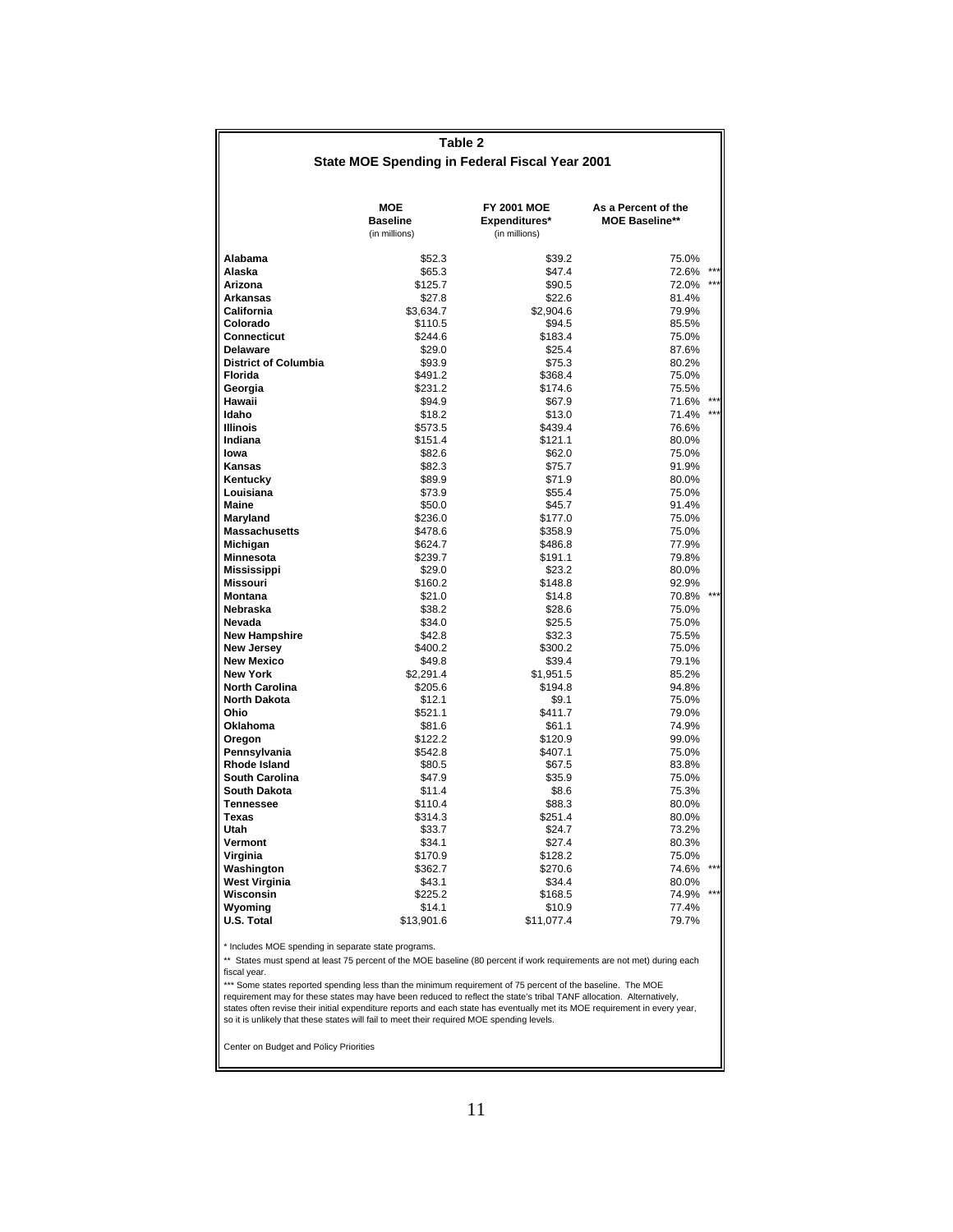### **How Were Funds Spent?**

The overall level of federal TANF funds used provides a snapshot of federal resources devoted to welfare reform efforts, but does not illustrate how states are directing the funds they spend. Under TANF states have broad flexibility with regard to policy and programming. As a result, TANF programs vary considerably across the states and this variation is reflected in the ways that states direct their TANF and MOE funds. Since 1996, states have generally broadened the mission of their welfare programs from providing a cash assistance safety net to offering a broad range of supports for low-income families, including assistance in obtaining work and supports for working families that nonetheless continue to have low-incomes. Such transformations have been reflected in the nature of state spending. For example, during the period from federal fiscal year 1998 to 2001 spending on cash assistance declined from 61 percent to 38 percent of total TANF and MOE funds used while spending on child care increased from eight percent to 18 percent.

This section begins with an analysis of transfers of federal funds. It goes on to examine how states are directing the federal TANF funds and state MOE funds spent in their TANF programs, beginning with a comparison of spending on basic assistance to spending on other programs followed by more detailed analyses of spending on cash assistance, child care, and work-related supports. The section concludes with a discussion of the variation in spending choices among states.

### **Transfers**

States have the authority to transfer a portion of their current-year federal TANF funds to the Child Care and Development Fund and the Social Services Block Grant. The amount that may be transferred to SSBG has been limited to 10 percent of the federal funds the state received, and the combined CCDF/SSBG transfer limit is 30 percent of the federal funds.<sup>7</sup>

When TANF funds are transferred to CCDF or SSBG, the rules of those block grants, not TANF rules, govern the use of the funds. As a result, transferred funds may be spent over the course of three years in CCDF and two years in SSBG.<sup>8</sup> In the federal TANF spending reports

 <sup>7</sup> Federal law enacted in 1999 would have limited transfers to SSBG to 4.25 percent of a state's TANF allocation starting in fiscal year 2000, but federal appropriations legislation for fiscal years 2000, 2001, and 2002 allowed the SSBG transfer limit to remain at 10 percent of the TANF grant.

<sup>&</sup>lt;sup>8</sup> If funds transferred to CCDF are not obligated within two years, they may be returned to TANF as unobligated funds from the original grant year. If funds are neither obligated nor returned within two years, or are not expended within three years, they revert to the U.S. Treasury. If funds transferred to SSBG are not expended by the end of the year subsequent to the fiscal year in which they were transferred, they may be returned to TANF as unobligated funds from the original grant year. If funds are neither expended nor returned within two years they revert to the U.S. Treasury.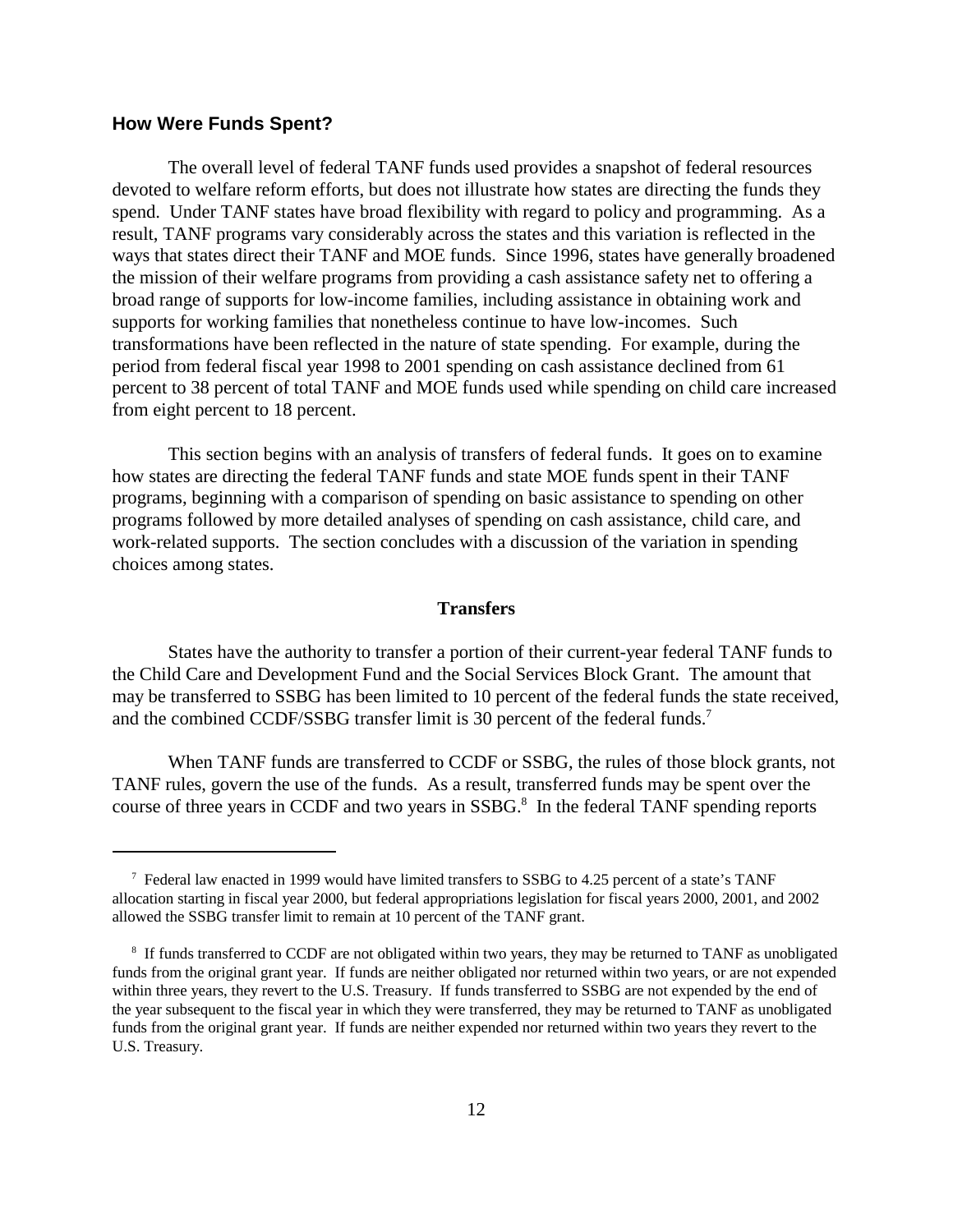upon which this analysis is based, funds are reported as transferred whether or not they have been spent. Thus, TANF funds reported as unspent do not include funds that have been transferred but remain unspent in CCDF or SSBG.<sup>9</sup>

The states transferred \$1.8 billion to CCDF in fiscal year 2001. CCDF is the main federal mechanism for providing child care subsidies to low-income families. While states can spend TANF funds directly on child care, transferring these funds to CCDF allows states to maintain a unified child care system serving working families who receive TANF as well as those lowincome families who do not receive TANF cash assistance. In addition, TANF funds spent directly on child care for non-working families would have time limit and work requirement implications while use of CCDF funds transferred from TANF would not affect TANF time limits or work requirements for these families. Thus, it may be advantageous to use TANF funds transferred to CCDF to provide child care to some families, particularly families that are neither employed nor receiving a welfare check — for example, those in post-secondary education or training. Under CCDF rules subsidies may be provided to any low-income family in which a parent is working or attending a job training or educational program.

The states transferred \$938.7 million to SSBG in fiscal year 2001. SSBG funds a wide array of social services for families with children as well as single individuals and childless couples, especially the elderly. TANF funds transferred to SSBG can be used for any allowable SSBG service, but only for families with children that have incomes below 200 percent of the federal poverty threshold. Low-income families receiving services funded through SSBG do not face TANF time limits or work requirements.

Table 3 identifies the amount of TANF funds transferred by each state to CCDF and SSBG in federal fiscal year 2001, and it presents those amounts as a share of the state's fiscal year 2001 annual TANF grant.

Example: In federal fiscal year 2001, Georgia transferred \$40.0 million of TANF funds — 10.9 percent of its fiscal year 2001 annual TANF grant — to the Child Care and Development Fund. The state also transferred \$14.4 million of TANF funds — 3.9 percent of its fiscal year 2001 TANF grant — to the Social Services Block Grant.

Although transfer amounts varied considerably among the states, with some states transferring the maximum amount allowable and others no funds at all, taken together the states transferred 10.5 percent of their fiscal year 2001 federal TANF funds to CCDF and 5.6 percent to SSBG. The portions and amounts transferred have decreased slightly since fiscal year 2000, when states transferred 12 percent of their federal TANF funds to CCDF and seven percent to SSBG.

<sup>&</sup>lt;sup>9</sup> For a more detailed discussion of the implications of this issue, see the text box on page seven.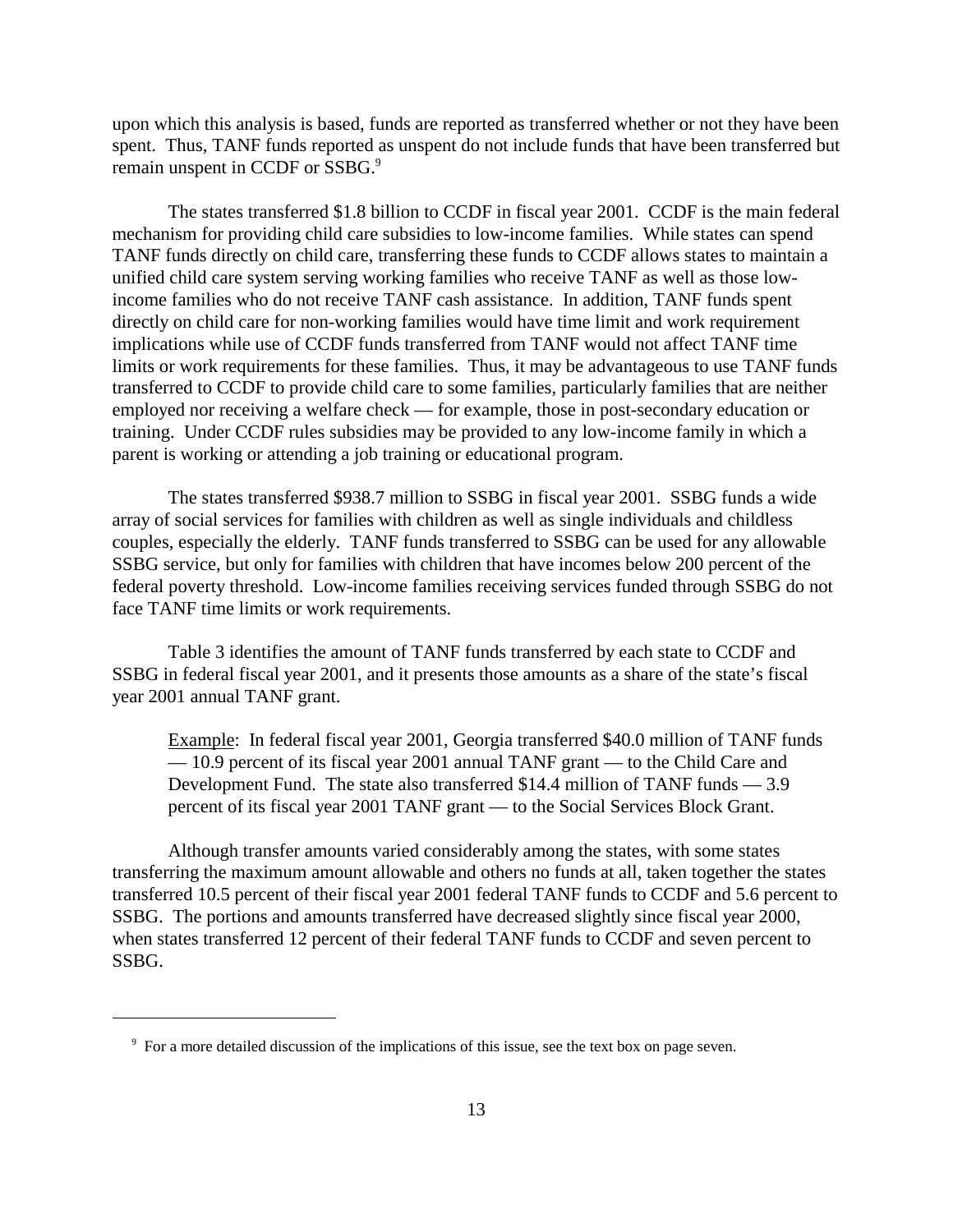|                                              | <b>TANF Funds Transferred to the Child Care and Development Fund</b> |                                                  |                                                                      |                                                  |                                                                    |                                                  |  |  |  |
|----------------------------------------------|----------------------------------------------------------------------|--------------------------------------------------|----------------------------------------------------------------------|--------------------------------------------------|--------------------------------------------------------------------|--------------------------------------------------|--|--|--|
|                                              |                                                                      |                                                  | and the Social Services Block Grant                                  |                                                  |                                                                    |                                                  |  |  |  |
|                                              |                                                                      |                                                  | in Federal Fiscal Year 2001                                          |                                                  |                                                                    |                                                  |  |  |  |
|                                              |                                                                      |                                                  |                                                                      |                                                  |                                                                    |                                                  |  |  |  |
|                                              | <b>TANF Funds</b><br><b>Transferred to</b><br>CCDF*<br>(in millions) | As a Percent of<br><b>Annual TANF</b><br>Grant** | <b>TANF Funds</b><br><b>Transferred to</b><br>SSBG*<br>(in millions) | As a Percent of<br><b>Annual TANF</b><br>Grant** | <b>Total TANF</b><br><b>Funds</b><br>Transferred*<br>(in millions) | As a Percent of<br><b>Annual TANF</b><br>Grant** |  |  |  |
|                                              |                                                                      |                                                  |                                                                      |                                                  |                                                                    |                                                  |  |  |  |
| Alabama                                      | \$26.6                                                               | 25.5%                                            | \$13.4                                                               | $***$<br>12.8%                                   | \$40.0                                                             | 38.4%<br>$***$                                   |  |  |  |
| Alaska                                       | \$13.2                                                               | 21.9%                                            | \$4.7                                                                | 7.8%                                             | \$17.9                                                             | 29.8%                                            |  |  |  |
| Arizona                                      | \$0.7                                                                | 0.3%                                             | \$23.3                                                               | 10.3%                                            | \$24.0                                                             | 10.6%                                            |  |  |  |
| <b>Arkansas</b>                              | \$12.0                                                               | 19.1%                                            | \$2.5                                                                | 4.0%                                             | \$14.5                                                             | 23.1%                                            |  |  |  |
| California                                   | \$0.0                                                                | 0.0%                                             | \$20.0                                                               | 0.5%                                             | \$20.0                                                             | 0.5%                                             |  |  |  |
| Colorado                                     | \$30.1                                                               | 20.1%                                            | \$12.1                                                               | 8.1%                                             | \$42.2                                                             | 28.2%                                            |  |  |  |
| <b>Connecticut</b>                           | \$0.0                                                                | 0.0%                                             | \$26.7                                                               | 10.0%                                            | \$26.7                                                             | 10.0%                                            |  |  |  |
| <b>Delaware</b>                              | \$0.0                                                                | 0.0%                                             | \$2.8                                                                | 8.8%                                             | \$2.8                                                              | 8.8%                                             |  |  |  |
| <b>District of Columbia</b>                  | \$18.5                                                               | 20.0%                                            | \$3.9                                                                | 4.3%                                             | \$22.5                                                             | 24.3%                                            |  |  |  |
| Florida<br>Georgia                           | \$150.4<br>\$40.0                                                    | 24.2%                                            | \$35.9                                                               | 5.8%                                             | \$186.4                                                            | 29.9%                                            |  |  |  |
| Hawaii                                       | \$4.8                                                                | 10.9%<br>4.9%                                    | \$14.4<br>\$1.0                                                      | 3.9%<br>1.0%                                     | \$54.4<br>\$5.8                                                    | 14.8%<br>5.9%                                    |  |  |  |
| Idaho                                        | \$8.5                                                                | 25.1%                                            | \$2.1                                                                | 6.3%                                             | \$10.7                                                             | $***$<br>31.4%                                   |  |  |  |
| <b>Illinois</b>                              | \$30.1                                                               | 5.1%                                             | \$60.2                                                               | $***$<br>10.3%                                   | \$90.3                                                             | 15.4%                                            |  |  |  |
| Indiana                                      | \$53.3                                                               | 25.8%                                            | \$8.8                                                                | 4.2%                                             | \$62.0                                                             | 30.0%                                            |  |  |  |
| lowa                                         | \$27.5                                                               | 20.9%                                            | \$11.6                                                               | 8.8%                                             | \$39.1                                                             | 29.7%                                            |  |  |  |
| Kansas                                       | \$11.0                                                               | 10.8%                                            | \$10.2                                                               | 10.0%                                            | \$21.2                                                             | 20.8%                                            |  |  |  |
| Kentucky                                     | \$36.2                                                               | 20.0%                                            | \$7.7                                                                | 4.2%                                             | \$43.9                                                             | 24.2%                                            |  |  |  |
| Louisiana                                    | \$54.3                                                               | 30.0%                                            | \$0.0                                                                | 0.0%                                             | \$54.3                                                             | 30.0%                                            |  |  |  |
| <b>Maine</b>                                 | \$3.4                                                                | 4.3%                                             | \$3.3                                                                | 4.2%                                             | \$6.6                                                              | 8.5%                                             |  |  |  |
| Maryland                                     | \$40.8                                                               | 17.8%                                            | \$22.9                                                               | 10.0%                                            | \$63.7                                                             | 27.8%                                            |  |  |  |
| <b>Massachusetts</b>                         | \$91.9                                                               | 20.0%                                            | \$45.0                                                               | 9.8%                                             | \$136.8                                                            | 29.8%                                            |  |  |  |
| Michigan                                     | \$14.7                                                               | 1.9%                                             | \$18.4                                                               | 2.4%                                             | \$33.1                                                             | 4.3%                                             |  |  |  |
| Minnesota                                    | \$21.1                                                               | 7.9%                                             | \$27.0                                                               | $***$<br>10.1%                                   | \$48.1                                                             | 18.0%                                            |  |  |  |
| <b>Mississippi</b>                           | \$19.6                                                               | 20.5%                                            | \$9.8                                                                | $***$<br>10.2%                                   | \$29.5                                                             | $***$<br>30.7%                                   |  |  |  |
| <b>Missouri</b>                              | \$20.7                                                               | 9.5%                                             | \$9.2                                                                | 4.3%                                             | \$29.9                                                             | 13.8%                                            |  |  |  |
| <b>Montana</b><br>Nebraska                   | \$7.6<br>\$9.0                                                       | 17.3%<br>15.5%                                   | \$4.3<br>\$0.0                                                       | 9.6%<br>0.0%                                     | \$11.9<br>\$9.0                                                    | 26.9%<br>15.5%                                   |  |  |  |
| Nevada                                       | \$0.0                                                                | 0.0%                                             | \$1.1                                                                | 2.4%                                             | \$1.1                                                              | 2.4%                                             |  |  |  |
| <b>New Hampshire</b>                         | \$0.0                                                                | 0.0%                                             | \$0.0                                                                | 0.0%                                             | \$0.0                                                              | 0.0%                                             |  |  |  |
| New Jersey                                   | \$79.8                                                               | 19.8%                                            | \$40.4                                                               | 10.0%                                            | \$120.2                                                            | 29.8%                                            |  |  |  |
| <b>New Mexico</b>                            | \$31.2                                                               | 23.6%                                            | \$0.0                                                                | 0.0%                                             | \$31.2                                                             | 23.6%                                            |  |  |  |
| <b>New York</b>                              | \$375.0                                                              | 15.4%                                            | \$244.0                                                              | 10.0%                                            | \$619.0                                                            | 25.3%                                            |  |  |  |
| <b>North Carolina</b>                        | \$72.5                                                               | 21.4%                                            | \$6.2                                                                | 1.8%                                             | \$78.8                                                             | 23.3%                                            |  |  |  |
| <b>North Dakota</b>                          | \$0.0                                                                | 0.0%                                             | \$0.0                                                                | 0.0%                                             | \$0.0                                                              | 0.0%                                             |  |  |  |
| Ohio                                         | \$136.7                                                              | 18.8%                                            | \$72.8                                                               | 10.0%                                            | \$209.5                                                            | 28.8%                                            |  |  |  |
| Oklahoma                                     | \$30.3                                                               | 20.5%                                            | \$15.2                                                               | $***$<br>10.3%                                   | \$45.5                                                             | $***$<br>30.8%                                   |  |  |  |
| Oregon                                       | \$0.0                                                                | 0.0%                                             | \$0.0                                                                | 0.0%                                             | \$0.0                                                              | 0.0%                                             |  |  |  |
| Pennsylvania                                 | \$25.6                                                               | 3.6%                                             | \$27.2                                                               | 3.8%                                             | \$52.7                                                             | 7.3%                                             |  |  |  |
| <b>Rhode Island</b>                          | \$0.5                                                                | 0.5%                                             | \$0.0                                                                | 0.0%                                             | \$0.5                                                              | 0.5%                                             |  |  |  |
| <b>South Carolina</b><br><b>South Dakota</b> | \$1.4                                                                | 1.4%                                             | \$10.0                                                               | 10.0%                                            | \$11.4                                                             | 11.4%                                            |  |  |  |
| <b>Tennessee</b>                             | \$4.3<br>\$66.3                                                      | 20.0%<br>$***$<br>31.1%                          | \$2.1<br>\$0.4                                                       | 10.0%<br>0.2%                                    | \$6.4<br>\$66.7                                                    | 30.0%<br>31.3%                                   |  |  |  |
| <b>Texas</b>                                 | \$0.0                                                                | 0.0%                                             | \$14.8                                                               | 2.7%                                             | \$14.8                                                             | 2.7%                                             |  |  |  |
| Utah                                         | \$0.0                                                                | 0.0%                                             | \$4.7                                                                | 5.6%                                             | \$4.7                                                              | 5.6%                                             |  |  |  |
| Vermont                                      | \$6.2                                                                | 13.0%                                            | \$4.7                                                                | 10.0%                                            | \$10.9                                                             | 23.0%                                            |  |  |  |
| Virginia                                     | \$27.7                                                               | 17.5%                                            | \$15.8                                                               | 10.0%                                            | \$43.5                                                             | 27.5%                                            |  |  |  |
| Washington                                   | \$86.7                                                               | 21.6%                                            | \$31.3                                                               | 7.8%                                             | \$118.1                                                            | 29.4%                                            |  |  |  |
| <b>West Virginia</b>                         | \$0.0                                                                | 0.0%                                             | \$11.2                                                               | $***$<br>10.2%                                   | \$11.2                                                             | 10.2%                                            |  |  |  |
| Wisconsin                                    | \$63.4                                                               | 20.0%                                            | \$33.3                                                               | $***$<br>10.5%                                   | \$96.7                                                             | $***$<br>30.5%                                   |  |  |  |
| Wyoming                                      | \$4.0                                                                | 21.1%                                            | \$2.0                                                                | 10.6%                                            | \$6.0                                                              | 31.7%                                            |  |  |  |
| U.S. Total                                   | \$1,757.6                                                            | 10.5%                                            | \$938.7                                                              | 5.6%                                             | \$2,696.3                                                          | 16.1%                                            |  |  |  |

**Table 3**

\* Funds transferred to these block grants may be spent in the year received, but they also may be reserved for spending in the subsequent year (in the case of SSBG) or<br>the subsequent two years (in the case of CCDF).

\*\* Grants equal each state's basic TANF grant plus any Supplemental Grant, but do not include bonuses.

SSBG and more transferred a total of more than 30 percent of the funds it received. Alabama will likely revise downward its transfers in subsequent expenditure reports. transfers higher than these limits because they received performance bonuses, which are not included in this table. When bonuses are taken into account, CCDF, SSBG,<br>and total transfers by all states except Alabama are less \*\*\* Transfers to SSBG are limited to 10 percent and overall transfers are limited to 30 percent of the federal TANF funds a state receives in a given year. Some states show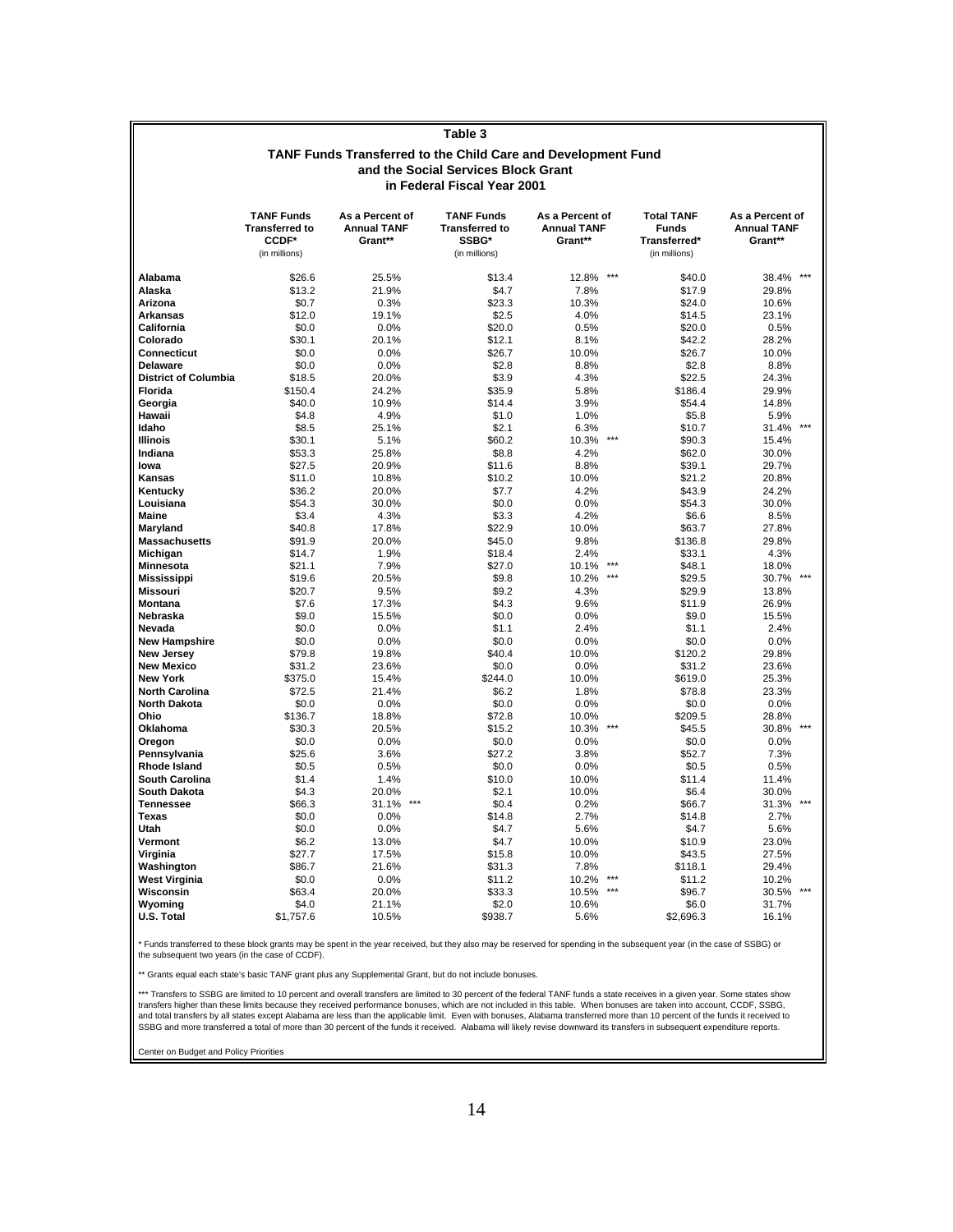### **Assistance and Non-Assistance**

States report TANF and MOE spending in two broad categories — assistance and nonassistance. Examining the portion of spending devoted to each category is one way to assess the extent to which a state has transformed its welfare program from focusing on monthly cash benefits to providing a broader range of services and benefits that are considered "nonassistance."

Assistance is defined by regulation to include cash or other benefits designed to meet a family's ongoing basic needs, such as food, clothing, or shelter <sup>10</sup> When a family is receiving assistance, requirements regarding time limits, work, child support assignment, and state reporting apply. Assistance generally includes the kinds of expenditures to which states devoted most of their AFDC funds prior to 1996. The vast majority of spending on assistance — 85 percent in fiscal year 2001 — is in the form of cash benefits, but transportation or child care subsidies for unemployed families count as assistance as well as certain other activities on which small amounts are spent.

Spending on programs or services that are not designed to meet ongoing basic needs like food, clothing, or shelter are known as "non-assistance." Non-assistance includes work-related activities, such as job training or wage subsidies; benefits for employed families, such as child care subsidies or earned income tax credits; and family formation activities, such as pregnancy prevention for unmarried couples or marriage counseling. Non-assistance also includes the systems and administrative costs associated with providing the full range of benefits and services, including assistance. Funds transferred to CCDF or SSBG are not reported as either assistance or non-assistance.

Table 4 shows the amount of state and federal funds each state spent in federal fiscal year 2001 in its TANF-funded programs. (Transfers are excluded and separate state programs supported by MOE funds are included.) It also shows the percentage of spending devoted to assistance and non-assistance. Taken together, the states spent \$14.9 billion in federal TANF funds directly in their TANF programs. They spent an additional \$11.1 billion in MOE funds in their TANF programs or separate state programs.

Of total federal and state spending in the TANF program and separate state programs, \$12.8 billion was devoted to assistance while \$13.1 billion was devoted to non-assistance. In other words, states spent about half their funds on assistance and half on non-assistance. Spending on assistance includes funds spent on child care or transportation subsidies for unemployed families as well as cash assistance. Over time, states have been devoting more resources to non-assistance, which illustrates the extent to which state TANF-funded programs now provide a range of services to a variety of low-income families, many of whom are working.

<sup>&</sup>lt;sup>10</sup> See 45 C.F.R. §260.31.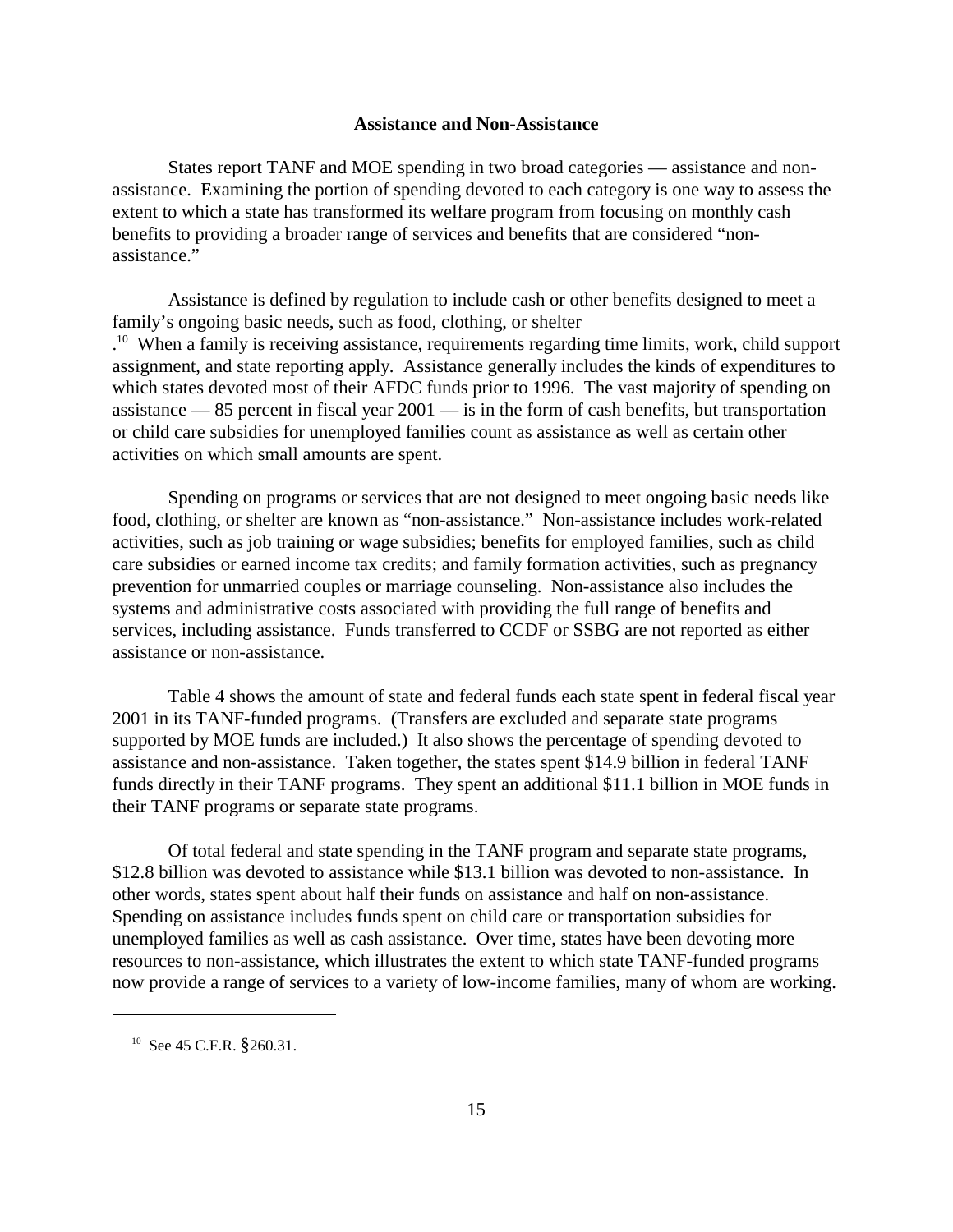Example: In federal fiscal year 2001, Texas spent \$753.0 million of federal TANF funds and state MOE funds in its TANF-funded programs and separate state programs, 44 percent of which was devoted to assistance and 56 percent of which was devoted to nonassistance.

In some instances the distinction between assistance and non-assistance does not illuminate the type of benefit provided. For example, child care and transportation subsidies count as assistance if the family is unemployed but as non-assistance if the family is working. Thus it is helpful to consider spending in more narrowly defined categories to get a more complete picture of state TANF programs. The next sections examine spending on cash assistance, child care, and other work supports and employment programs in more detail.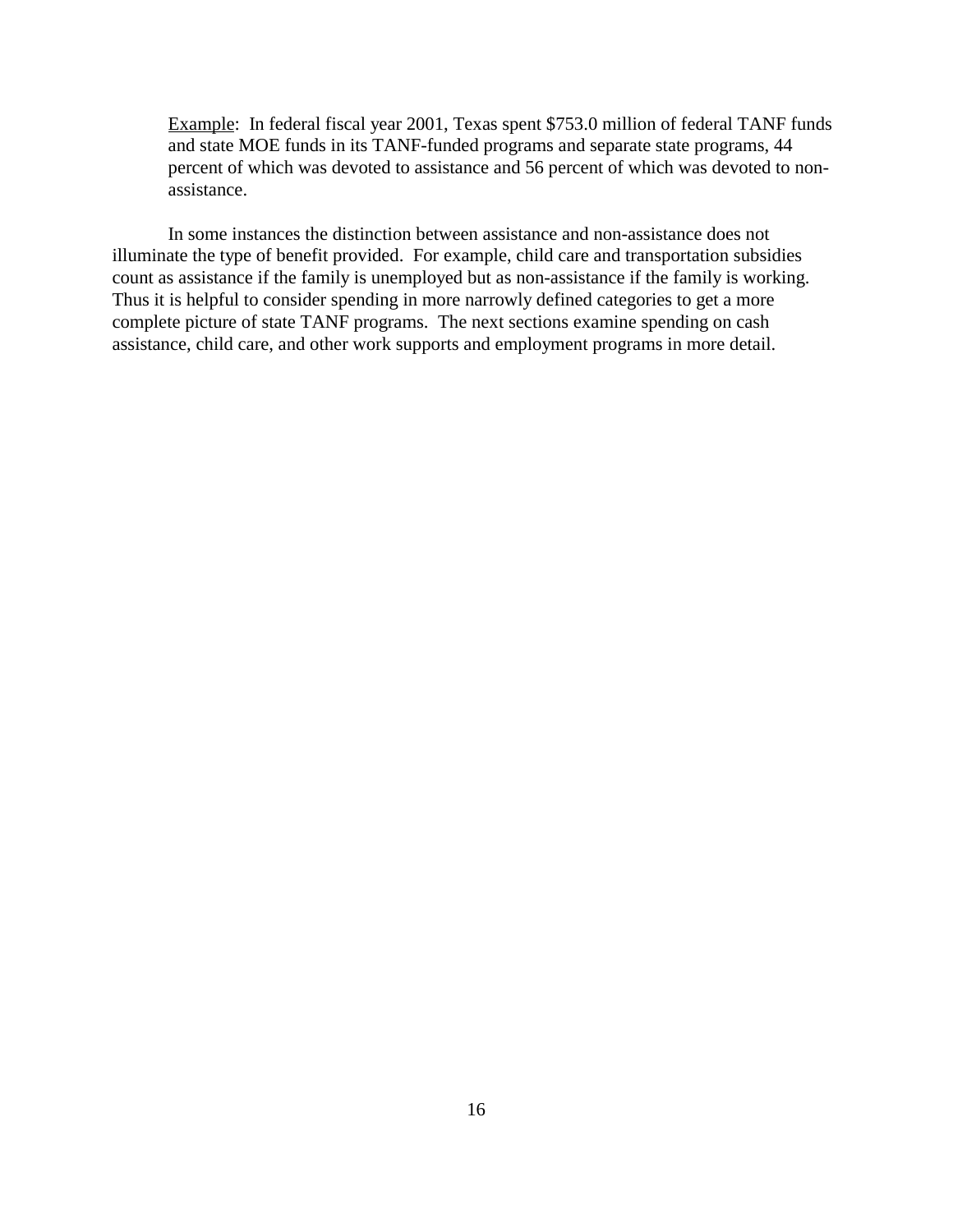| Table 4                                                                                                  |                                                                                         |                                                                  |                                                    |  |  |  |
|----------------------------------------------------------------------------------------------------------|-----------------------------------------------------------------------------------------|------------------------------------------------------------------|----------------------------------------------------|--|--|--|
|                                                                                                          |                                                                                         | <b>TANF and MOE Funds Spent on Assistance and Non-Assistance</b> |                                                    |  |  |  |
|                                                                                                          | in Federal Fiscal Year 2001                                                             |                                                                  |                                                    |  |  |  |
|                                                                                                          | <b>Federal TANF and</b><br><b>State MOE Funds</b><br>Spent in FY 2001*<br>(in millions) | <b>Portion Devoted to</b><br><b>Assistance</b>                   | <b>Portion Devoted to</b><br><b>Non-Assistance</b> |  |  |  |
| Alabama                                                                                                  | \$107.6                                                                                 | 31%                                                              | 69%                                                |  |  |  |
| Alaska                                                                                                   | \$85.6                                                                                  | 73%                                                              | 27%                                                |  |  |  |
| Arizona                                                                                                  | \$302.2                                                                                 | 39%                                                              | 61%                                                |  |  |  |
| <b>Arkansas</b><br>California                                                                            | \$90.5<br>\$6,492.6                                                                     | 27%<br>66%                                                       | 73%<br>34%                                         |  |  |  |
| Colorado                                                                                                 | \$209.1                                                                                 | 28%                                                              | 72%                                                |  |  |  |
| <b>Connecticut</b>                                                                                       | \$395.1                                                                                 | 40%                                                              | 60%                                                |  |  |  |
| <b>Delaware</b>                                                                                          | \$48.9                                                                                  | 71%                                                              | 29%                                                |  |  |  |
| <b>District of Columbia</b>                                                                              | \$196.5                                                                                 | 34%                                                              | 66%                                                |  |  |  |
| <b>Florida</b>                                                                                           | \$917.1                                                                                 | 29%                                                              | 71%                                                |  |  |  |
| Georgia<br>Hawaii                                                                                        | \$470.3<br>\$138.0                                                                      | 56%<br>85%                                                       | 44%<br>15%                                         |  |  |  |
| Idaho                                                                                                    | \$43.1                                                                                  | 11%                                                              | 89%                                                |  |  |  |
| <b>Illinois</b>                                                                                          | \$950.9                                                                                 | 21%                                                              | 79%                                                |  |  |  |
| Indiana                                                                                                  | \$351.9                                                                                 | 43%                                                              | 57%                                                |  |  |  |
| lowa                                                                                                     | \$156.2                                                                                 | 49%                                                              | 51%                                                |  |  |  |
| <b>Kansas</b>                                                                                            | \$149.8                                                                                 | 62%                                                              | 38%                                                |  |  |  |
| Kentucky<br>Louisiana                                                                                    | \$211.2<br>\$128.1                                                                      | 53%<br>57%                                                       | 47%<br>43%                                         |  |  |  |
| Maine                                                                                                    | \$100.3                                                                                 | 87%                                                              | 13%                                                |  |  |  |
| Maryland                                                                                                 | \$395.4                                                                                 | 57%                                                              | 43%                                                |  |  |  |
| <b>Massachusetts</b>                                                                                     | \$715.9                                                                                 | 47%                                                              | 53%                                                |  |  |  |
| Michigan                                                                                                 | \$1,249.4                                                                               | 29%                                                              | 71%                                                |  |  |  |
| <b>Minnesota</b>                                                                                         | \$428.8                                                                                 | 43%                                                              | 57%<br>63%                                         |  |  |  |
| <b>Mississippi</b><br>Missouri                                                                           | \$132.9<br>\$341.9                                                                      | 37%<br>61%                                                       | 39%                                                |  |  |  |
| <b>Montana</b>                                                                                           | \$50.9                                                                                  | 58%                                                              | 42%                                                |  |  |  |
| Nebraska                                                                                                 | \$72.3                                                                                  | 62%                                                              | 38%                                                |  |  |  |
| Nevada                                                                                                   | \$66.8                                                                                  | 53%                                                              | 47%                                                |  |  |  |
| <b>New Hampshire</b>                                                                                     | \$63.6                                                                                  | 44%                                                              | 56%                                                |  |  |  |
| <b>New Jersey</b><br><b>New Mexico</b>                                                                   | \$554.1<br>\$148.2                                                                      | 67%<br>73%                                                       | 33%<br>27%                                         |  |  |  |
| <b>New York</b>                                                                                          | \$3,977.4                                                                               | 57%                                                              | 43%                                                |  |  |  |
| <b>North Carolina</b>                                                                                    | \$477.1                                                                                 | 28%                                                              | 72%                                                |  |  |  |
| <b>North Dakota</b>                                                                                      | \$37.0                                                                                  | 49%                                                              | 51%                                                |  |  |  |
| Ohio                                                                                                     | \$1,149.6                                                                               | 30%                                                              | 70%                                                |  |  |  |
| Oklahoma                                                                                                 | \$124.5<br>\$289.0                                                                      | 75%<br>42%                                                       | 25%<br>58%                                         |  |  |  |
| Oregon<br>Pennsylvania                                                                                   | \$974.7                                                                                 | 33%                                                              | 67%                                                |  |  |  |
| Rhode Island                                                                                             | \$162.0                                                                                 | 60%                                                              | 40%                                                |  |  |  |
| South Carolina                                                                                           | \$127.8                                                                                 | 29%                                                              | 71%                                                |  |  |  |
| <b>South Dakota</b>                                                                                      | \$21.0                                                                                  | 66%                                                              | 34%                                                |  |  |  |
| <b>Tennessee</b>                                                                                         | \$283.1                                                                                 | 56%                                                              | 44%                                                |  |  |  |
| Texas<br>Utah                                                                                            | \$753.0<br>\$88.9                                                                       | 44%<br>50%                                                       | 56%<br>50%                                         |  |  |  |
| Vermont                                                                                                  | \$61.3                                                                                  | 70%                                                              | 30%                                                |  |  |  |
| Virginia                                                                                                 | \$255.2                                                                                 | 40%                                                              | 60%                                                |  |  |  |
| Washington                                                                                               | \$660.9                                                                                 | 44%                                                              | 56%                                                |  |  |  |
| West Virginia                                                                                            | \$209.7                                                                                 | 52%                                                              | 48%                                                |  |  |  |
| Wisconsin<br>Wyoming                                                                                     | \$494.6<br>\$29.1                                                                       | 14%<br>20%                                                       | 86%<br>80%                                         |  |  |  |
| U.S. Total                                                                                               | \$25,940.8                                                                              | 49.51%                                                           | 50.49%                                             |  |  |  |
| * Includes spending in the TANF program and separate state programs, but not transfers of federal funds. |                                                                                         |                                                                  |                                                    |  |  |  |
| Center on Budget and Policy Priorities                                                                   |                                                                                         |                                                                  |                                                    |  |  |  |
|                                                                                                          |                                                                                         |                                                                  |                                                    |  |  |  |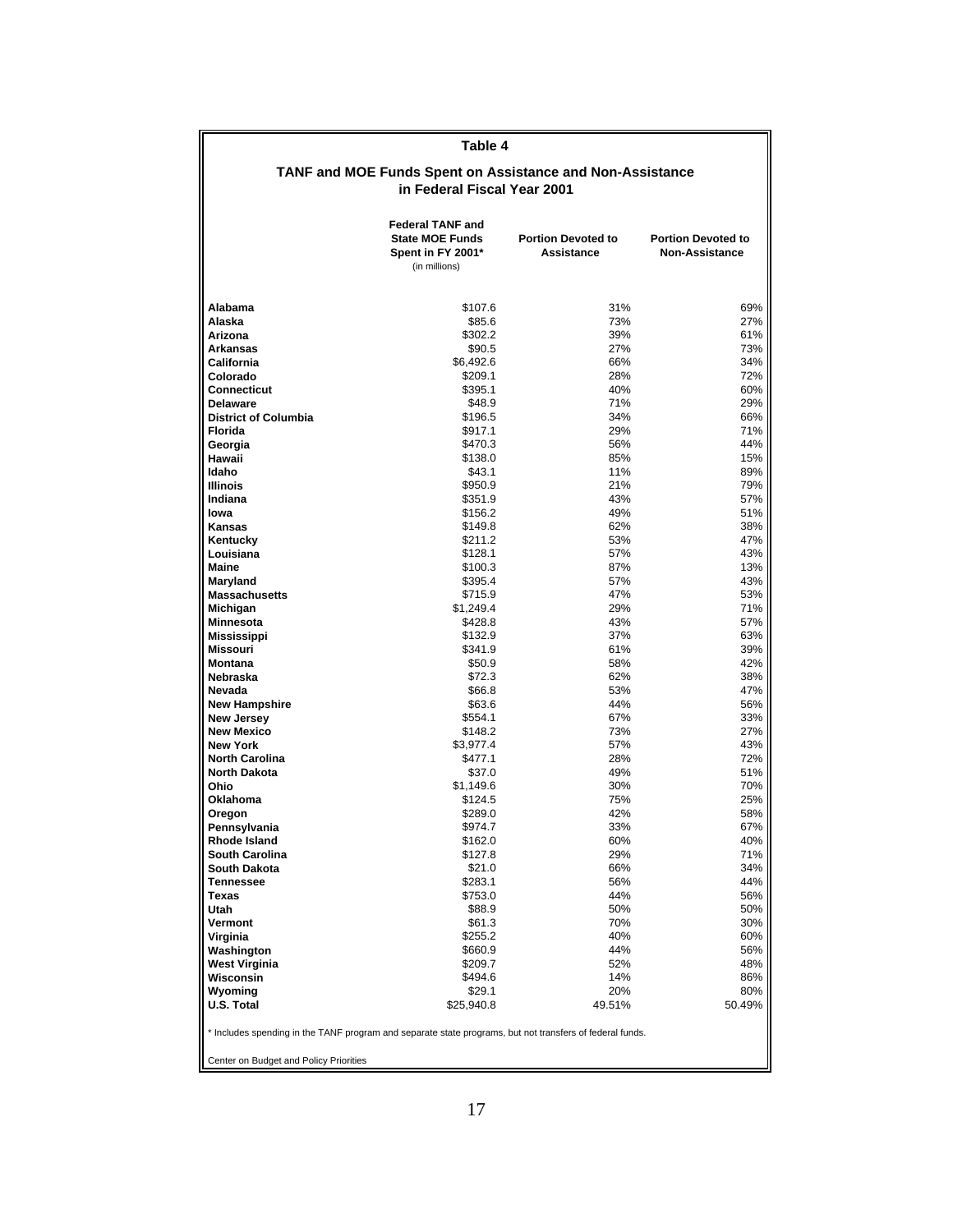### **Cash Assistance**

The portion of TANF and MOE funds that was devoted to cash assistance continued to fall in fiscal year 2001. Of all TANF and MOE funds that the states used, they devoted 38 percent to cash assistance, as compared to 42 percent in fiscal year 2000. The downward spending trend continued even though thirty-three states reported cash assistance caseload increases in the latter half of the fiscal year.<sup>11</sup> In spite of these caseload rises states spent \$546 million *less* on cash assistance in fiscal year 2001 than they had in fiscal year 2000. This decline is far smaller, however, than the decline in recent years. The main reason that cash assistance spending declined in fiscal year 2001 as a portion of overall funds used is that use of funds in other areas increased by \$2.2 billion over fiscal year 2000.

Table 5 shows, for each state, the amount of TANF and MOE funds that were spent on cash assistance, the total TANF and MOE funds used, and the funds spent on cash assistance as a portion of the total funds used. The portion of TANF and MOE funds devoted to cash assistance varies considerably among the states. Eleven states devote less than 25 percent of the TANF and MOE funds used to cash assistance, while ten states devote more than 45 percent of funds used to cash assistance.

Example: Washington used a total of \$778.9 million in TANF and MOE funds in fiscal year 2001. Of that total, \$292.5 million, or 38 percent, was devoted to cash assistance.

Care must be taken in interpreting the distinction between cash assistance and other categories. For example, many states choose to bolster the earnings of employed families that remain low-income. A state may do so by allowing the family to keep more of its income before eliminating its cash assistance benefits, which is known as an earnings disregard. The continuing cash assistance would be reported as a cash assistance expenditure. Alternatively, the state could provide a wage subsidy of the same amount, which would be paid to the employer to pass along to the worker, or an earned income tax credit. The wage subsidy or tax credit would be reported as forms of non-assistance. Thus, while it is helpful to consider spending in these more narrow categories, they do not provide a complete picture of a state's TANF program.

 <sup>11</sup> See Mark Greenberg, Elise Richer, and Vani Sankarapandian, *Welfare Caseloads Are Up In Most States*, Center for Law and Social Policy, December 2001, http://www.clasp.org/pubs/TANF/ FY01%20Caseload%20discussion.htm.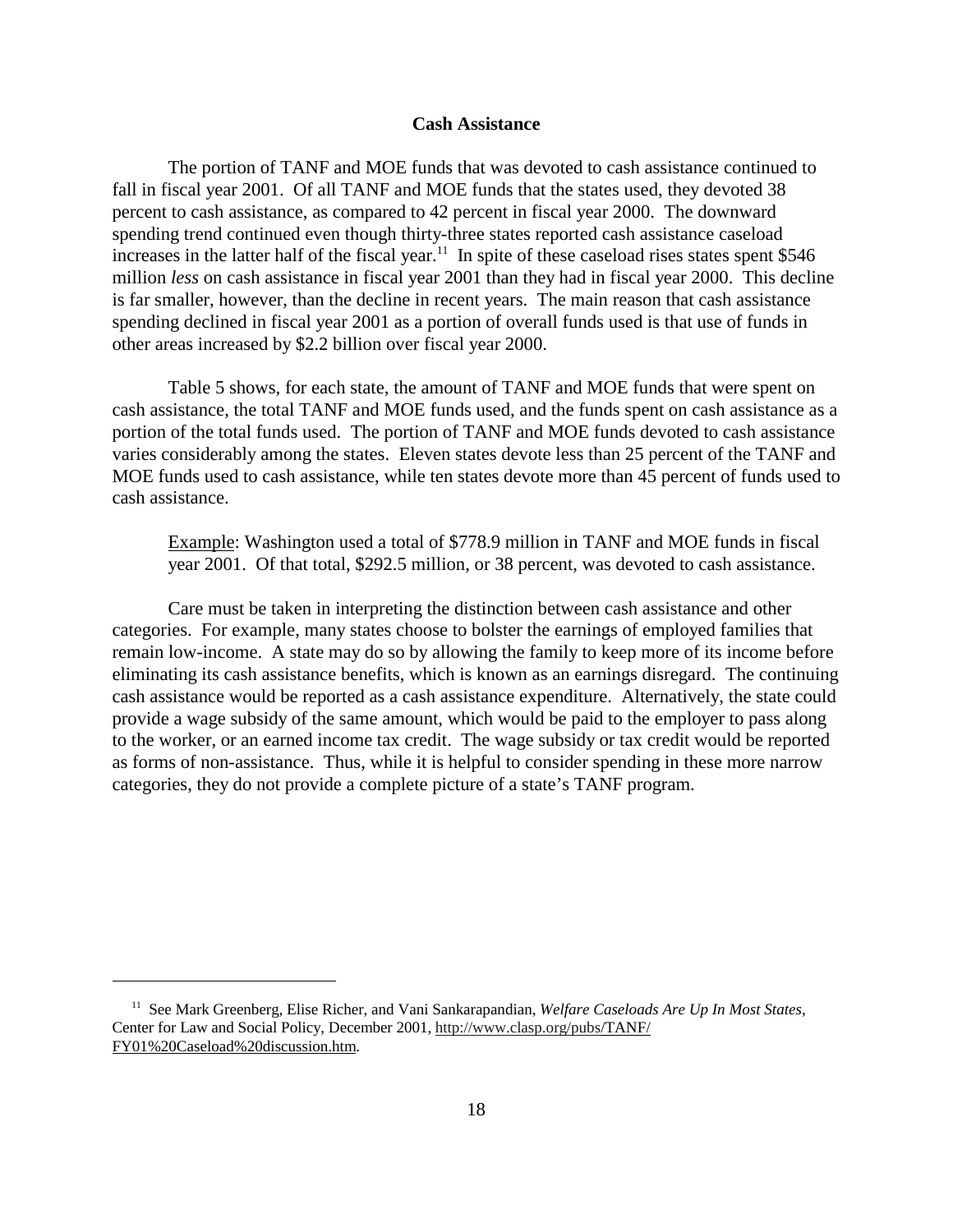| Table 5                                      |                                                                                                                                                                                                                          |                                                                  |                                            |  |  |  |  |
|----------------------------------------------|--------------------------------------------------------------------------------------------------------------------------------------------------------------------------------------------------------------------------|------------------------------------------------------------------|--------------------------------------------|--|--|--|--|
|                                              | <b>TANF and MOE Funds Used for Cash Assistance</b>                                                                                                                                                                       |                                                                  |                                            |  |  |  |  |
|                                              | in Federal Fiscal Year 2001                                                                                                                                                                                              |                                                                  |                                            |  |  |  |  |
|                                              |                                                                                                                                                                                                                          |                                                                  |                                            |  |  |  |  |
|                                              | <b>TANF and MOE Funds</b><br>Used in FY 2001*<br>(in millions)                                                                                                                                                           | <b>Funds Used for</b><br><b>Cash Assistance</b><br>(in millions) | As a Percent of Total<br><b>Funds Used</b> |  |  |  |  |
|                                              |                                                                                                                                                                                                                          |                                                                  |                                            |  |  |  |  |
| Alabama                                      | \$147.7                                                                                                                                                                                                                  | \$31.9                                                           | 22%                                        |  |  |  |  |
| Alaska<br>Arizona                            | \$103.5<br>\$326.1                                                                                                                                                                                                       | \$51.2<br>\$116.6                                                | 49%<br>36%                                 |  |  |  |  |
| Arkansas                                     | \$105.0                                                                                                                                                                                                                  | \$24.6                                                           | 23%                                        |  |  |  |  |
| California                                   | \$6,512.6                                                                                                                                                                                                                | \$3,460.8                                                        | 53%                                        |  |  |  |  |
| Colorado                                     | \$251.4                                                                                                                                                                                                                  | \$55.2                                                           | 22%                                        |  |  |  |  |
| Connecticut                                  | \$421.8                                                                                                                                                                                                                  | \$151.1                                                          | 36%                                        |  |  |  |  |
| <b>Delaware</b>                              | \$51.8                                                                                                                                                                                                                   | \$19.7                                                           | 38%                                        |  |  |  |  |
| <b>District of Columbia</b>                  | \$218.9                                                                                                                                                                                                                  | \$67.4                                                           | 31%                                        |  |  |  |  |
| <b>Florida</b>                               | \$1,103.5                                                                                                                                                                                                                | \$252.2                                                          | 23%                                        |  |  |  |  |
| Georgia<br>Hawaii                            | \$524.7<br>\$143.8                                                                                                                                                                                                       | \$171.2<br>\$117.5                                               | 33%<br>82%                                 |  |  |  |  |
| Idaho                                        | \$53.8                                                                                                                                                                                                                   | \$4.5                                                            | 8%                                         |  |  |  |  |
| <b>Illinois</b>                              | \$1,041.1                                                                                                                                                                                                                | \$190.6                                                          | 18%                                        |  |  |  |  |
| Indiana                                      | \$413.9                                                                                                                                                                                                                  | \$119.6                                                          | 29%                                        |  |  |  |  |
| lowa                                         | \$195.3                                                                                                                                                                                                                  | \$75.4                                                           | 39%                                        |  |  |  |  |
| Kansas                                       | \$171.0                                                                                                                                                                                                                  | \$56.4                                                           | 33%                                        |  |  |  |  |
| Kentucky                                     | \$255.1                                                                                                                                                                                                                  | \$109.3                                                          | 43%                                        |  |  |  |  |
| Louisiana                                    | \$182.4                                                                                                                                                                                                                  | \$65.9                                                           | 36%                                        |  |  |  |  |
| Maine                                        | \$106.9                                                                                                                                                                                                                  | \$67.8                                                           | 63%                                        |  |  |  |  |
| Maryland                                     | \$459.2                                                                                                                                                                                                                  | \$224.2                                                          | 49%                                        |  |  |  |  |
| <b>Massachusetts</b>                         | \$852.7                                                                                                                                                                                                                  | \$318.7<br>\$328.5                                               | 37%                                        |  |  |  |  |
| Michigan<br>Minnesota                        | \$1,282.6<br>\$476.9                                                                                                                                                                                                     | \$182.8                                                          | 26%<br>38%                                 |  |  |  |  |
| Mississippi                                  | \$162.4                                                                                                                                                                                                                  | \$32.4                                                           | 20%                                        |  |  |  |  |
| Missouri                                     | \$371.8                                                                                                                                                                                                                  | \$148.5                                                          | 40%                                        |  |  |  |  |
| <b>Montana</b>                               | \$62.8                                                                                                                                                                                                                   | \$25.3                                                           | 40%                                        |  |  |  |  |
| Nebraska                                     | \$81.3                                                                                                                                                                                                                   | \$45.1                                                           | 55%                                        |  |  |  |  |
| Nevada                                       | \$67.9                                                                                                                                                                                                                   | \$29.7                                                           | 44%                                        |  |  |  |  |
| <b>New Hampshire</b>                         | \$63.6                                                                                                                                                                                                                   | \$26.9                                                           | 42%                                        |  |  |  |  |
| New Jersey                                   | \$674.3                                                                                                                                                                                                                  | \$332.3                                                          | 49%                                        |  |  |  |  |
| <b>New Mexico</b>                            | \$179.4                                                                                                                                                                                                                  | \$108.0                                                          | 60%                                        |  |  |  |  |
| <b>New York</b>                              | \$4,596.4                                                                                                                                                                                                                | \$1,834.1                                                        | 40%                                        |  |  |  |  |
| <b>North Carolina</b><br><b>North Dakota</b> | \$555.8<br>\$37.0                                                                                                                                                                                                        | \$135.0<br>\$13.0                                                | 24%<br>35%                                 |  |  |  |  |
| Ohio                                         | \$1,359.0                                                                                                                                                                                                                | \$335.5                                                          | 25%                                        |  |  |  |  |
| <b>Oklahoma</b>                              | \$170.0                                                                                                                                                                                                                  | \$52.8                                                           | 31%                                        |  |  |  |  |
| Oregon                                       | \$289.0                                                                                                                                                                                                                  | \$72.9                                                           | 25%                                        |  |  |  |  |
| Pennsylvania                                 | \$1,027.4                                                                                                                                                                                                                | \$307.0                                                          | 30%                                        |  |  |  |  |
| <b>Rhode Island</b>                          | \$162.5                                                                                                                                                                                                                  | \$88.1                                                           | 54%                                        |  |  |  |  |
| <b>South Carolina</b>                        | \$139.1                                                                                                                                                                                                                  | \$32.7                                                           | 24%                                        |  |  |  |  |
| <b>South Dakota</b>                          | \$27.3                                                                                                                                                                                                                   | \$9.7                                                            | 36%                                        |  |  |  |  |
| <b>Tennessee</b>                             | \$349.8                                                                                                                                                                                                                  | \$122.7                                                          | 35%                                        |  |  |  |  |
| Texas<br>Utah                                | \$767.8<br>\$93.6                                                                                                                                                                                                        | \$264.0<br>\$39.1                                                | 34%<br>42%                                 |  |  |  |  |
| Vermont                                      | \$72.2                                                                                                                                                                                                                   | \$35.0                                                           | 48%                                        |  |  |  |  |
| Virginia                                     | \$298.7                                                                                                                                                                                                                  | \$103.1                                                          | 35%                                        |  |  |  |  |
| Washington                                   | \$778.9                                                                                                                                                                                                                  | \$292.5                                                          | 38%                                        |  |  |  |  |
| <b>West Virginia</b>                         | \$220.9                                                                                                                                                                                                                  | \$69.2                                                           | 31%                                        |  |  |  |  |
| Wisconsin                                    | \$591.3                                                                                                                                                                                                                  | \$69.1                                                           | 12%                                        |  |  |  |  |
| Wyoming                                      | \$35.1                                                                                                                                                                                                                   | \$5.1                                                            | 14%                                        |  |  |  |  |
| U.S. Total                                   | \$28,637.1                                                                                                                                                                                                               | \$10,891.7                                                       | 38%                                        |  |  |  |  |
|                                              | * Includes all expenditures of state MOE funds and federal TANF funds in FY 2001 and federal TANF funds<br>transferred to either the Social Services Block Grant or the Child Care and Development Fund in FY 2001. Func |                                                                  |                                            |  |  |  |  |

transferred to either the Social Services Block Grant or the Child Care and Development Fund in FY 2001. Func<br>transferred to these block grants may be spent in the year received, but they also may be reserved for spending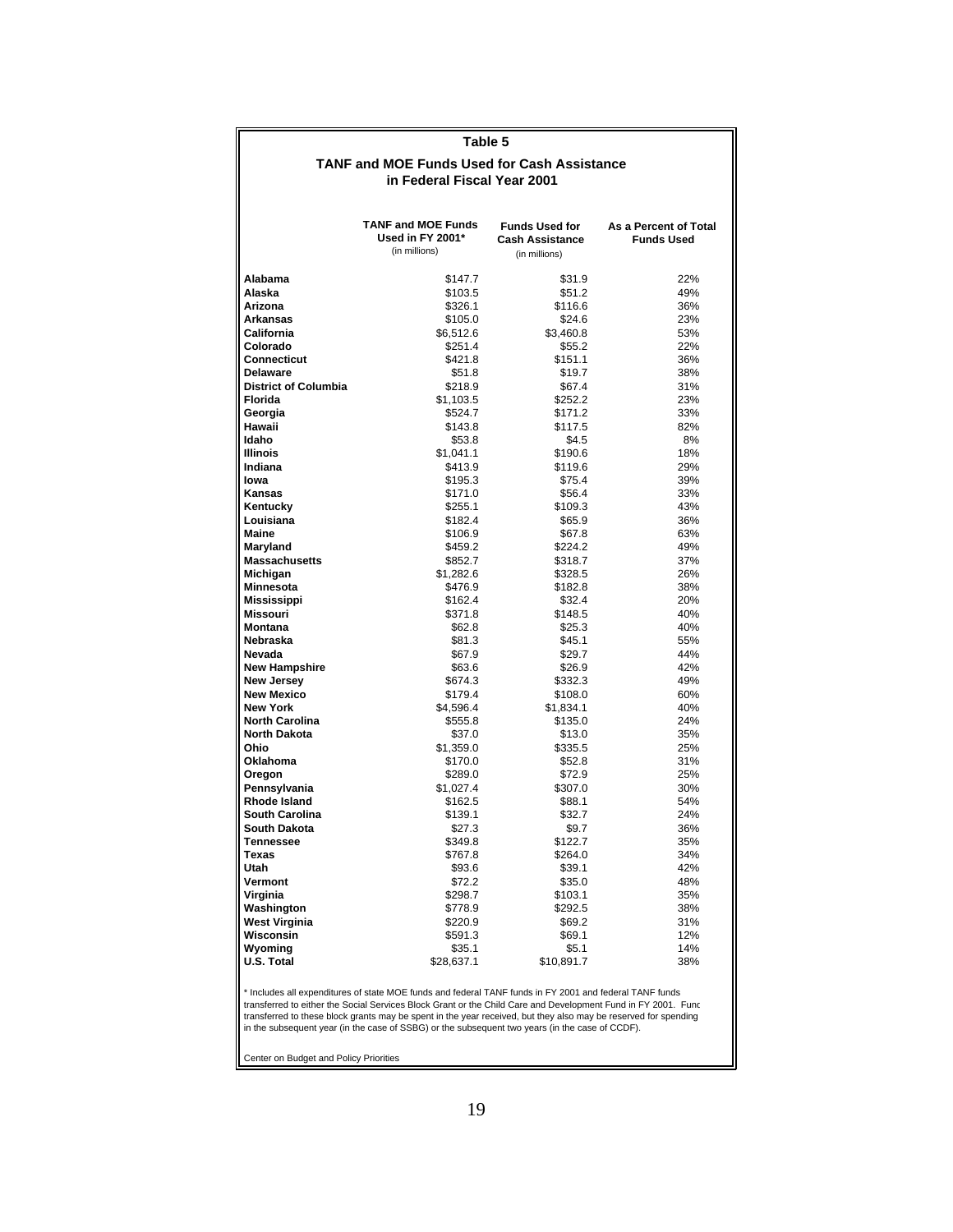## **Child Care**

States have devoted a substantial portion of the funds freed up by cash assistance caseload reductions to child care. In fiscal year 2001 states devoted 18 percent of total TANF and MOE funds used to child care — including both direct spending in the state's TANF program and transfers to the state's CCDF program. In fiscal year 2000 states devoted 20 percent of total TANF and MOE funds used to child care and 17 percent the year before. That states continued to devote such a substantial portion of TANF funds to child care in fiscal year 2001 suggests that child care subsidies are considered a critical component of helping low-income parents obtain and retain jobs and that TANF funds have become an integral part of state child care funding structures.

Although, as a portion of total funds used, the percentage decreased from 20 percent in fiscal year 2000 — \$333 million less in TANF funds were devoted to child care — the emphasis on child care within TANF remains striking. The states devoted a total of \$5.1 billion in federal TANF and state MOE funds to child care. Of that total, \$1.8 billion in federal funds were transferred to CCDF and \$1.7 billion in federal funds were spent directly on child care, which means that \$3.5 billion in federal funds were devoted to child care. In addition, \$1.7 billion in state MOE funds were devoted to child care.<sup>12</sup> It is important to keep in mind, however, that states are permitted to count toward meeting their TANF MOE requirement state funds spent on child care that are also used to meet their CCDF MOE requirement. In the 2001 fiscal year \$853 million were double-counted in this way. Such double-counted state MOE expenditures are included in this analysis of funds devoted to child care, but do not represent child care resources in addition to what would be available through CCDF.

While direct spending on child care increased by \$230 million, transfers to CCDF decreased by  $$563$  million.<sup>13</sup> The decrease in transfers may reflect two factors. First, states dramatically increased transfers to CCDF in fiscal year 1999 when the final TANF rules clarified that in future years only current year funds would be transferrable. Those funds had to be spent by the end of fiscal year 2001. Thus, in order to fund the same program level as the year before, states could draw on these prior-year transfers and did not need to transfer so much in new funds.

 $12$  For a more detailed discussion of issues related to TANF MOE spending on child care see Rachel Schumacher, Mark Greenberg, and Janellen Duffy, *The Impact of TANF Funding on State Child Care Subsidy Programs*, Center for Law and Social Policy, September 2001, pages 33-34, http://www.clasp.org/pubs/childcare/ TANFChildCareFullReport.pdf.

<sup>&</sup>lt;sup>13</sup> States are permitted to adjust reporting for prior fiscal years in subsequent TANF spending reports. These data on transfers to CCDF in fiscal year 2000 are based on TANF spending reports as of September 30, 2001. Different data sources were relied upon for other recently published analyses of fiscal year 2000 TANF transfers to CCDF, such as Rachel Schumacher, Mark Greenberg, and Janellen Duffy, *The Impact of TANF Funding on State Child Care Subsidy Programs*, Center for Law and Social Policy, September 2001, http://www.clasp.org/pubs/ childcare/TANFChildCareFullReport.pdf and Melinda Gish, *Child Care: Funding and Spending Under Federal Block Grants*, Congressional Research Service, February 11, 2002.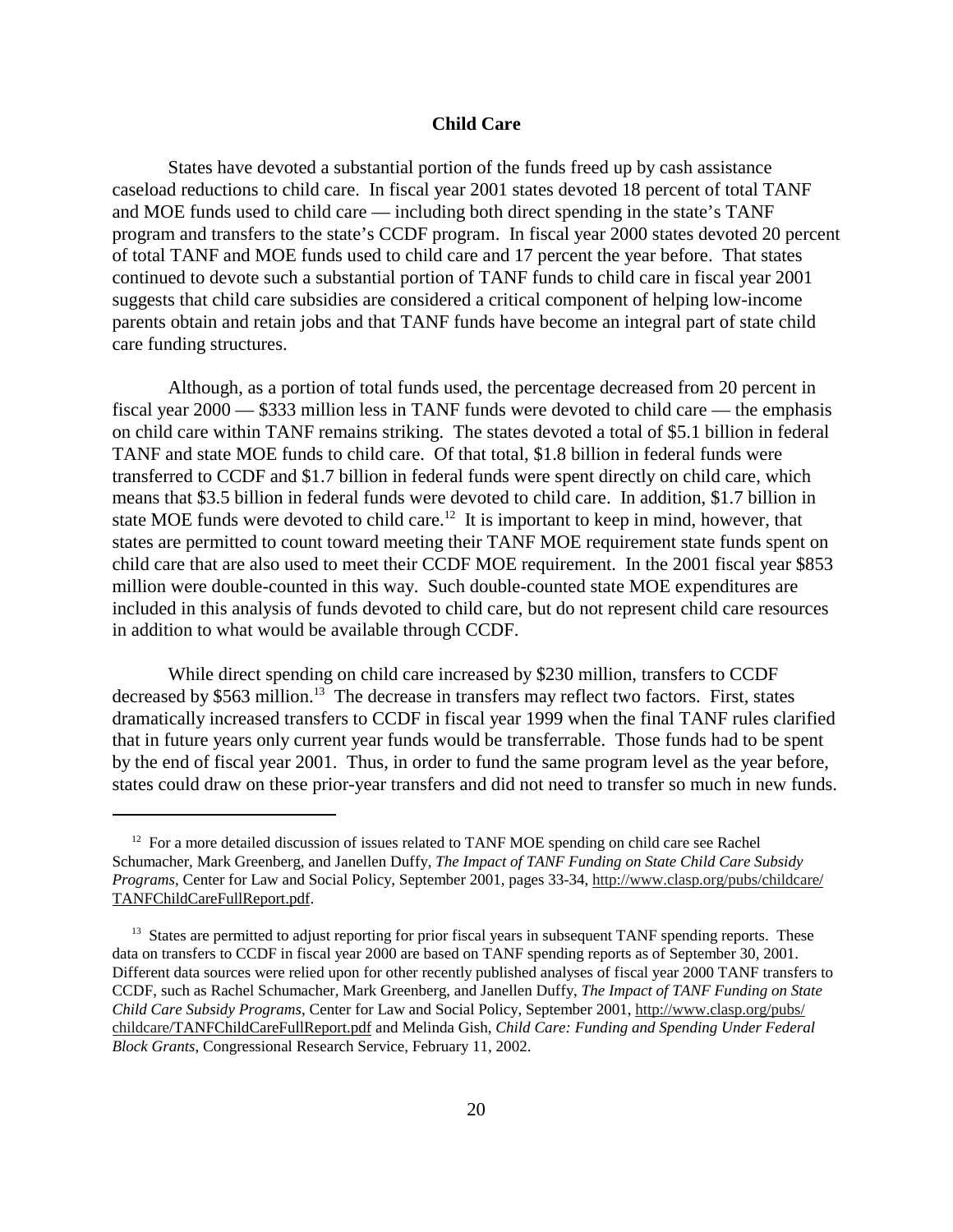The decrease in transfers is not reflected in a decrease in actual spending of TANF funds transferred to CCDF, nor does it suggest a decrease in demand for child care subsidies. In addition, there was an independent increase in CCDF funding of over \$1 billion between fiscal year 2000 and fiscal year 2001. That states continued to devote close to the same amount of TANF funds to child care in spite of the availability of prior-year transfers and new federal child care resources suggests that many states considered there to be additional unmet need for child care subsidies.

As in other areas, the portion of funds used that states devoted to child care varies considerably. Eight states devoted less than 10 percent of funds used to child care while eight states devoted more than 30 percent of funds used to child care, including transfers and direct spending.

Table 6 shows, for each state, the amount of TANF and MOE funds that were spent on child care directly through the TANF program or that were transferred to CCDF, the total TANF and MOE funds used, and the funds used for child care as a portion of the total funds used.

Example: Minnesota used a total of \$476.9 million in TANF and MOE funds in fiscal year 2001. Of that total, \$86.7 million, or 18 percent, was devoted to child care.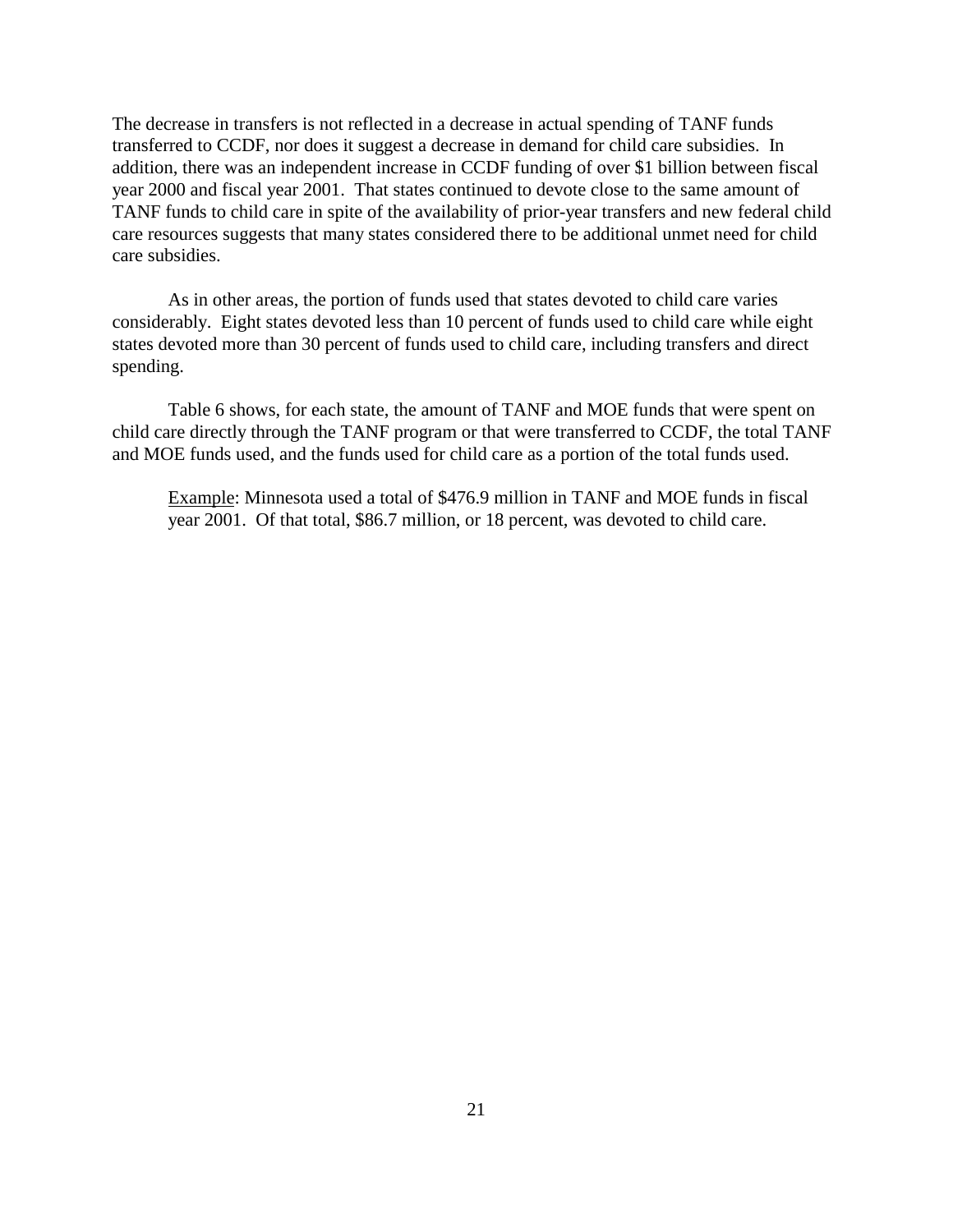### **Table 6**

#### **in Federal Fiscal Year 2001 TANF and MOE Funds Used for Child Care**

|                                              | <b>TANF and MOE Funds</b><br>Used in FY 2001*<br>(in millions) | <b>Funds Used for</b><br>Child Care**<br>(in millions | As a Percent of Total<br><b>Funds Used</b> |
|----------------------------------------------|----------------------------------------------------------------|-------------------------------------------------------|--------------------------------------------|
| Alabama                                      | \$147.7                                                        | \$32.7                                                | 22%                                        |
| Alaska                                       | \$103.5                                                        | \$22.5                                                | 22%                                        |
| Arizona                                      | \$326.1                                                        | \$48.4                                                | 15%                                        |
| Arkansas                                     | \$105.0                                                        | \$18.8                                                | 18%                                        |
| California                                   | \$6,512.6                                                      | \$795.7                                               | 12%                                        |
| Colorado                                     | \$251.4                                                        | \$34.4                                                | 14%                                        |
| <b>Connecticut</b>                           | \$421.8                                                        | \$95.7                                                | 23%                                        |
| <b>Delaware</b>                              | \$51.8                                                         | \$17.3                                                | 33%                                        |
| <b>District of Columbia</b>                  | \$218.9                                                        | \$68.9                                                | 31%                                        |
| Florida                                      | \$1,103.5                                                      | \$379.9                                               | 34%                                        |
| Georgia                                      | \$524.7                                                        | \$68.9                                                | 13%                                        |
| Hawaii                                       | \$143.8                                                        | \$4.8                                                 | 3%                                         |
| Idaho                                        | \$53.8                                                         | \$11.0                                                | 21%                                        |
| <b>Illinois</b>                              | \$1,041.1                                                      | \$346.0                                               | 33%                                        |
| Indiana                                      | \$413.9                                                        | \$117.6                                               | 28%                                        |
| Iowa                                         | \$195.3                                                        | \$32.7                                                | 17%                                        |
| <b>Kansas</b>                                | \$171.0                                                        | \$17.7                                                | 10%                                        |
| Kentucky                                     | \$255.1<br>\$182.4                                             | \$53.1<br>\$66.4                                      | 21%<br>36%                                 |
| Louisiana                                    |                                                                |                                                       | 12%                                        |
| Maine<br>Maryland                            | \$106.9<br>\$459.2                                             | \$13.2<br>\$34.6                                      | 8%                                         |
| <b>Massachusetts</b>                         | \$852.7                                                        | \$297.7                                               | 35%                                        |
| Michigan                                     | \$1,282.6                                                      | \$342.8                                               | 27%                                        |
| Minnesota                                    | \$476.9                                                        | \$86.7                                                | 18%                                        |
| Mississippi                                  | \$162.4                                                        | \$40.2                                                | 25%                                        |
| <b>Missouri</b>                              | \$371.8                                                        | \$83.8                                                | 23%                                        |
| <b>Montana</b>                               | \$62.8                                                         | \$8.9                                                 | 14%                                        |
| Nebraska                                     | \$81.3                                                         | \$15.5                                                | 19%                                        |
| Nevada                                       | \$67.9                                                         | \$1.6                                                 | 2%                                         |
| <b>New Hampshire</b>                         | \$63.6                                                         | \$4.6                                                 | 7%                                         |
| <b>New Jersev</b>                            | \$674.3                                                        | \$111.7                                               | 17%                                        |
| <b>New Mexico</b>                            | \$179.4                                                        | \$34.1                                                | 19%                                        |
| <b>New York</b>                              | \$4,596.4                                                      | \$477.0                                               | 10%                                        |
| <b>North Carolina</b>                        | \$555.8                                                        | \$186.1                                               | 33%                                        |
| <b>North Dakota</b>                          | \$37.0                                                         | \$3.6                                                 | 10%                                        |
| Ohio                                         | \$1,359.0                                                      | \$261.4                                               | 19%                                        |
| Oklahoma                                     | \$170.0                                                        | \$41.0                                                | 24%                                        |
| Oregon                                       | \$289.0                                                        | \$22.9                                                | 8%                                         |
| Pennsylvania                                 | \$1,027.4                                                      | \$127.2                                               | 12%                                        |
| <b>Rhode Island</b>                          | \$162.5                                                        | \$30.7<br>\$5.4                                       | 19%<br>4%                                  |
| <b>South Carolina</b><br><b>South Dakota</b> | \$139.1<br>\$27.3                                              | \$4.9                                                 | 18%                                        |
| <b>Tennessee</b>                             | \$349.8                                                        | \$102.9                                               | 29%                                        |
| Texas                                        | \$767.8                                                        | \$27.7                                                | 4%                                         |
| Utah                                         | \$93.6                                                         | \$4.5                                                 | 5%                                         |
| Vermont                                      | \$72.2                                                         | \$13.0                                                | 18%                                        |
| Virginia                                     | \$298.7                                                        | \$49.2                                                | 16%                                        |
| Washington                                   | \$778.9                                                        | \$211.6                                               | 27%                                        |
| West Virginia                                | \$220.9                                                        | \$30.2                                                | 14%                                        |
| Wisconsin                                    | \$591.3                                                        | \$230.9                                               | 39%                                        |
| Wyoming                                      | \$35.1                                                         | \$5.6                                                 | 16%                                        |
| <b>U.S. Total</b>                            | \$28,637.1                                                     | \$5,144.0                                             | 18%                                        |
|                                              |                                                                |                                                       |                                            |

Funds transferred to these block grants may be spent in the year received, but they also may be reserved for<br>Spending in the subsequent year (in the case of SSBG) or the subsequent two years (in the case of CCDF).<br>States a transferred to either the Social Services Block Grant or the Child Care and Development Fund in FY 2001. \* Includes all expenditures of state MOE funds and federal TANF funds in FY 2001 and federal TANF funds

MOE funds spent directly on child care. \*\* Includes all federal funds transferred to the Child Care and Development Fund and all federal TANF and state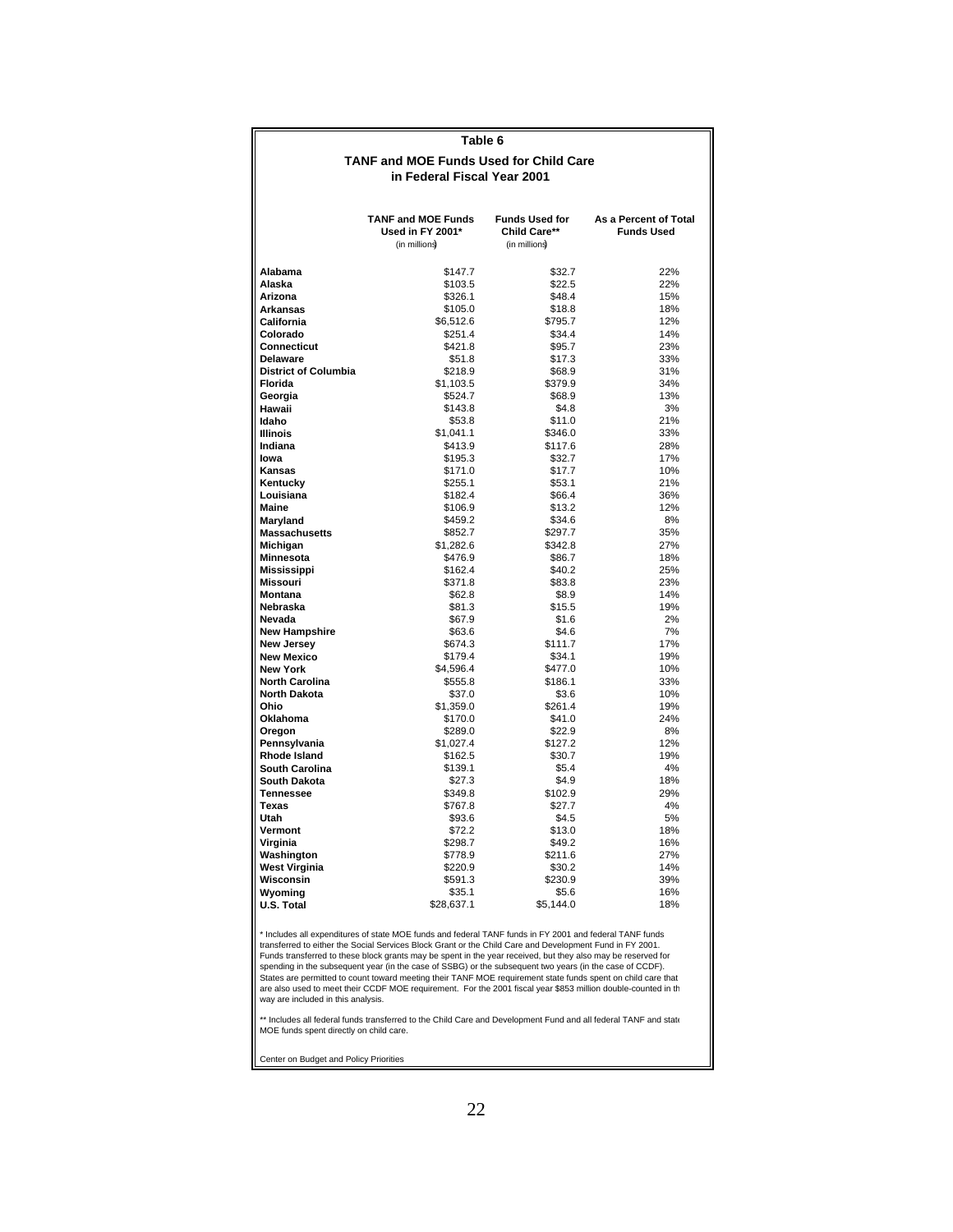### **Other Work Supports and Employment Programs**

In addition to child care, states have invested TANF and MOE funds in a wide range of work-related services and benefits designed to help families find and retain work and to make it feasible for low-income working parents to make ends meet. Nearly every state reports some spending on such work-related activities, but states vary in the emphasis of their programs and the portion of TANF and MOE funds used that are devoted to such activities. For example, 11 states reported spending on refundable earned income tax credits, 37 states reported spending on transportation aid for working families, and 48 states reported spending on education or training.

In total, states devoted 12 percent of the TANF and MOE funds they used in fiscal year 2001 to other work supports and employment programs. Again, the portion they devoted to such activities varied, with 11 states devoting five percent or less to such activities and 14 states devoting 15 percent or more.

Table 7 shows, for each state, the amount of TANF and MOE funds that were spent on other work supports and employment programs, the total TANF and MOE funds used, and the funds spent on other work supports and employment programs as a portion of the total funds used. Spending on other work supports and employment programs includes any spending reported in the following categories: work subsidies, education and training, other work activities/expenses, transportation non-assistance, individual development accounts, refundable earned income tax credits, and other refundable tax credits.

Example: The District of Columbia used a total of \$218.9 million in TANF and MOE funds in fiscal year 2001. Of that total, \$26.9 million, or 12 percent, was devoted to other work supports and employment programs.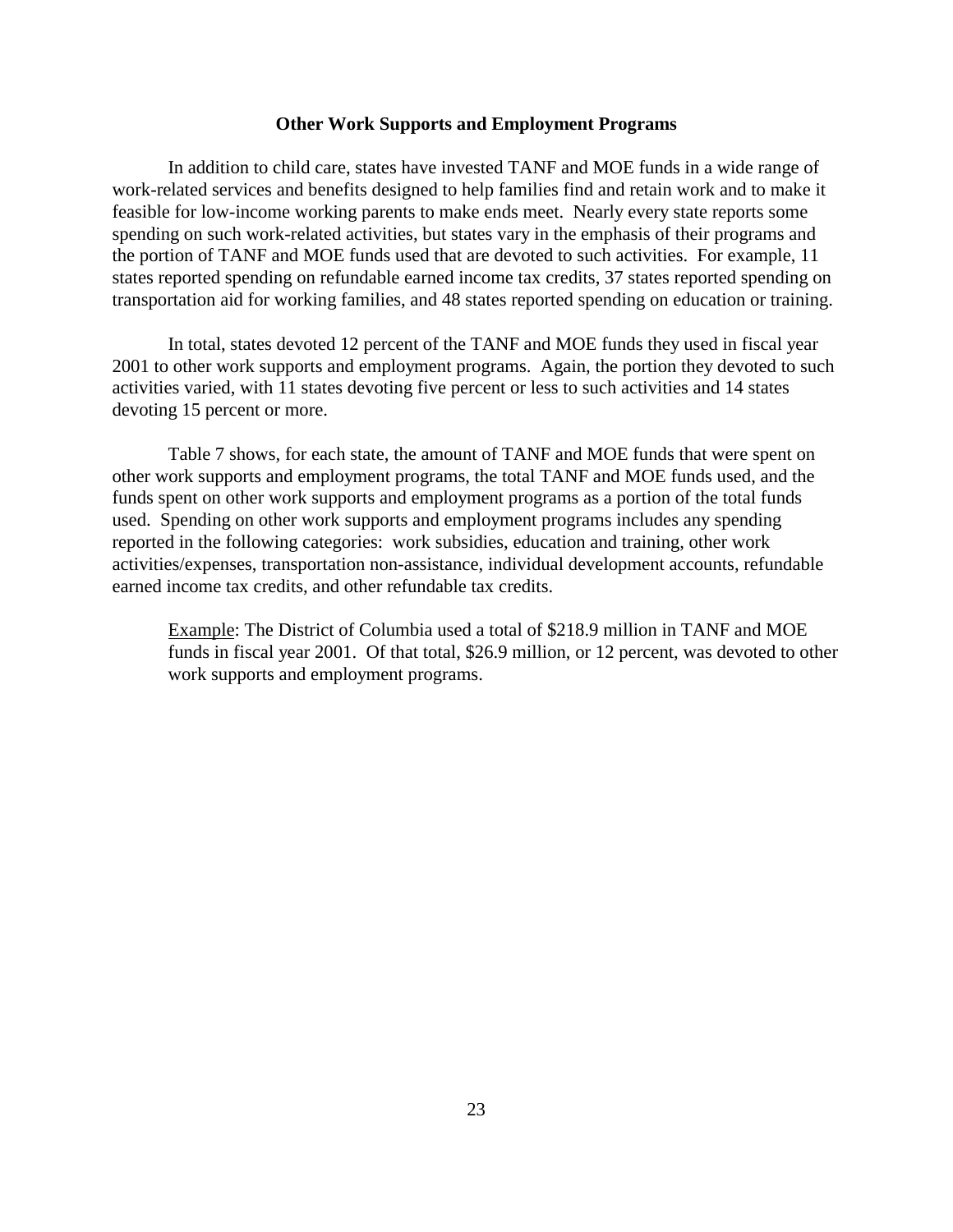|                                        | Table 7                                            |                          |                         |  |
|----------------------------------------|----------------------------------------------------|--------------------------|-------------------------|--|
|                                        | <b>TANF and MOE Funds Used for</b>                 |                          |                         |  |
|                                        | <b>Other Work Supports and Employment Programs</b> |                          |                         |  |
|                                        | in Federal Fiscal Year 2001                        |                          |                         |  |
|                                        |                                                    |                          |                         |  |
|                                        |                                                    |                          |                         |  |
|                                        | <b>TANF and MOE Funds</b>                          | <b>Funds Used for</b>    | As a Percent of         |  |
|                                        | Used in FY 2001*                                   | <b>Other Work</b>        | <b>Total Funds Used</b> |  |
|                                        | (in millions)                                      | <b>Supports and</b>      |                         |  |
|                                        |                                                    | Employment<br>Programs** |                         |  |
|                                        |                                                    | (in millions)            |                         |  |
|                                        |                                                    |                          |                         |  |
| Alabama                                | \$147.7                                            | \$19.7                   | 13%                     |  |
| Alaska                                 | \$103.5                                            | \$9.8                    | 10%                     |  |
| Arizona                                | \$326.1                                            | \$46.2                   | 14%                     |  |
| <b>Arkansas</b>                        | \$105.0                                            | \$35.9                   | 34%                     |  |
| California                             | \$6,512.6                                          | \$428.9                  | 7%                      |  |
| Colorado                               | \$251.4                                            | \$3.7                    | 1%                      |  |
| Connecticut                            | \$421.8                                            | \$18.5                   | 4%                      |  |
| <b>Delaware</b>                        | \$51.8                                             | (\$6.4)                  | $-12%$                  |  |
| <b>District of Columbia</b>            | \$218.9                                            | \$26.9                   | 12%                     |  |
| Florida                                | \$1,103.5                                          | \$141.0                  | 13%                     |  |
| Georgia<br>Hawaii                      | \$524.7<br>\$143.8                                 | \$58.3<br>\$7.8          | 11%<br>5%               |  |
| Idaho                                  | \$53.8                                             | \$6.9                    | 13%                     |  |
| <b>Illinois</b>                        | \$1,041.1                                          | \$93.8                   | 9%                      |  |
| Indiana                                | \$413.9                                            | \$19.0                   | 5%                      |  |
| lowa                                   | \$195.3                                            | \$24.9                   | 13%                     |  |
| <b>Kansas</b>                          | \$171.0                                            | \$20.2                   | 12%                     |  |
| Kentucky                               | \$255.1                                            | \$40.7                   | 16%                     |  |
| Louisiana                              | \$182.4                                            | \$12.7                   | 7%                      |  |
| Maine                                  | \$106.9                                            | \$4.9                    | 5%                      |  |
| Maryland                               | \$459.2                                            | \$110.5                  | 24%                     |  |
| <b>Massachusetts</b>                   | \$852.7                                            | \$73.5                   | 9%                      |  |
| Michigan                               | \$1,282.6                                          | \$171.7                  | 13%                     |  |
| <b>Minnesota</b><br><b>Mississippi</b> | \$476.9<br>\$162.4                                 | \$110.2<br>\$30.2        | 23%<br>19%              |  |
| Missouri                               | \$371.8                                            | \$45.0                   | 12%                     |  |
| <b>Montana</b>                         | \$62.8                                             | \$12.4                   | 20%                     |  |
| Nebraska                               | \$81.3                                             | \$10.4                   | 13%                     |  |
| Nevada                                 | \$67.9                                             | \$3.2                    | 5%                      |  |
| <b>New Hampshire</b>                   | \$63.6                                             | \$7.0                    | 11%                     |  |
| <b>New Jersey</b>                      | \$674.3                                            | \$58.7                   | 9%                      |  |
| <b>New Mexico</b>                      | \$179.4                                            | \$9.8                    | 5%                      |  |
| <b>New York</b>                        | \$4,596.4                                          | \$685.8                  | 15%                     |  |
| <b>North Carolina</b>                  | \$555.8                                            | \$72.7                   | 13%                     |  |
| <b>North Dakota</b><br>Ohio            | \$37.0                                             | \$2.0                    | 5%                      |  |
| Oklahoma                               | \$1,359.0<br>\$170.0                               | \$148.0<br>\$0.3         | 11%<br>0%               |  |
| Oregon                                 | \$289.0                                            | \$43.1                   | 15%                     |  |
| Pennsylvania                           | \$1,027.4                                          | \$116.6                  | 11%                     |  |
| Rhode Island                           | \$162.5                                            | \$8.5                    | 5%                      |  |
| <b>South Carolina</b>                  | \$139.1                                            | \$46.7                   | 34%                     |  |
| <b>South Dakota</b>                    | \$27.3                                             | \$3.3                    | 12%                     |  |
| <b>Tennessee</b>                       | \$349.8                                            | \$52.0                   | 15%                     |  |
| Texas                                  | \$767.8                                            | \$61.8                   | 8%                      |  |
| Utah                                   | \$93.6                                             | \$24.1                   | 26%                     |  |
| Vermont                                | \$72.2                                             | \$4.7                    | 6%                      |  |
| Virginia                               | \$298.7                                            | \$74.2                   | 25%                     |  |
| Washington                             | \$778.9<br>\$220.9                                 | \$165.0<br>\$6.6         | 21%<br>3%               |  |
| <b>West Virginia</b><br>Wisconsin      | \$591.3                                            | \$225.5                  | 38%                     |  |
| Wvomina                                | \$35.1                                             | \$4.7                    | 13%                     |  |
| U.S. Total                             | \$28,637.1                                         | \$3,401.8                | 12%                     |  |
|                                        |                                                    |                          |                         |  |

year (in the case of SSBG) or the subsequent two years (in the case of CCDF). to either the Social Services Block Grant or the Child Care and Development Fund in FY 2001. Funds transferred to<br>these block grants may be spent in the year received, but they also may be reserved for spending in the sub \* Includes all expenditures of state MOE funds and federal TANF funds in FY 2001 and federal TANF funds transferred

education and training, other work activities/expenses, transportation non-assistance, individual development accounts,<br>refundable earned income tax credits, and other refundable tax credits. \*\* Includes all expenditures of state MOE and federal TANF funds reported in the following categories: work subsidies,

\*\*\*\*States are permitted to adjust reporting for prior fiscal years at the same time as they are reporting new<br>expenditures, without distinguishing between the two. When a downward adjustment for a prior year exceeds curre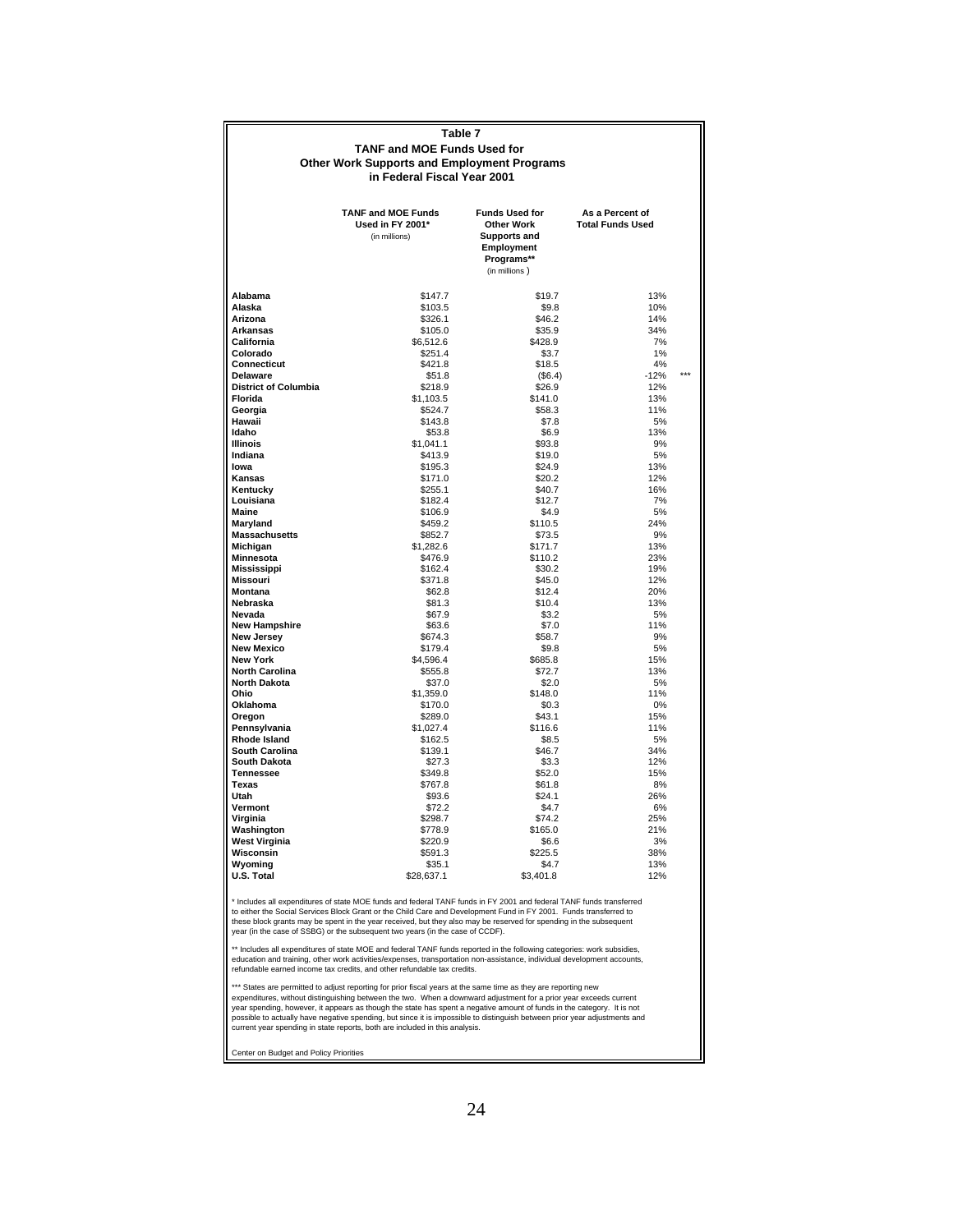## **State Variation**

As mentioned above, while examining collective state spending in these three broad categories is a useful way to understand trends in the TANF program, it masks the tremendous variation in state policies and their associated spending patterns. To provide a better sense of the full range of activities that states are supporting with TANF or MOE funds, Table 8 shows all the required federal reporting categories and the number of states reporting any TANF or MOE spending in each. To illustrate the variety among states in how they allocate TANF and MOE funds to different types of benefits or services, Table 8 also shows the range in the *portion* of funds within a state devoted to a particular category and the average portion reported by those states with spending in the category.

Example: Seven states report spending some TANF or MOE funds on refundable earned income tax credits. Of the total TANF and MOE funds that were used, the portion that was devoted to the refundable earned income tax credit ranges from a low of three percent in states that report spending on such credits to as much as 17 percent of funds used. The average portion of TANF and MOE funds used in states with a TANF-funded refundable earned income tax was eight percent.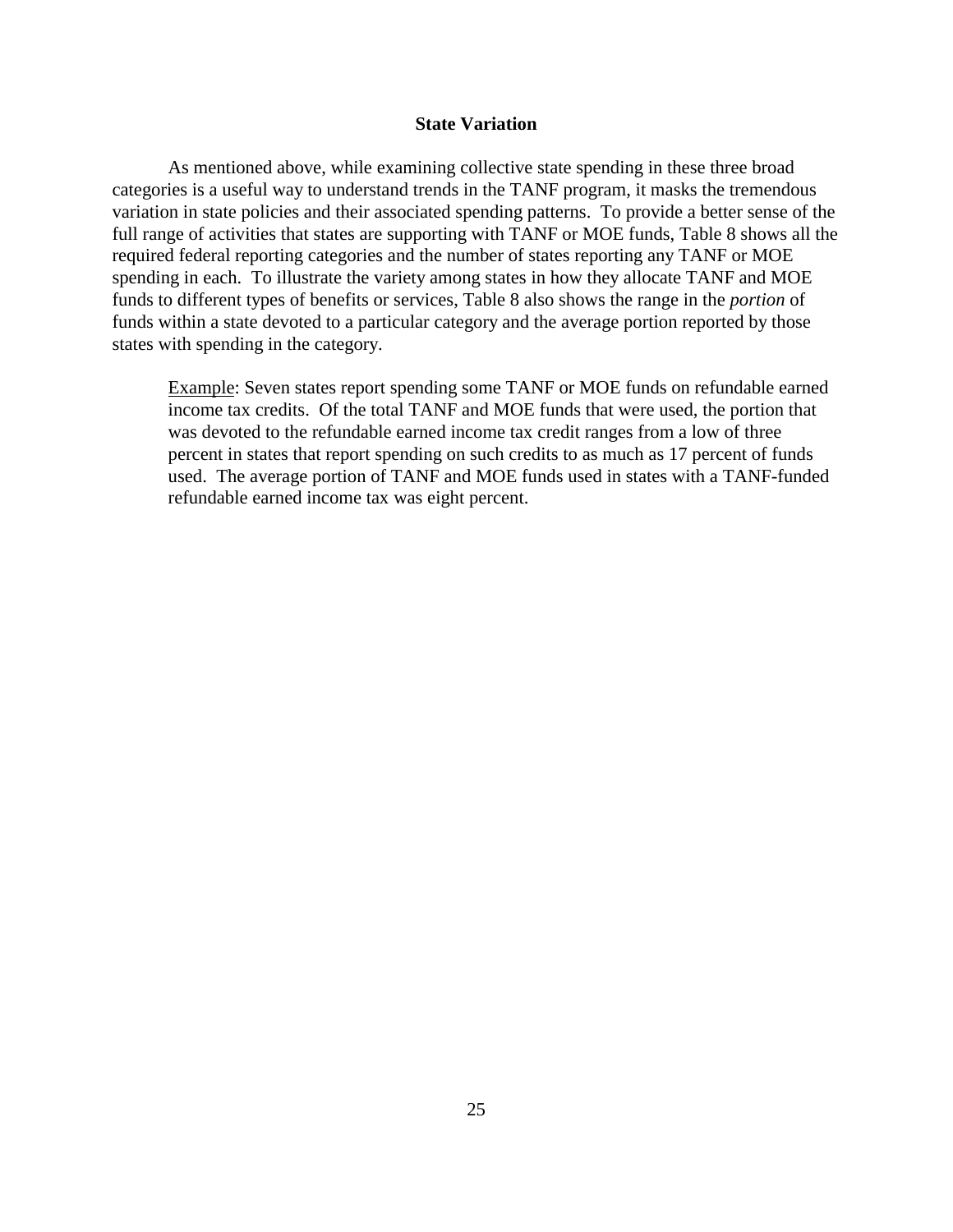| Table 8<br>Number of States Reporting TANF or MOE Spending in Each Category                                                                                          |                                                                     |                                                     |      |            |  |
|----------------------------------------------------------------------------------------------------------------------------------------------------------------------|---------------------------------------------------------------------|-----------------------------------------------------|------|------------|--|
| in Federal Fiscal Year 2001                                                                                                                                          |                                                                     |                                                     |      |            |  |
|                                                                                                                                                                      | <b>Number of States</b><br><b>Reporting Spending</b><br>in Category | <b>Percent of Funds Used</b><br>in Reporting States |      |            |  |
|                                                                                                                                                                      |                                                                     | Low                                                 | High | Average    |  |
| <b>CCDF Transfer</b>                                                                                                                                                 | 41                                                                  | $\star$                                             | 30%  | 10%        |  |
| <b>SSBG Transfer</b>                                                                                                                                                 | 44                                                                  |                                                     | 9%   | 4%         |  |
| Assistance                                                                                                                                                           |                                                                     |                                                     |      |            |  |
| <b>Basic Assistance</b>                                                                                                                                              | 51                                                                  | 8%                                                  | 82%  | 35%        |  |
| Child Care                                                                                                                                                           | 28                                                                  |                                                     | 9%   | 4%         |  |
| Other Supportive Services (including transportation)                                                                                                                 | 37                                                                  |                                                     | 18%  | 3%         |  |
| Assistance Authorized Solely Under Prior Law                                                                                                                         | 15                                                                  |                                                     | 17%  | 6%         |  |
| Non-Assistance                                                                                                                                                       |                                                                     |                                                     |      |            |  |
| Work-Related Activities/Expenses                                                                                                                                     |                                                                     |                                                     |      |            |  |
| Work subsidies                                                                                                                                                       | 23                                                                  |                                                     | 5%   | $1\%$      |  |
| Education and training                                                                                                                                               | 42                                                                  |                                                     | 41%  | 9%         |  |
| Other Work Activities/Expenses                                                                                                                                       | 49                                                                  |                                                     | 23%  | 8%         |  |
| Child Care                                                                                                                                                           | 39                                                                  |                                                     | 30%  | 11%        |  |
| Transportation                                                                                                                                                       |                                                                     |                                                     |      |            |  |
| <b>Job Access</b>                                                                                                                                                    | 20                                                                  |                                                     | 4%   |            |  |
| Other                                                                                                                                                                | 37                                                                  |                                                     | 10%  | $1\%$      |  |
| Individual Development Accounts                                                                                                                                      | 11                                                                  |                                                     |      | $^{\star}$ |  |
| Refundable Earned Income Tax Credit                                                                                                                                  | $\overline{7}$                                                      | 3%                                                  | 17%  | 8%         |  |
| Other Refundable Tax Credits                                                                                                                                         | 2                                                                   |                                                     | 2%   | 1%         |  |
| Non-Recurrent Short-Term Benefits (including diversion payments)                                                                                                     | 26                                                                  |                                                     | 8%   | 2%         |  |
| Prevention of Out-of-Wedlock Pregnancies                                                                                                                             | 38                                                                  |                                                     | 6%   | $1\%$      |  |
| Two-Parent Family Formation and Maintenance                                                                                                                          | 27                                                                  |                                                     | 14%  | 2%         |  |
| Administration                                                                                                                                                       | 51                                                                  | 2%                                                  | 18%  | 8%         |  |
| Systems                                                                                                                                                              | 50                                                                  |                                                     | 9%   | 2%         |  |
| Non-assistance Authorized Solely Under Prior Law                                                                                                                     | 14                                                                  | $1\%$                                               | 30%  | 8%         |  |
| Other**                                                                                                                                                              | 45                                                                  |                                                     | 48%  | 11%        |  |
| * Less than one percent.                                                                                                                                             |                                                                     |                                                     |      |            |  |
| ** Includes activities such as family preservation, services for runaway or homeless youth, and pre-kindergarten programs that are not included in other categories. |                                                                     |                                                     |      |            |  |
| Center on Budget and Policy Priorities                                                                                                                               |                                                                     |                                                     |      |            |  |

26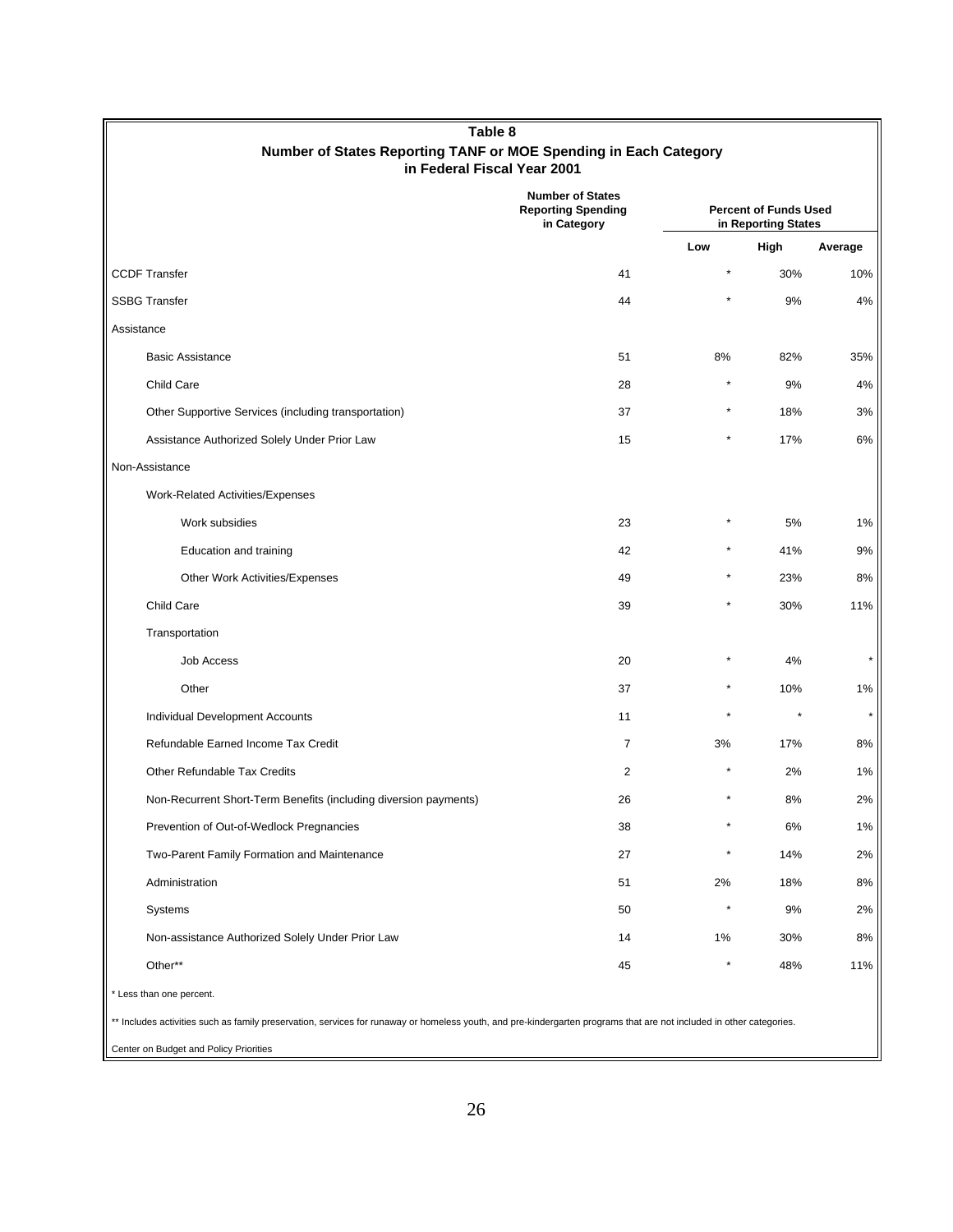## **Unobligated and Unliquidated Funds**

One of the tenets of the 1996 welfare legislation was to devolve many welfare policy and spending decisions to states. In combination with greater state flexibility and authority, annual federal funds were capped so that states bear more of the risk of unanticipated increases in program costs. Under the Aid to Families with Dependent Children program, the federal government shared with states some of the increased costs of providing cash assistance during recessions, when poverty rises and more families qualify for cash assistance. Under TANF, however, annual grants do not increase in the event of a recession. Unlike many other programs in which federal funds must be spent within a given time period, federal TANF funds remain available to states until they are spent. Thus, one of the more difficult spending decisions facing a state is whether to set aside — to cover potential future cost increases in a recession — federal TANF funds that could otherwise be used to serve families with immediate needs.

In the first few years of TANF implementation, as states adjusted to rapid cash assistance caseload declines and enhanced flexibility regarding how TANF funds could be used, states accumulated reserves of unspent TANF funds. Each year, as states have spent increasing proportions of their TANF grants, smaller amounts have been added to those reserves. In federal fiscal year 2001, reserves of unspent TANF funds *diminished* for the first time as states drew on those reserves to support their TANF programs.

The point of examining funds that remain unspent is not to suggest that all funds should have been spent, but rather to illustrate the variety of spending decisions that have been made by states. There is a range of reasonable policy options a state may choose in allocating resources between meeting current needs and reserving them for potential future needs. Of concern, however, is the substantial state variation in the level of reserves. Many states would not be able to absorb even modest increases in costs associated with a recession, while the very large balances of a few states suggest that these states could have devoted substantial additional resources to welfare reform efforts and still have adequate funds to address increased costs associated with a recession.

Unspent funds are reported to the federal government in two categories — unobligated balances and unliquidated obligations. To get a full picture of TANF spending it is helpful to consider both unobligated balances and unliquidated obligations. Unspent TANF funds in both categories are held in the federal treasury, and are not considered spent until they have actually been expended. As a result, unspent funds include funds that have been appropriated by state legislators, funds that have been set-aside in rainy day funds, and funds that have been committed to service contracts, as well as funds for which no plans have been made.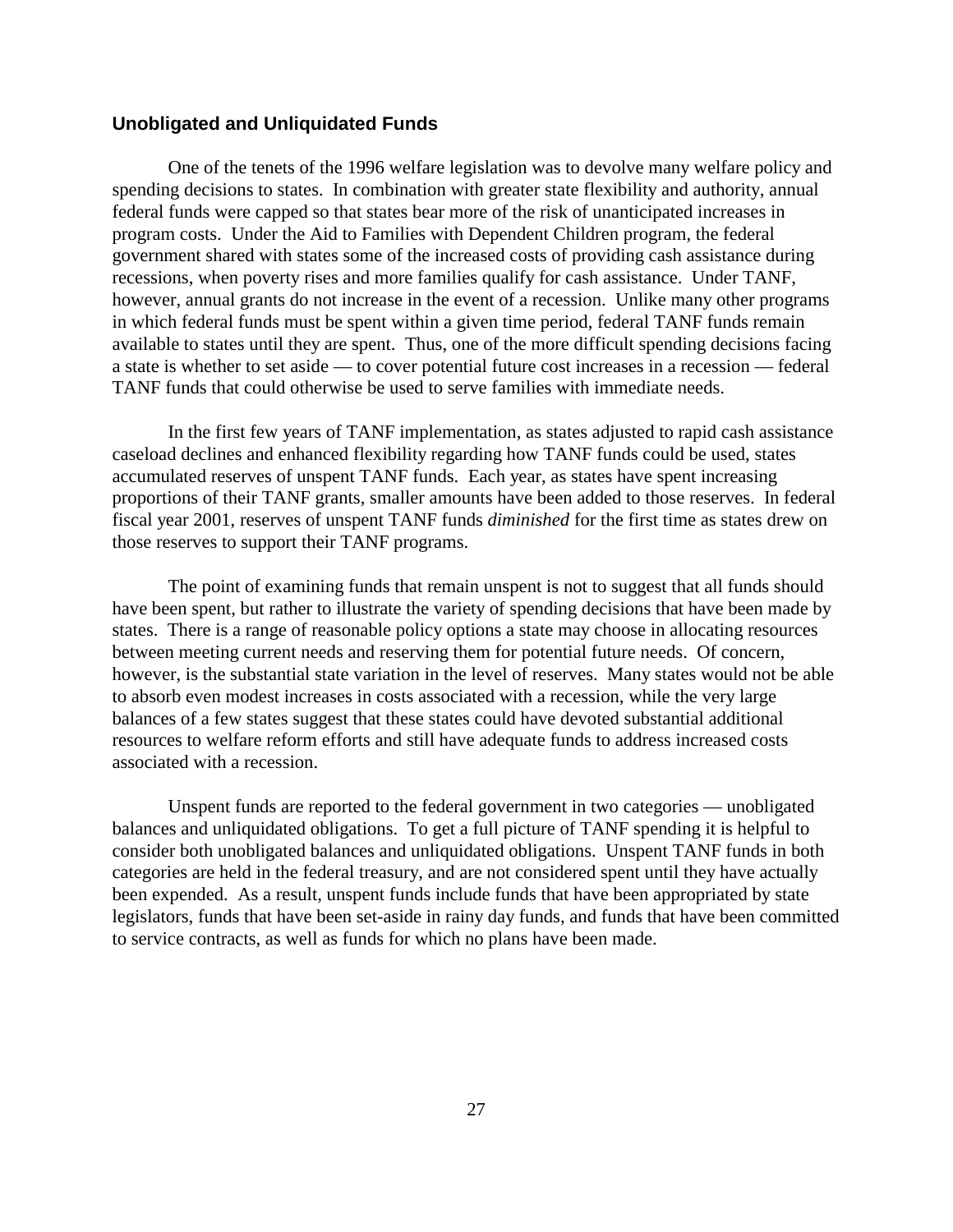### **Unobligated Balances**

Unobligated funds may have been appropriated or designated for a specific purpose, but they have not been obligated through a contract. Funds that have been set aside in a rainy day fund would be reported in this category. Under federal cash management policies, TANF block grant funds are transferred to states only as reimbursement for actual expenditures on TANF programs. Because establishment of a rainy day fund does not entail an expenditure on benefits and services, such funds remain in the federal treasury and are classified as unobligated TANF funds until the state taps into the reserve fund.

Unobligated balances of TANF funds from prior years may only be spent on "assistance" or on the related administrative costs of providing assistance.<sup>14</sup> Assistance means services or benefits designed to meet a family's ongoing basic needs — like food, clothing, or shelter — the receipt of which assistance triggers time limits and other TANF requirements; other spending is considered "non-assistance."15 States can retain flexibility by using unobligated funds from prior years to provide cash assistance while using their current-year TANF allocation for nonassistance services and benefits.

Table 9 identifies the level of unobligated federal TANF funds in each state as of September 30, 2001, the end of federal fiscal year 2001. The first column identifies amounts that remain unobligated from each state's TANF allocations for fiscal years 1997 through 2001.

Example: As of September 30, 2001, Alaska had \$4.4 million in unobligated TANF funds. This amount reflects TANF funds from any TANF grant Alaska received that remain unobligated at the end of fiscal year 2001.

Although states have made a wide range of policy choices regarding the amount of TANF funds to save for an economic downturn versus how much to spend to address current needs, in general reserves are not excessive. The \$2.56 billion in reserves across the states is comparable to less than two months of federal spending on TANF programs at the 2001 spending level. Thirteen states have obligated all the federal funds they have received. Half the states have reserves comparable to one to six months of spending at the fiscal year 2001 level; only two states have reserves exceeding a year's worth of current spending.

 <sup>14</sup> See 64 Fed. Reg. 17840-41 (April 12, 1999).

<sup>&</sup>lt;sup>15</sup> See discussion of assistance and non-assistance on page 15.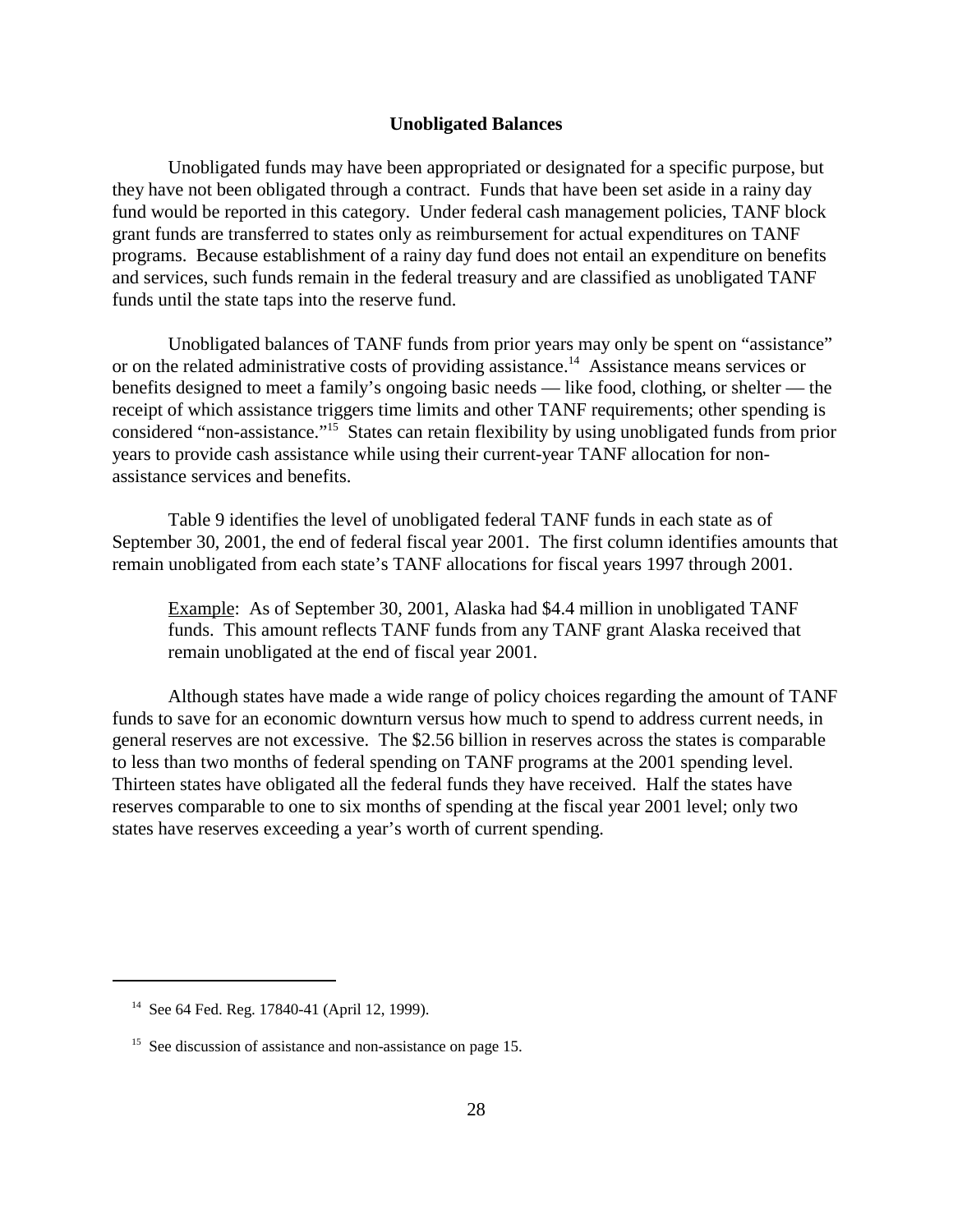| Table 9                                |                                                                                           |  |  |  |  |
|----------------------------------------|-------------------------------------------------------------------------------------------|--|--|--|--|
| <b>Unobligated TANF Balances</b>       |                                                                                           |  |  |  |  |
| at End of Federal Fiscal Year 2001     |                                                                                           |  |  |  |  |
|                                        |                                                                                           |  |  |  |  |
|                                        | <b>Unobligated Balances</b><br>of TANF Funds as of<br>September 30, 2001<br>(in millions) |  |  |  |  |
| Alabama                                | \$90.8                                                                                    |  |  |  |  |
| Alaska                                 | \$4.4                                                                                     |  |  |  |  |
| Arizona                                | \$10.6                                                                                    |  |  |  |  |
| <b>Arkansas</b><br>California          | \$0.0<br>\$0.0                                                                            |  |  |  |  |
| Colorado                               | \$0.0                                                                                     |  |  |  |  |
| Connecticut                            | \$0.0                                                                                     |  |  |  |  |
| <b>Delaware</b>                        | \$7.4                                                                                     |  |  |  |  |
| <b>District of Columbia</b>            | \$1.4                                                                                     |  |  |  |  |
| Florida                                | \$0.0                                                                                     |  |  |  |  |
| Georgia<br>Hawaii                      | \$132.6<br>\$44.2                                                                         |  |  |  |  |
| Idaho                                  | \$9.9                                                                                     |  |  |  |  |
| Illinois                               | \$0.0                                                                                     |  |  |  |  |
| Indiana                                | \$23.1                                                                                    |  |  |  |  |
| lowa                                   | \$9.7                                                                                     |  |  |  |  |
| Kansas<br>Kentucky                     | \$6.6<br>\$0.0                                                                            |  |  |  |  |
| Louisiana                              | \$104.2                                                                                   |  |  |  |  |
| <b>Maine</b>                           | \$11.3                                                                                    |  |  |  |  |
| Maryland                               | \$79.3                                                                                    |  |  |  |  |
| <b>Massachusetts</b>                   | \$6.1                                                                                     |  |  |  |  |
| Michigan<br>Minnesota                  | \$129.4<br>\$84.1                                                                         |  |  |  |  |
| Mississippi                            | \$29.5                                                                                    |  |  |  |  |
| <b>Missouri</b>                        | \$0.0                                                                                     |  |  |  |  |
| Montana                                | \$27.4                                                                                    |  |  |  |  |
| Nebraska                               | \$14.8                                                                                    |  |  |  |  |
| Nevada<br><b>New Hampshire</b>         | \$31.2<br>\$15.4                                                                          |  |  |  |  |
| New Jersey                             | \$93.5                                                                                    |  |  |  |  |
| <b>New Mexico</b>                      | \$36.1                                                                                    |  |  |  |  |
| <b>New York</b>                        | \$572.6                                                                                   |  |  |  |  |
| <b>North Carolina</b>                  | \$71.7                                                                                    |  |  |  |  |
| <b>North Dakota</b>                    | \$11.2                                                                                    |  |  |  |  |
| Ohio<br>Oklahoma                       | \$295.3<br>\$137.1                                                                        |  |  |  |  |
| Oregon                                 | \$0.0                                                                                     |  |  |  |  |
| Pennsylvania                           | \$37.1                                                                                    |  |  |  |  |
| Rhode Island                           | \$0.0                                                                                     |  |  |  |  |
| South Carolina                         | \$0.0                                                                                     |  |  |  |  |
| <b>South Dakota</b><br>Tennessee       | \$16.8<br>\$59.8                                                                          |  |  |  |  |
| Texas                                  | \$0.0                                                                                     |  |  |  |  |
| Utah                                   | \$46.5                                                                                    |  |  |  |  |
| Vermont                                | \$5.7                                                                                     |  |  |  |  |
| Virginia                               | \$0.0                                                                                     |  |  |  |  |
| Washington<br>West Virginia            | \$18.1<br>\$67.3                                                                          |  |  |  |  |
| Wisconsin                              | \$165.7                                                                                   |  |  |  |  |
| Wyoming                                | \$52.7                                                                                    |  |  |  |  |
| U.S. Total                             | \$2,560.7                                                                                 |  |  |  |  |
|                                        |                                                                                           |  |  |  |  |
| Center on Budget and Policy Priorities |                                                                                           |  |  |  |  |
|                                        |                                                                                           |  |  |  |  |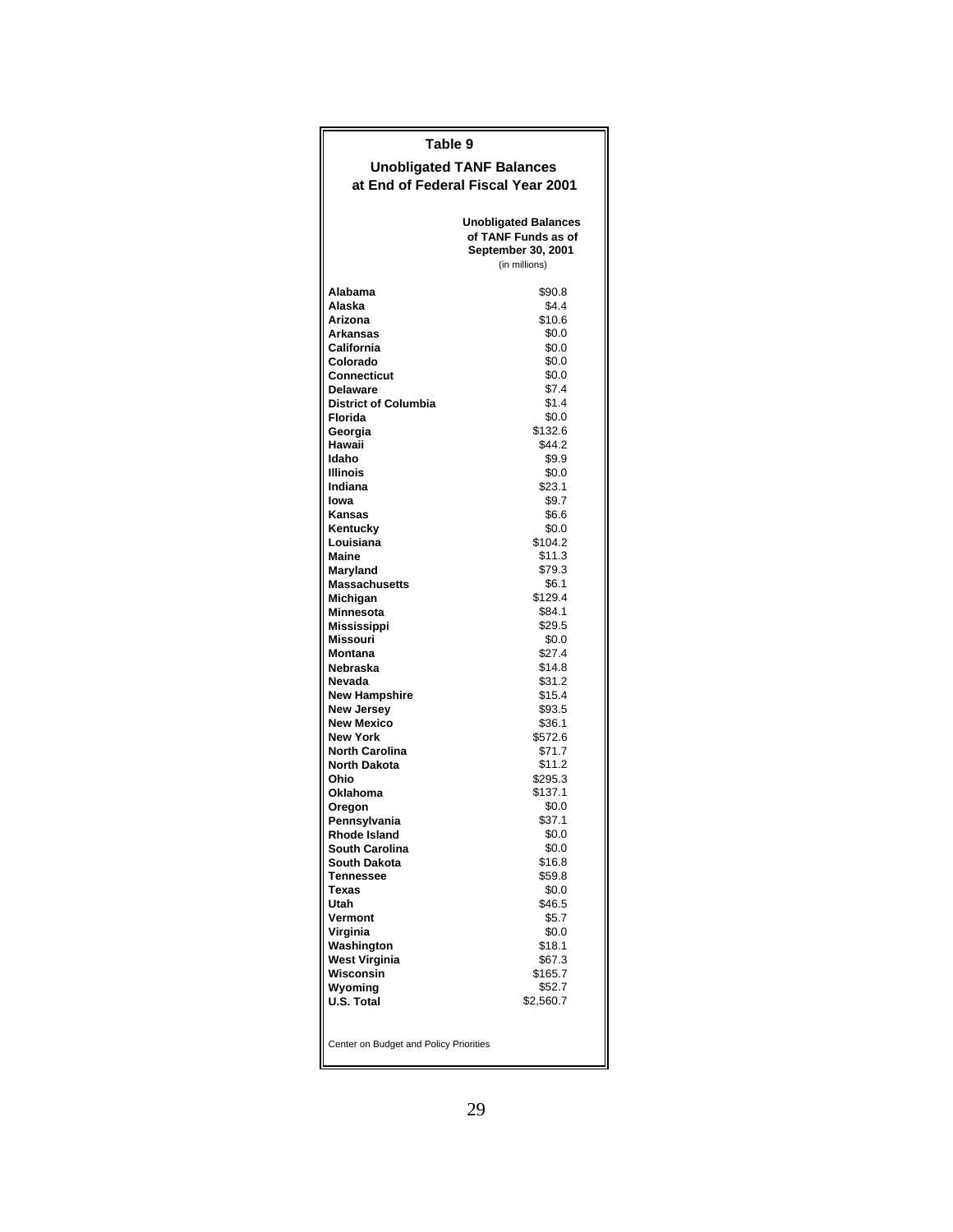### **Unliquidated Obligations**

Unliquidated obligations are funds that have been obligated to be spent in a specific way at a later time, usually through a contract.<sup>16</sup> For example, this category would include funds a state has contracted to pay a private service provider, such as a child care agency, but has not yet paid out because the service has not yet been provided or payment has not yet been processed. This category should not include funds that have been transferred from the TANF state agency to another *state* agency, if those funds have not yet been obligated by the recipient agency. In contrast, a state may count funds that it has distributed in grants to *counties* as unliquidated obligations even if the county has not yet obligated the funds. As a result, in some states funds remain unobligated at the local level and policy makers may have the opportunity to re-direct some of those funds to help low-income families.

If a state obligates funds for use on non-assistance, the state has until the end of the following fiscal year to spend those obligated funds on non-assistance. For example, a state that obligated \$1 million for transportation subsidies for working families in the 2001 fiscal year could spend those funds on such non-assistance transportation subsidies either in fiscal year 2001 or 2002. If the state had not obligated those funds, the same \$1 million could not be spent on such non-assistance transportation subsidies in fiscal year 2002. This spending rule may create an incentive for states to obligate current-year TANF funds for non-assistance uses in order to facilitate such spending in the following year. If the state does not spend the obligated funds by the end of the following fiscal year, the funds (like any other unobligated prior-year funds) could be spent only on assistance, and there is no further penalty on the state.

Table 10 identifies the unliquidated TANF obligations in each state as of September 30, 2001.

Example: At the end of federal fiscal year 2001, South Carolina reported \$30.5 million in federal TANF funds as unliquidated obligations. This amount reflects funds that are available to the state from any TANF grant and that had been obligated, but not liquidated, by the end of fiscal year 2001.

Again, a wide range of policy choices is reflected in state levels of unliquidated obligations. In only seven states do unliquidated obligations exceed ten percent of the federal funds they have received since TANF began. In 31 states unliquidated obligations are less than five percent of the federal funds they have received since TANF began.

<sup>&</sup>lt;sup>16</sup> HHS regulations, which are referenced in the instructions for completing the unliquidated obligations line of the ACF-196, define obligations as "the amounts of orders placed, contracts and subgrants awarded, goods and services received, and similar transactions during a given period that will require payment by the grantee during the same or a future period." 45 C.F.R. § 92.3.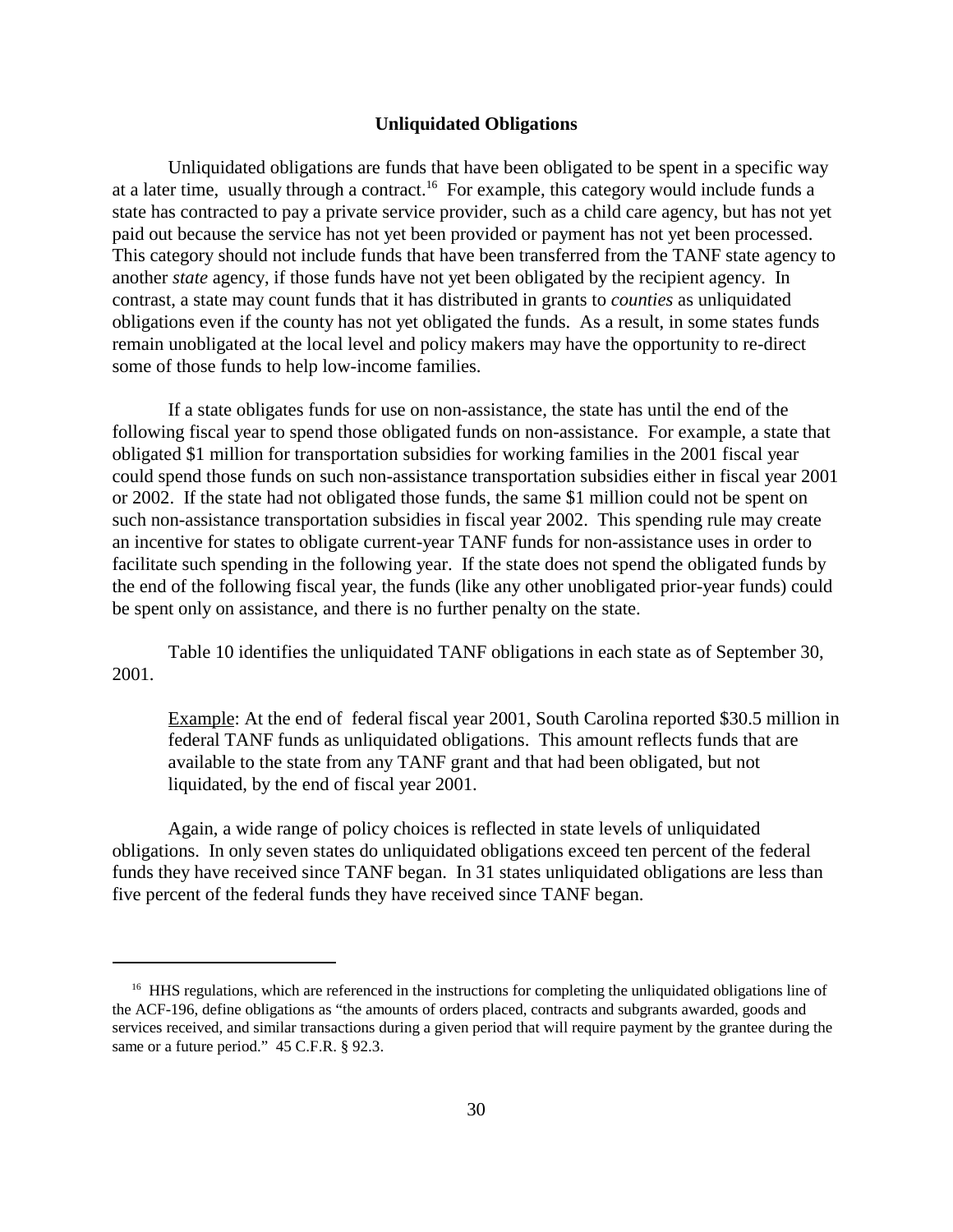# **Table 10**

#### **at End of Federal Fiscal Year 2001 Unliquidated TANF Obligations**

|                                        | <b>Unliquidated Obligations</b><br>of TANF Funds as of<br>September 30, 2001<br>(in millions) |
|----------------------------------------|-----------------------------------------------------------------------------------------------|
|                                        |                                                                                               |
| Alabama<br>Alaska                      | \$6.7<br>\$9.5                                                                                |
| Arizona                                | \$87.4                                                                                        |
| Arkansas                               | \$4.5                                                                                         |
| California                             | \$1,383.9                                                                                     |
| Colorado                               | \$87.0                                                                                        |
| Connecticut                            | \$31.0                                                                                        |
| <b>Delaware</b>                        | \$0.4                                                                                         |
| <b>District of Columbia</b>            | \$72.5                                                                                        |
| Florida                                | \$344.3                                                                                       |
| Georgia                                | \$82.6                                                                                        |
| Hawaii                                 | \$3.8                                                                                         |
| Idaho                                  | \$11.2                                                                                        |
| Illinois                               | \$0.0                                                                                         |
| Indiana                                | \$24.9                                                                                        |
| lowa                                   | \$5.3                                                                                         |
| Kansas                                 | \$0.0                                                                                         |
| Kentucky                               | \$2.7                                                                                         |
| Louisiana                              | \$118.7                                                                                       |
| Maine                                  | \$17.6                                                                                        |
| Maryland                               | \$12.1                                                                                        |
| <b>Massachusetts</b>                   | \$62.2                                                                                        |
| Michigan                               | \$0.0                                                                                         |
| Minnesota                              | \$79.8                                                                                        |
| <b>Mississippi</b>                     | \$50.5                                                                                        |
| Missouri                               | \$0.0                                                                                         |
| <b>Montana</b><br>Nebraska             | \$0.0<br>\$0.0                                                                                |
| Nevada                                 | \$3.9                                                                                         |
| <b>New Hampshire</b>                   | \$0.0                                                                                         |
| <b>New Jersey</b>                      | \$403.6                                                                                       |
| <b>New Mexico</b>                      | \$14.1                                                                                        |
| <b>New York</b>                        | \$686.4                                                                                       |
| <b>North Carolina</b>                  | \$0.0                                                                                         |
| <b>North Dakota</b>                    | \$0.2                                                                                         |
| Ohio                                   | \$207.0                                                                                       |
| Oklahoma                               | \$0.0                                                                                         |
| Oregon                                 | \$20.1                                                                                        |
| Pennsylvania                           | \$499.4                                                                                       |
| Rhode Island                           | \$0.0                                                                                         |
| South Carolina                         | \$30.5                                                                                        |
| <b>South Dakota</b>                    | \$2.5                                                                                         |
| Tennessee                              | \$22.1                                                                                        |
| Texas                                  | \$229.8                                                                                       |
| Utah                                   | \$3.6                                                                                         |
| Vermont                                | \$0.0<br>\$32.5                                                                               |
| Virginia<br>Washington                 | \$105.0                                                                                       |
| <b>West Virginia</b>                   | \$27.1                                                                                        |
| Wisconsin                              | \$69.3                                                                                        |
| Wyoming                                | \$5.2                                                                                         |
| U.S. Total                             | \$4,860.9                                                                                     |
|                                        |                                                                                               |
| Center on Budget and Policy Priorities |                                                                                               |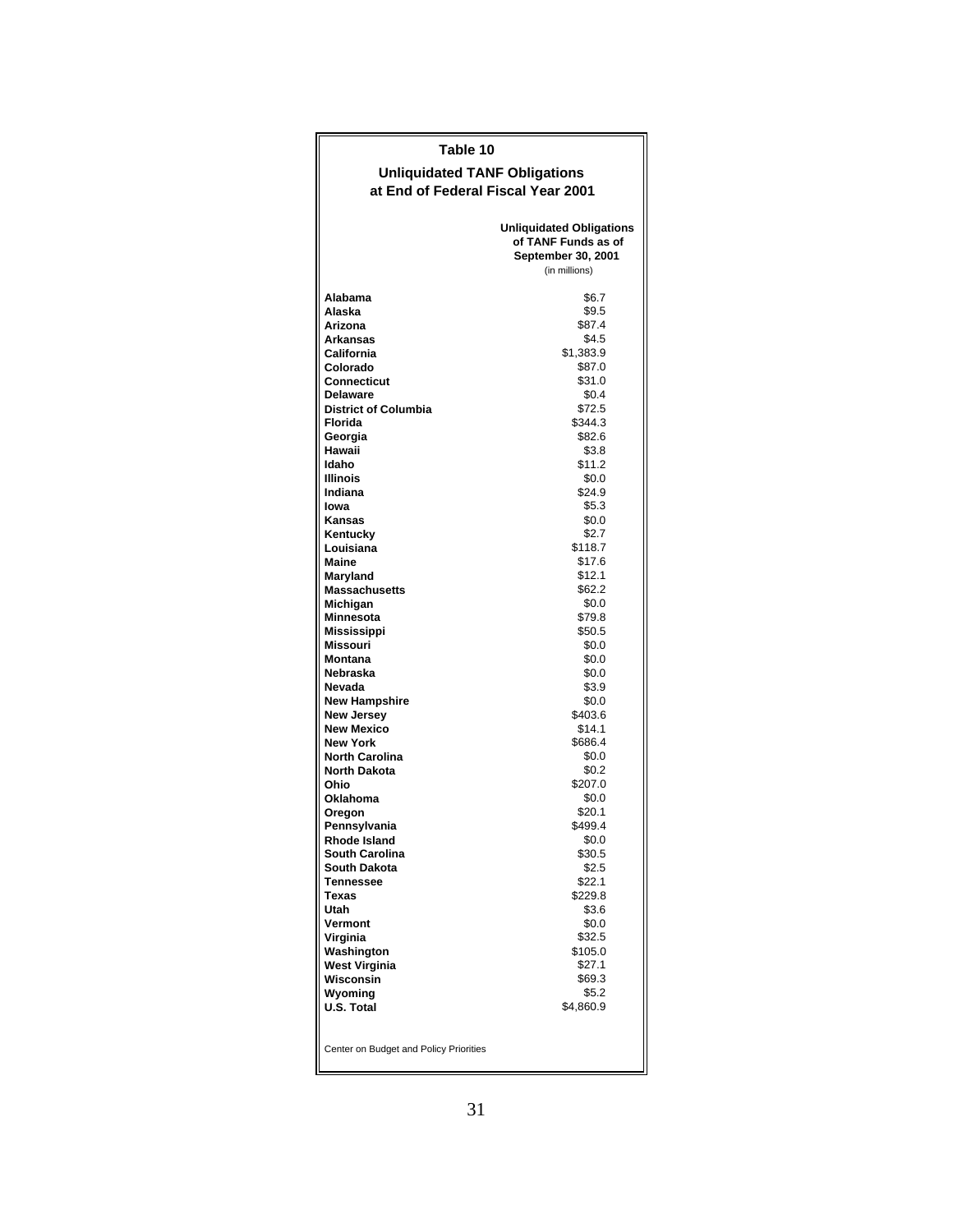## **Data Source**

Each state is required to report quarterly to the U.S. Department of Health and Human Services on its expenditures of TANF funds, using the "ACF-196" federal reporting form. The reports show the extent to which states transferred TANF funds to CCDF and SSBG, expenditures states made from their own MOE funds, and the amount of TANF funds that remain unobligated or unliquidated. These reports also identify expenditures of TANF and MOE funds by major category — assistance and non-assistance — and also by more specific uses of the funds, such as education and training, child care, or transportation.

The ACF-196 reports for the fiscal year ending on September 30, 2001 were collected between November 2001 and March 2002 by the Center on Budget and Policy Priorities from the state agencies responsible for preparing the ACF-196 reports — typically the budget, accounting, or federal reporting division of the state's welfare agency. These data have not been verified by the U.S. Department of Health and Human Services and thus should be considered preliminary. In addition, some states may have revised their ACF-196 reports since the time they were obtained for this analysis. Analyses involving spending for fiscal years 1997 through 1999 are based on data that HHS has made available.<sup>17</sup> Grant amounts for all fiscal years are based on HHS data. All other data is based on ACF-196 reports collected and analyzed by the Center on Budget and Policy Priorities.<sup>18</sup> The tables in this paper use rounding, and therefore rows and columns do not always appear to add to the total amount shown.

## **Conclusion**

TANF expenditure data for fiscal year 2001 illustrates that the spending trends that have developed since TANF was implemented in 1997 continued during the last year — states used more federal funds than in any prior year, the portion of spending devoted to cash assistance decreased, and resources devoted to child care and other supports for working families increased. For the first time, states used more federal funds than they received, drawing on unspent funds from prior years to support their TANF programs. Taken together these trends suggest that in fiscal year 2001 states continued to make use of the flexibility provided in the TANF block grant funding structure to not only serve families with barriers to employment but also to provide a range of benefits and services to low-income working families.

 <sup>17</sup> See http://www.acf.dhhs.gov/programs/ofs/data/index.html.

<sup>&</sup>lt;sup>18</sup> Although HHS has made available data for fiscal year 2000, it is inconsistent with prior year data and with data collected by the Center on Budget and Policy Priorities. HHS is in the process of revising this data and aims to publish more accurate data in April 2002. Therefore this paper relies on data for fiscal year 2000 collected and analyzed by the Center on Budget and Policy Priorities.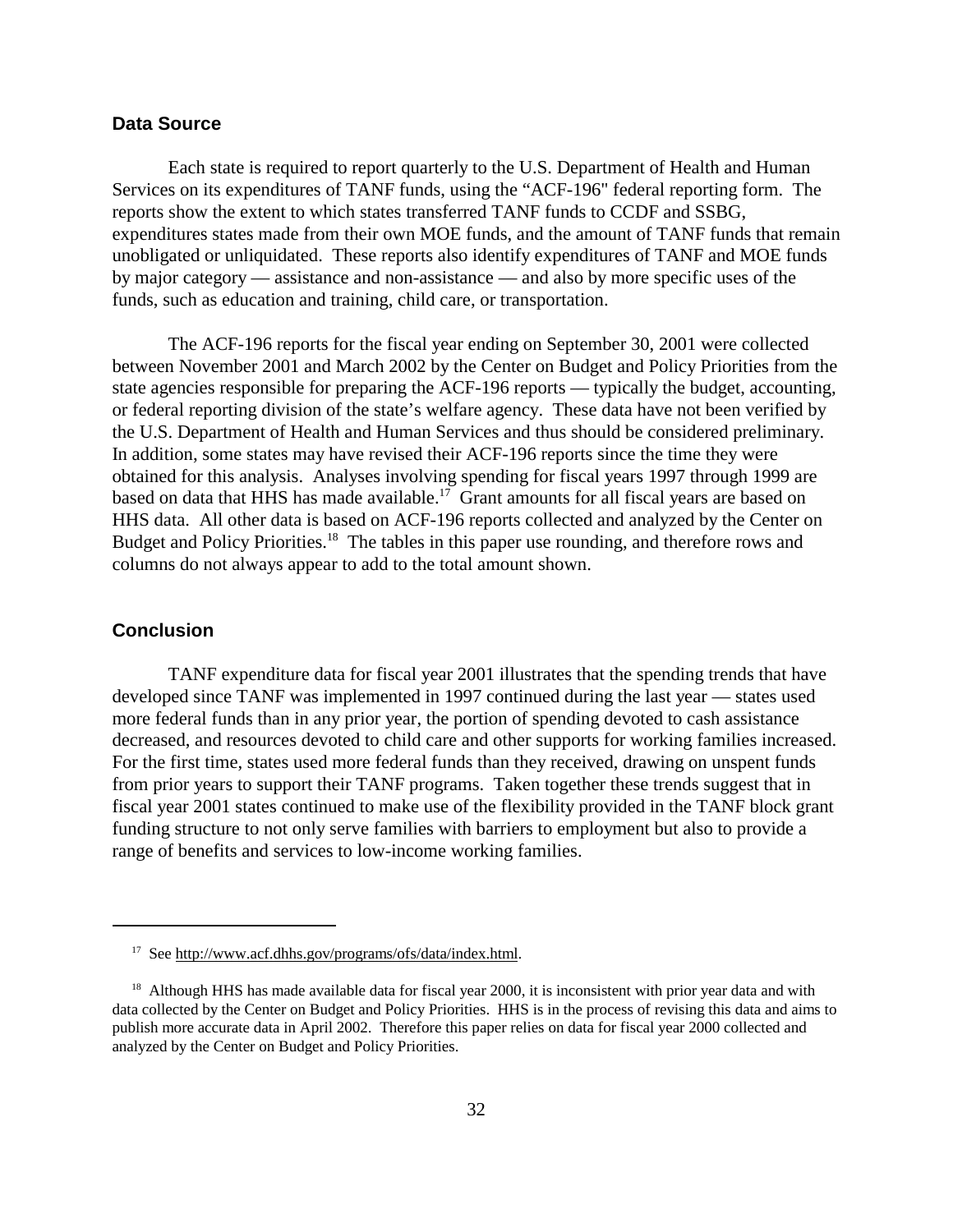| <b>Appendix A</b><br>FY 2001 TANF Allocations and MOE Requirements |                     |                       |                                |                                                                |                    |                  |                      |
|--------------------------------------------------------------------|---------------------|-----------------------|--------------------------------|----------------------------------------------------------------|--------------------|------------------|----------------------|
|                                                                    |                     |                       |                                |                                                                |                    |                  |                      |
| (in millions of dollars)<br><b>MOE Requirement</b>                 |                     |                       |                                |                                                                |                    |                  |                      |
|                                                                    | <b>Basic Grant*</b> | Supplemental<br>Grant | High<br>Performance<br>Bonus** | Out-of-Wedlock<br><b>Birth</b><br><b>Reduction</b><br>Bonus*** | <b>Total Grant</b> | 75% Level        | 80% Level            |
| Alabama                                                            | \$93.3              | \$11.1                | \$4.7                          | \$25.0                                                         | \$134.1            | \$39.2           | \$41.8               |
| Alaska                                                             | \$53.4              | \$6.9                 | \$0.0                          | \$0.0                                                          | \$60.3             | \$48.9           | \$52.2               |
| Arizona                                                            | \$202.8             | \$23.9                | \$6.3                          | \$0.0                                                          | \$233.0            | \$94.3           | \$100.6              |
| Arkansas                                                           | \$56.7              | \$6.2                 | \$2.8                          | \$0.0                                                          | \$65.8             | \$20.8           | \$22.2               |
| California                                                         | \$3,728.5           | \$0.0                 | \$36.1                         | \$0.0                                                          | \$3,764.6          | \$2,726.1        | \$2,907.8            |
| Colorado                                                           | \$136.1             | \$13.6                | \$0.0                          | \$0.0                                                          | \$149.6            | \$82.9           | \$88.4               |
| Connecticut                                                        | \$266.8             | \$0.0                 | \$2.6                          | \$0.0                                                          | \$269.4            | \$183.4          | \$195.6              |
| <b>Delaware</b>                                                    | \$32.3              | \$0.0                 | \$0.6                          | \$0.0                                                          | \$32.9             | \$21.8           | \$23.2               |
| <b>District of Columbia</b>                                        | \$92.6              | \$0.0                 | \$1.7                          | \$25.0                                                         | \$119.4            | \$70.4           | \$75.1               |
| <b>Florida</b>                                                     | \$562.3             | \$60.4                | \$20.9                         | \$0.0                                                          | \$643.6            | \$368.4          | \$392.9              |
| Georgia                                                            | \$330.7             | \$37.3                | \$0.0                          | \$0.0                                                          | \$368.0            | \$173.4          | \$184.9              |
| Hawaii                                                             | \$98.9              | \$0.0                 | \$4.9                          | \$0.0                                                          | \$103.9            | \$71.1           | \$75.9               |
| Idaho                                                              | \$30.4              | \$3.5                 | \$1.6                          | \$0.0                                                          | \$35.5             | \$13.7           | \$14.6               |
| Illinois                                                           | \$585.1             | \$0.0                 | \$16.7                         | \$0.0                                                          | \$601.8            | \$430.1          | \$458.8              |
| Indiana                                                            | \$206.8             | \$0.0                 | \$2.0                          | \$0.0                                                          | \$208.8            | \$113.5          | \$121.1              |
| lowa                                                               | \$131.5             | \$0.0                 | \$0.0                          | \$0.0                                                          | \$131.5            | \$62.0           | \$66.1               |
| Kansas                                                             | \$101.9             | \$0.0                 | \$0.0                          | \$0.0                                                          | \$101.9            | \$61.7           | \$65.9               |
| Kentucky                                                           | \$181.3             | \$0.0                 | \$0.0                          | \$0.0                                                          | \$181.3            | \$67.4           | \$71.9               |
| Louisiana                                                          | \$164.0             | \$17.0                | \$0.0                          | \$0.0                                                          | \$181.0            | \$55.4           | \$59.1               |
| Maine                                                              | \$78.1              | \$0.0                 | \$0.0                          | \$0.0                                                          | \$78.1             | \$37.5           | \$40.0               |
| Maryland                                                           | \$229.1             | \$0.0                 | \$0.0                          | \$0.0                                                          | \$229.1            | \$177.0          | \$188.8              |
| <b>Massachusetts</b>                                               | \$459.4             | \$0.0                 | \$0.0                          | \$0.0                                                          | \$459.4            | \$358.9          | \$382.9              |
| Michigan                                                           | \$775.4             | \$0.0                 | \$0.0                          | \$25.0                                                         | \$800.4            | \$468.5          | \$499.8              |
| Minnesota                                                          | \$267.2             | \$0.0                 | \$2.6                          | \$0.0                                                          | \$269.8            | \$179.7          | \$191.7              |
| Mississippi                                                        | \$86.8              | \$9.0                 | \$2.4                          | \$0.0                                                          | \$98.2             | \$21.7           | \$23.2               |
| <b>Missouri</b>                                                    | \$217.1             | \$0.0                 | \$5.9                          | \$0.0                                                          | \$223.0            | \$120.1          | \$128.1              |
| <b>Montana</b>                                                     | \$43.0              | \$1.1                 | \$2.3                          | \$0.0                                                          | \$46.4             | \$15.7           | \$16.8               |
| Nebraska                                                           | \$57.9              | \$0.0                 | \$0.0                          | \$0.0                                                          | \$57.9             | \$28.6           | \$30.5               |
| Nevada                                                             | \$44.0              | \$3.7                 | \$2.2                          | \$0.0                                                          | \$49.9             | \$25.5           | \$27.2               |
| <b>New Hampshire</b>                                               | \$38.5              | \$0.0                 | \$0.0                          | \$0.0                                                          | \$38.5             | \$32.1           | \$34.3               |
| <b>New Jersey</b>                                                  | \$404.0             | \$0.0                 | \$7.6                          | \$0.0<br>\$0.0                                                 | \$411.7            | \$300.2          | \$320.2<br>\$39.8    |
| <b>New Mexico</b>                                                  | \$125.9             | \$6.6                 | \$0.0                          |                                                                | \$132.5            | \$37.3           |                      |
| <b>New York</b><br><b>North Carolina</b>                           | \$2,442.9           | \$0.0                 | \$0.0                          | \$0.0                                                          | \$2,442.9          | \$1,718.6        | \$1,833.2<br>\$164.5 |
| <b>North Dakota</b>                                                | \$302.2<br>\$26.4   | \$36.1<br>\$0.0       | \$8.3<br>\$1.3                 | \$0.0<br>\$0.0                                                 | \$346.6<br>\$27.7  | \$154.2<br>\$9.1 | \$9.7                |
| Ohio                                                               | \$728.0             | \$0.0                 | \$0.0                          | \$0.0                                                          | \$728.0            | \$390.8          | \$416.9              |
| Oklahoma                                                           | \$147.6             | \$0.0                 | \$4.1                          | \$0.0                                                          | \$151.7            | \$61.2           | \$65.3               |
| Oregon                                                             | \$166.8             | \$0.0                 | \$0.0                          | \$0.0                                                          | \$166.8            | \$91.6           | \$97.7               |
| Pennsylvania                                                       | \$719.5             | \$0.0                 | \$0.0                          | \$0.0                                                          | \$719.5            | \$407.1          | \$434.3              |
| Rhode Island                                                       | \$95.0              | \$0.0                 | \$0.0                          | \$0.0                                                          | \$95.0             | \$60.4           | \$64.4               |
| South Carolina                                                     | \$100.0             | \$0.0                 | \$0.0                          | \$0.0                                                          | \$100.0            | \$35.9           | \$38.3               |
| <b>South Dakota</b>                                                | \$21.3              | \$0.0                 | \$0.0                          | \$0.0                                                          | \$21.3             | \$8.5            | \$9.1                |
| <b>Tennessee</b>                                                   | \$191.5             | \$21.6                | \$9.6                          | \$0.0                                                          | \$222.7            | \$82.8           | \$88.3               |
| Texas                                                              | \$486.3             | \$52.7                | \$24.3                         | \$0.0                                                          | \$563.3            | \$235.7          | \$251.4              |
| Utah                                                               | \$75.6              | \$8.7                 | \$1.4                          | \$0.0                                                          | \$85.8             | \$25.3           | \$27.0               |
| Vermont                                                            | \$47.4              | \$0.0                 | \$0.0                          | \$0.0                                                          | \$47.4             | \$25.5           | \$27.3               |
| Virginia                                                           | \$158.3             | \$0.0                 | \$7.9                          | \$0.0                                                          | \$166.2            | \$128.2          | \$136.7              |
| Washington                                                         | \$402.2             | \$0.0                 | \$0.0                          | \$0.0                                                          | \$402.2            | \$272.0          | \$290.1              |
| West Virginia                                                      | \$110.0             | \$0.0                 | \$2.1                          | \$0.0                                                          | \$112.1            | \$32.3           | \$34.4               |
| Wisconsin                                                          | \$316.9             | \$0.0                 | \$15.9                         | \$0.0                                                          | \$332.8            | \$168.9          | \$180.1              |
| Wyoming                                                            | \$19.0              | \$0.0                 | \$1.1                          | \$0.0                                                          | \$20.1             | \$10.5           | \$11.2               |
| U.S. Total                                                         | \$16,438.5          | \$319.5               | \$200.0                        | \$75.0                                                         | \$17,032.9         | \$10,426.2       | \$11,121.3           |

\*\* Bonuses awarded for performance in FY 1999, which were awarded after September 30, 2000.

\*\*\* Bonuses awarded for performance in 1996-1999, which were awarded in September 2001.